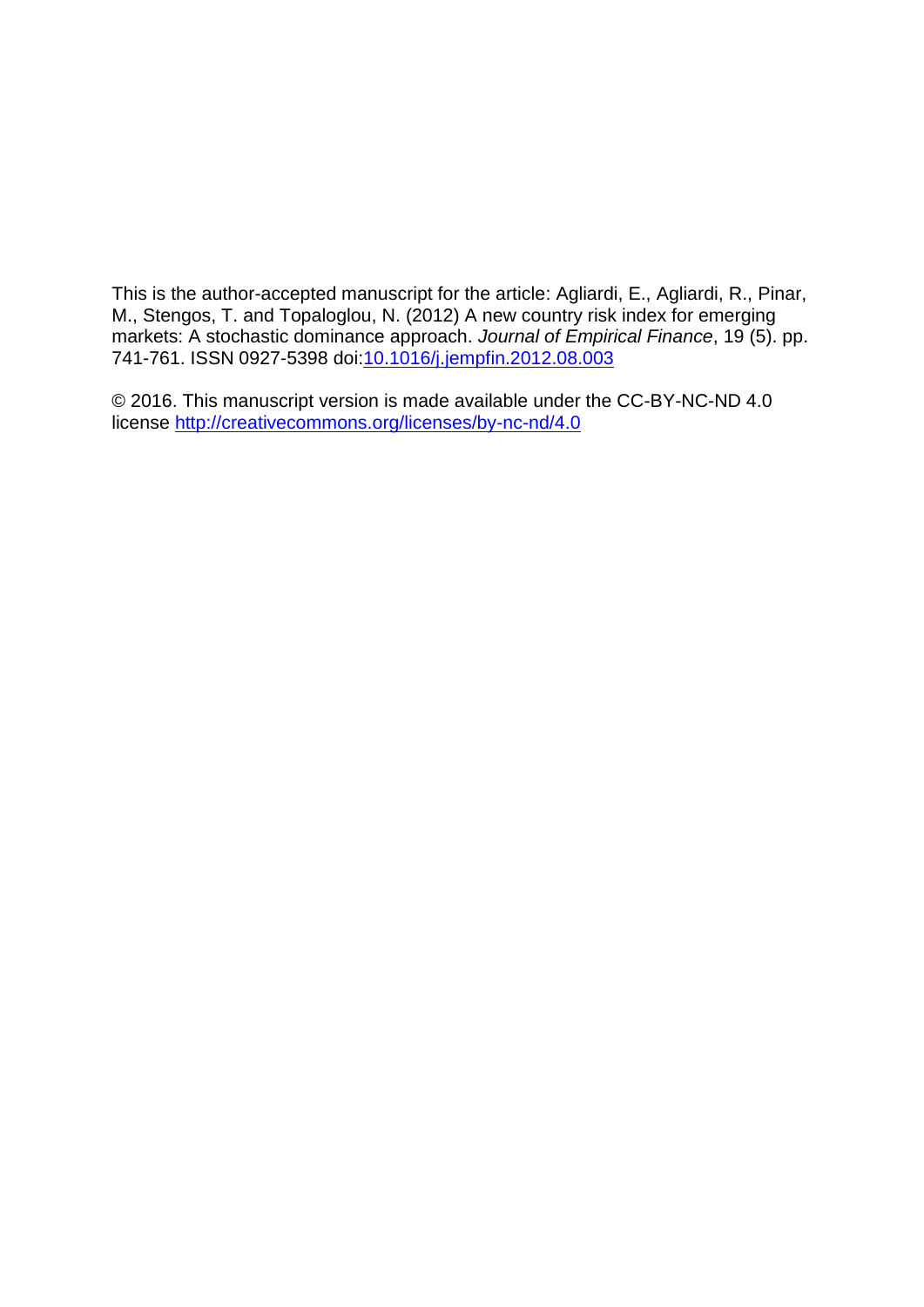# A new country risk index for emerging markets: a stochastic dominance approach

March 19, 2012

#### Abstract

An optimal weighting scheme is proposed to construct economic, political and financial risk indices in emerging markets using an approach that relies on consistent tests for stochastic dominance efficiency. These tests are considered for a given risk index with respect to all possible indices constructed from a set of individual risk factors. The test statistics and the estimators are computed using mixed integer programming methods. We derive an economic, political and financial risk ranking of emerging countries. Finally, an overall risk index is constructed. One main result is that the financial risk is the leading contributor to sovereign risk in emerging markets followed by the economic and political risk.

JEL Classifications: C12; C13; C14; C15; G01 Key Words: Nonparametric Stochastic Dominance, Mixed Integer Programming; Sovereign Risk; Emerging economies.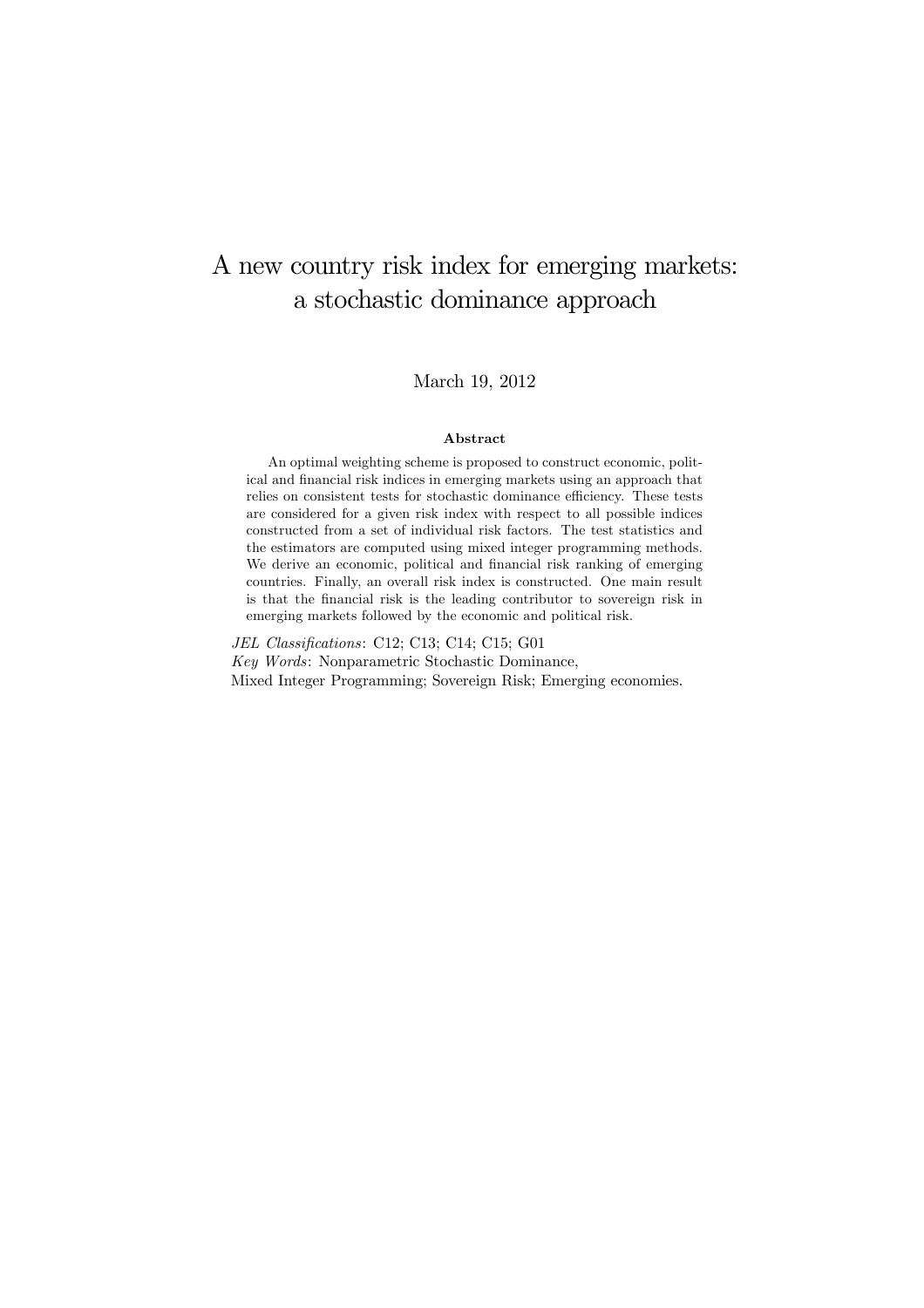### 1 Introduction

There is a growing awareness that sovereign debt crises can quickly mushroom — as events in a number of emerging countries in the late 1990s have shown (Sturzenegger and Zettelmeyer (2006)) and, more recently, as a consequence of the global economic and financial crisis, that affected public debt and sovereign risk, hitting developed and emerging countries with varying intensity and persistence.

It is also a common understanding that emerging economies are prone to financial crises and some of the major financial crises affecting emerging markets in recent years have been linked to risky external and domestic debt composition, rollover risks, contingent interest payments and the poor credibility of monetary and fiscal policies (see Eichengreen and Hausmann (2005); Hausmann and Panizza (2003); Jeanne (2003); Zettelmeyer and Jeanne (2002)). Rating downgrades were relatively rare until the 1990s, and when they occurred, were of modest size and manageable. Nowadays, the credit quality of the sovereign sector is by far more heterogeneous and unstable<sup>1</sup>. Also in view of the globalized dimension of economic and financial markets, country risk assessment has become a more urgent matter now than ever.

And yet, there is no good understanding of the sources of vulnerability and of the determinants of country risk. Whether the problem is a weak banking sector, an excessive public or private sector external burden, some structural impediment to growth, lack of transparency of a country's political institutions - just to mention a few of the determinants considered by most providers of risk ratings — a satisfactory comprehensive measure of country risk is still to be found. A good index of country risk is also crucial for strengthening the policy response towards economic improvement and sovereign creditworthiness. The objective of our paper is to derive a new country risk index for emerging markets that outperforms the most common existing sovereign risk indicators and, at the same time, allows us to disentangle the contributions of economic, political and financial risk factors.

There are many services measuring country risk. Among the foremost providers of risk ratings, there are: the International Country Risk Guide (ICRG); the Institutional Investors (II); the Business Environment Risk Intelligence (BERI); the Economist Intelligence Unit (EIU); Euromoney; and services of the major rating agencies, that is, Standard & Poor's; Moody's and Fitch. The synopsis in Figure 1 compares these indices.

All the above-mentioned indices are based on arbitrary weighting of the relevant variables and most of them share the conventional wisdom that political risk is the key determinant.

Relatively little research has focused on the construction of a country risk

<sup>&</sup>lt;sup>1</sup>The rising threat of instability from sovereign debt problems worsened conditions in the global financial system recently and is bound to derail the global recovery, according to the International Monetary Fund, Stability Report: "sovereign risks remain elevated as markets continue to focus on high public debt burdens, unfavourable growth dynamics, increased rollover risks, and linkages to the banking system" (5 Oct 2010).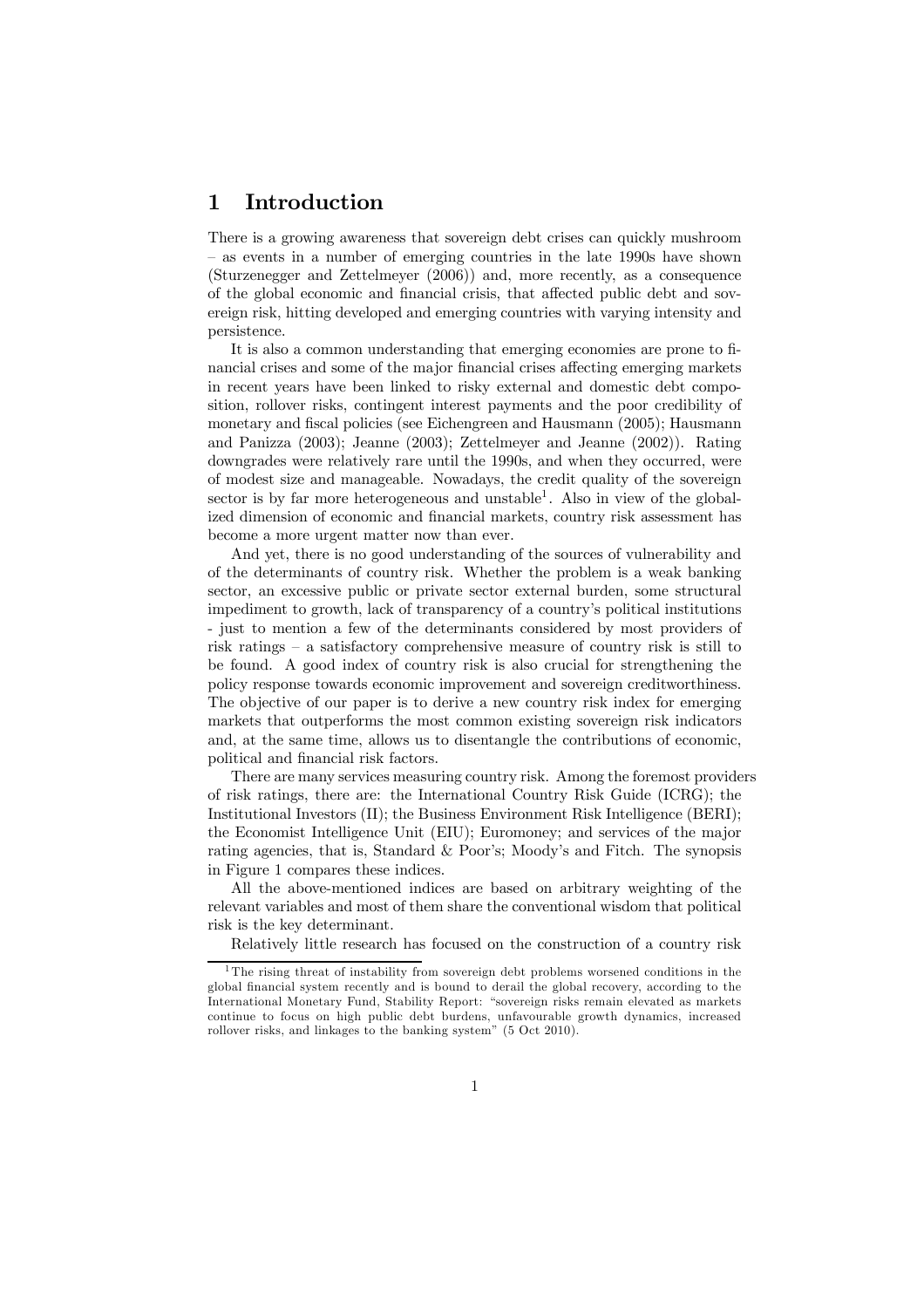index. Erb et al. (1999) explained this lack of academic work, especially for emerging markets, because of the short time series that exist, making it very difficult to produce an accurate evaluation of the characteristics of the market. To the best of our knowledge, the only work analyzing some measures of country risk is Erb et al. (1996). They explore the political, economic, financial and composite risk index from ICRG and the II country credit ratings and provide a comparison of S&P's and Moody's ratings. They find out that rank order correlation is higher between S&P's or Moody's rating and the ICRG financial risk index. Moreover, through the construction of a portfolio of countries that experienced a decrease in risk rating and a portfolio of countries that experienced an increase in risk rating, they investigate whether the risk indices contain information about future expected returns. They find that the financial risk index contains the most information about future expected returns and the political risk contains the least.

A broad literature has studied which factors determine or affect a country's "ability" and "willingness to pay". A first group of contributions investigates the determinants of sovereign credit ratings. In their seminal paper, Cantor and Packer (1996a) use regression analysis to measure the relative significance of eight variables that are listed in Moody's and Standard and Poor's reports and show that GDP growth, per capita income, external debt, inflation and indicator variables for economic development and default history are the main determinants of the ratings issued by S&P and Moody's. Afonso (2003) updates Cantor and Packer (1996a) and finds analogous outcomes. A further updating is in Afonso, Gomes and Rother (2011), where a distinction between shortand long-run determinants of sovereign ratings is introduced. They show that the level of GDP per capita, real GDP growth, public debt level and the government balance sheet have a consistent short-run impact, while the level of external debt and external reserves together with government effectiveness are important long-run determinants. Another set of works examine the relationship between spreads and sovereign ratings. Cantor and Packer (1996b) find that agency disagreements over sovereign ratings are quite common and that the rank orderings of sovereign risks implied by market yields frequently differs from the ratings assigned by the agencies. In particular, financial markets seem to be more pessimistic about sovereign credit risk than are the rating agencies, meaning that rating agencies undervalue the perception of financial risk. Such differences of opinion appear to be most extreme for below investment-grade countries. An updated comparison of sovereign ratings is in Flandreau et al. (2009) and in Afonso, Furceri and Gomes (2011), where possible spillover effects from lower rated countries to higher rated countries are also considered. A recent work, assessing the effect of sovereign credit rating announcements on sovereign CDS spreads for emerging markets, is Ismalescu and Kazemi (2010).

There is a large empirical literature based on regression analyses that treat a debt crisis as the dependent variable and a number of economic, political and institutional variables as independent variables. The latter typically include solvency indicators such as the ratio of debt to GDP, GDP growth, the real exchange rate, liquidity indicators and the level of international reserves. Several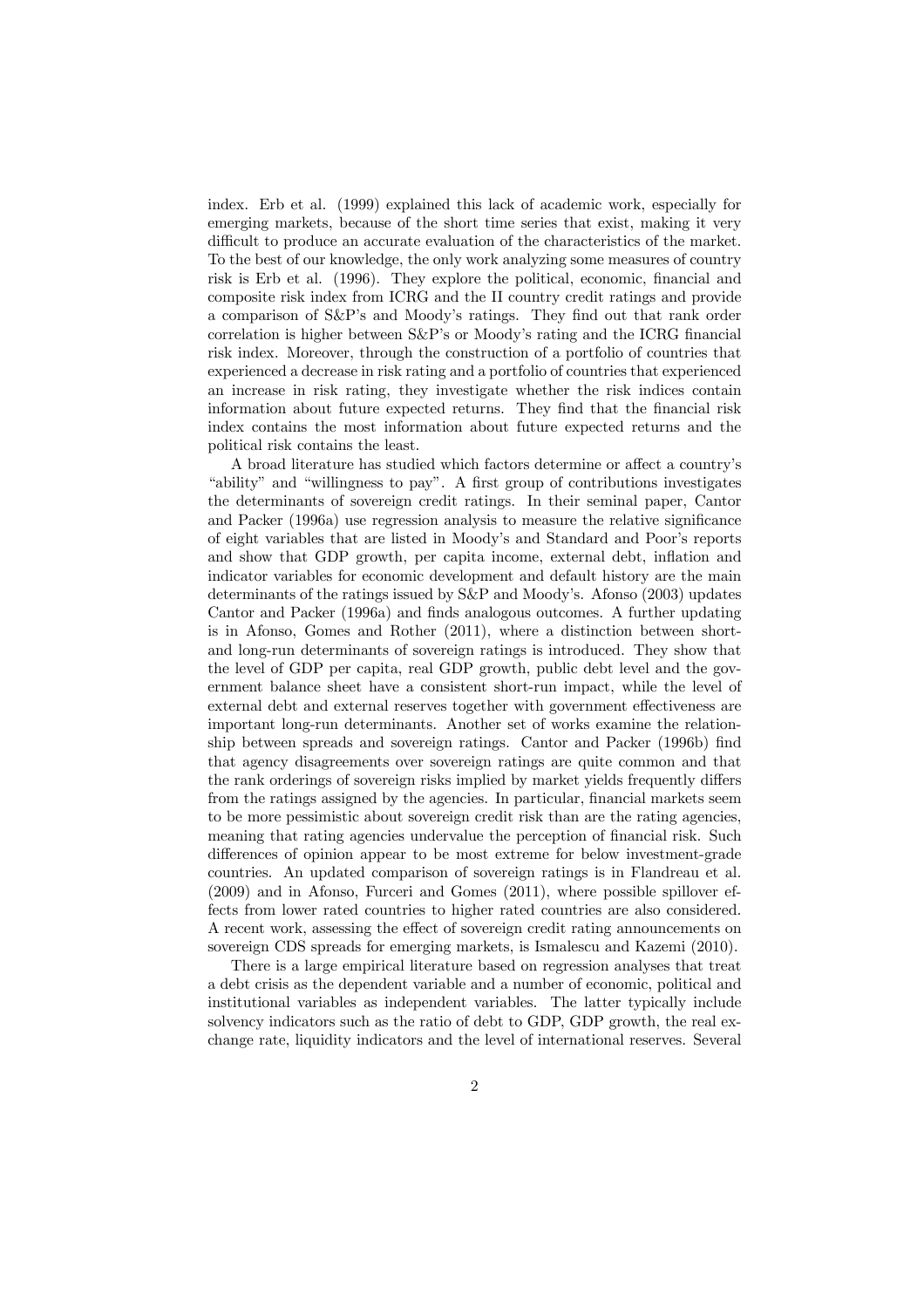recent papers, such as Reinhart (2002), Catao and Sutton (2002), Reinhart et al. (2003), Van Rijckeghem and Weder (2004), Kruger and Messmacher (2004), Catao and Kapur (2004), have included other institutional and political variables, debt history, financing needs indicators and macroeconomic volatility. Some studies investigate the effects of macroeconomic fundamentals on sovereign credit spreads, under the view that a higher yield spread reflects higher risk. Hilscher and Nosbuch (2010) focus on terms of trade for emerging markets and examine the relative importance of country-specific and global factors. Hui and Lo (2002) develop a model to value defaultable bonds and focus on foreign exchange rates as the main variable to track the credit spreads in some emerging markets. Eichengreen and Mody (1998) conclude that changes in market sentiment, not obviously related to fundamentals, have moved the markets by large amounts.

The results from these studies are in keeping with most theories about "the ability to pay" and the "willingness to pay", and stress that sovereign debt risk crises tend to occur more often the higher the debt to GDP ratio, the lower growth, the lower reserves, the higher the financing needs and the worse the quality of the institutions.

A serious shortcoming is that the construction of the above country risk measures, as in the case of the separate analysis of single attributes, ignores the association among the various risk factors. In this paper we will follow an approach for the construction of aggregate indices for economic, political and financial risk in emerging countries based on stochastic dominance (SD hereafter) analysis. Constructing an optimal country risk index based on SD analysis has advantages since it provides an efficient index resulting from the least variable combination of risk factors that offers the maximum level of risk environment over time for each country or group of countries. Moreover, relatively large data sets are available, so that nonparametric analysis can let the data "speak for themselves". The optimality of the index refers to the fact that it gives the greatest value of risk environment for economic, political and financial sectors in emerging countries. In other words, we will construct an index with those weights given to each risk factor in each sub-index that will make it stochastically dominate all other competitor indices.

Mostly, stochastic dominance comparisons are made pair wise in the literature. Barrett and Donald (2003) developed pair wise stochastic dominance comparisons that relied on Kolmogorov-Smirnov type tests developed within a consistent testing environment. This offers a generalization to Anderson (1996), Beach and Davidson (1983), Davidson and Duclos (2000) who have looked at second order stochastic dominance using tests that rely on pairwise comparisons made at a fixed number of arbitrarily chosen points. This is not a desirable feature since it introduces the possibility of a test inconsistency. Linton et al. (2005) propose a subsampling method which can deal with both dependent samples and dependent observations within samples. This is appropriate for conducting SD analysis with country panel data. In this context, comparisons were available for pairs where one can compare risk levels in one year relative to previous years and conclude whether there is a higher presence of risk or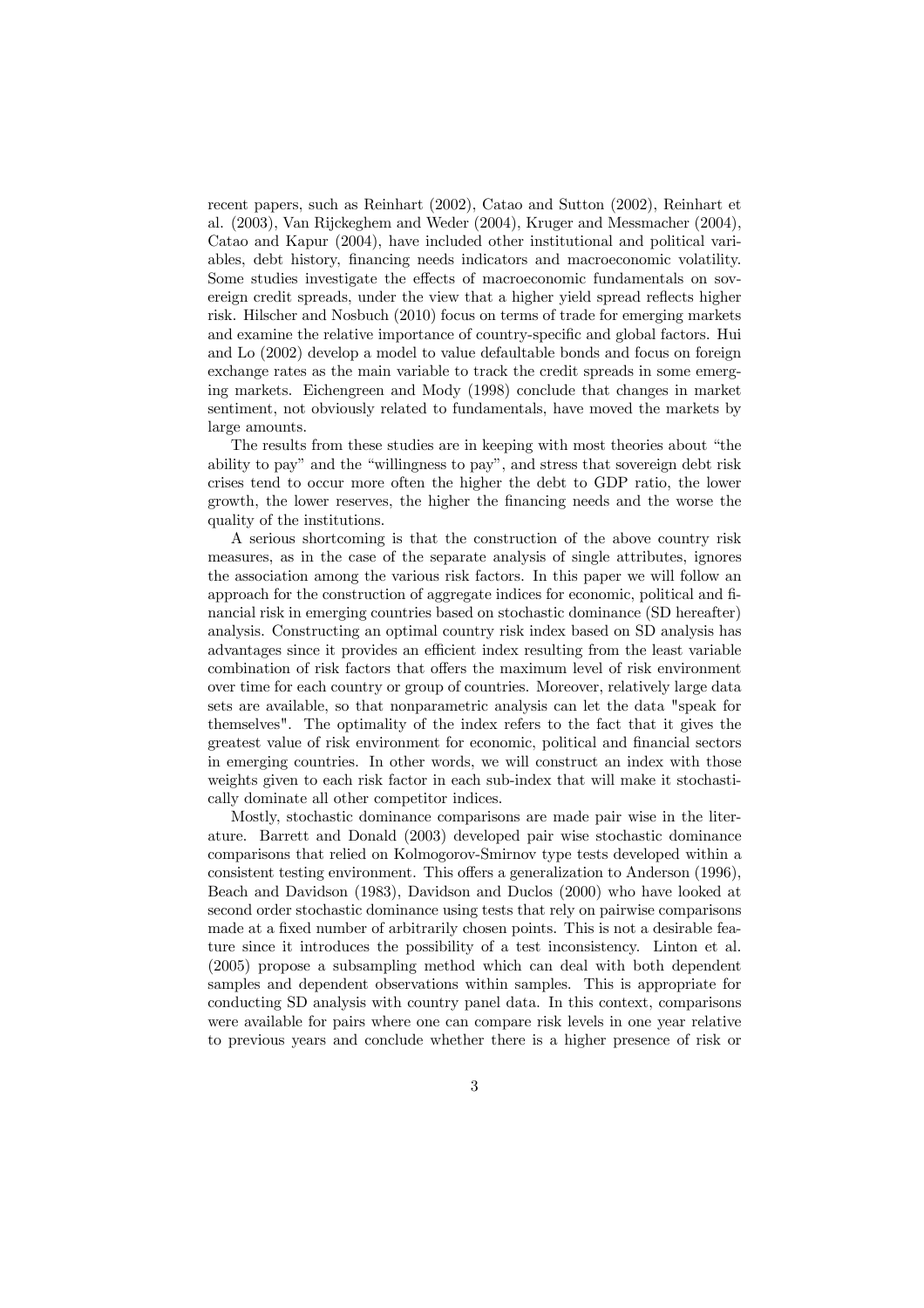not. Gonzalo and Olmo (2010) introduce nonparametric consistent tests of conditional stochastic dominance of arbitrary order in a dynamic setting. Both Linton et al. (2005) and Gonzalo and Olmo (2010) propose consistent SD tests, which could be applied also to sovereign risk analysis; however, although both tests allow for comparison over time and among different risk factors, they are restricted to pairwise comparisons only. Lately, multi-variate (multidimensional) comparisons have become more popular. In an application to optimal portfolio construction in finance, Scaillet and Topaloglou (2010), hereafter ST, use SD efficiency tests that can compare a given portfolio with an optimal diversified portfolio constructed from a set of assets. In a related paper, Pinar et al. (2012) use a similar approach to construct an optimal Human Development Index. In this paper we follow the same methodology, using the set of risk variables (in our case economic, political, and financial risk factors for each respective index) to construct the optimal economic, political, and financial risk indices that do not rely on arbitrary weights as rating institutions do.

An arbitrary weight to each risk factor would assign a predetermined or "perceived" importance of it. It is possible that the importance of some risk factors may change over time and may be different for different groups of countries. Some risk factors which are included in the overall risk index may become obsolete and some other risk factors which are excluded from the analysis may gain importance over time. In other words, as time passes, the evolution of risk factors for different groups of countries can vary over time (e.g., a new set of country coverage may add new characteristics of risk to the existing ones, and/or risk factors for any given cross section of countries may change over time). Therefore, weights assigned to each risk factor may have to be re-estimated over time<sup>2</sup>. The main contribution of this paper is to derive an optimal country risk index based on SD efficiency analysis. We use consistent SD efficiency analysis to determine the optimal weights assessing the relative importance of the risk factors for emerging market economies. By using SD efficiency analysis, we test the optimality of the equally-weighted risk index with respect to all possible weighting combinations of risk factors and obtain the optimal risk index by maximizing the cumulative risk difference between a given index (i.e. equally-weighted risk index) and the alternative one. Therefore, the optimal risk index offers the riskiest factors that are persistently high for emerging market economies rather than predetermined arbitrary weights, which are commonly used by rating institutions.

The index we obtain will offer the maximum level of risk environment in emerging markets for a given probability level and also be the least volatile over time among its set of competitors. By weighting each risk factor differently, we find the riskiest economic, political and financial environment for a larger number of countries over time than under the arbitrary weighted risk measures

 $2$ In a related SD application, Pinar et al. (2012) carries out Monte Carlo simulations allowing new observations with heterogeneous characteristics to enter the existing data set. They found that the entrance of new observations with different statistical characteristics will result in a 2% to 3% change in the relative weights attached to the individual components (see Pinar et al. 2012, Section 5.1).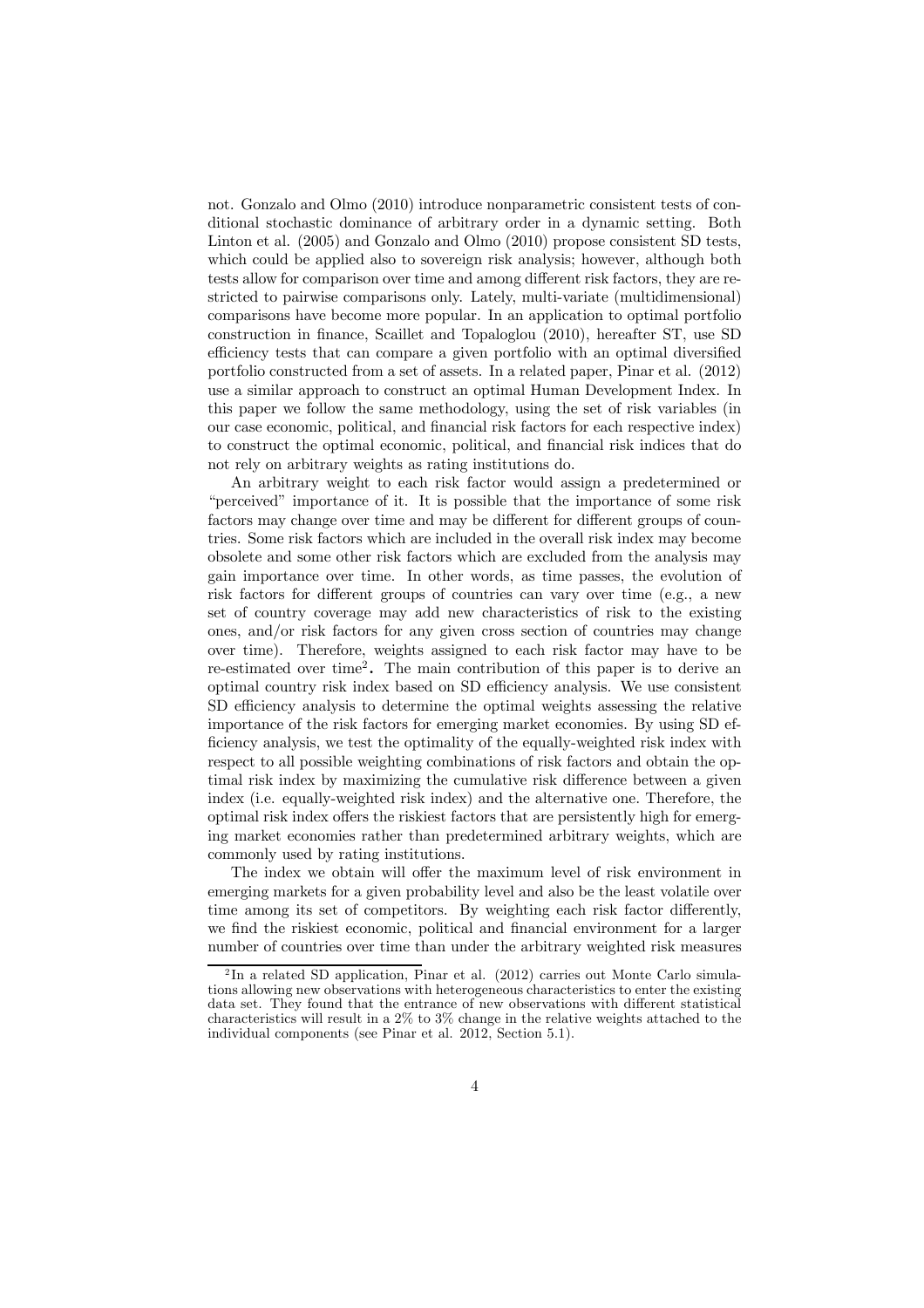offered by rating institutions. We also find the weighting scheme of each subindex (i.e. economic, political and financial risk) which offers the overall riskiest environment for the emerging economies.

Our findings have relevant policy implications too. The optimal economic, political, financial and overall risk indices highlight the riskiest factors which are persistently high for the majority of the emerging countries over time. This implies that an emerging country should adjust its agenda consequently in order to keep sovereign risk under control. We also find that the financial risk index is the main contributor to overall risk for emerging markets. Thus, our analysis is able to capture the growing expansion of the financial sector in emerging countries and the leading role of monetary and financial institutions. Finally, our paper contributes to the current debate on the reliability of the rating assignment by S&P and its sister rating agencies. We show that our index is not affected by their documented reluctancy to change the rating class and asymmetry between the upgrading and downgrading moves.

The remainder of the paper is as follows. In section 2 we examine the main framework of analysis, define the notions of stochastic dominance and discuss the general hypothesis for stochastic dominance of any order. In section 3 the mathematical formulation of the tests is presented. Section 4 develops the empirical analysis. We first look at the data used for economic, political and financial indices and offer descriptive statistics and use the ST methodology to find the optimal index for economic, political, financial and overall risk environment for emerging markets. Then we rank the countries for each sub-index and the overall risk environment. A comparative analysis with the rankings of the main rating agencies is offered too. Finally, section 5 concludes. In the appendix we describe practical ways to compute p-values for testing stochastic dominance efficiency at any order by looking at block bootstrap methods and discuss the theoretical justification for these methods.

# 2 Hypothesis, Test Statistics and Asymptotic Properties

We consider a strictly stationary process  $\{Y_t, t \in \mathbb{Z}\}\)$  taking values in  $\mathbb{R}^n$ . The observations consist in a realization of  $\{Y_t; t = 1, ..., T\}$ . These data correspond to observed values of the  $n$  different constituent components of the given equally weighted risk index  $(\tau)$ . We denote by  $F(y)$ , the continuous cdf of  $\mathbf{Y} = (Y_1, ..., Y_n)'$  at point  $\mathbf{y} = (y_1, ..., y_n)'$ .

Let us consider a composite risk index  $\lambda \in \mathbb{L}$  where  $\mathbb{L} := \{ \lambda \in \mathbb{R}_+^n : e' \lambda = 1 \}$ and  $e$  is a vector made of ones. This means that all the different components have positive weight and that the composite index weights sum to one. Let us denote by  $G(z, \lambda; F)$  the cdf of the composite index value  $\lambda' Y$  at point z given by  $G(z, \lambda; F) :=$  $\iint_{\mathbb{R}^n} \mathbb{I}\{\lambda' \boldsymbol{u} \leq z\} dF(\boldsymbol{u}).$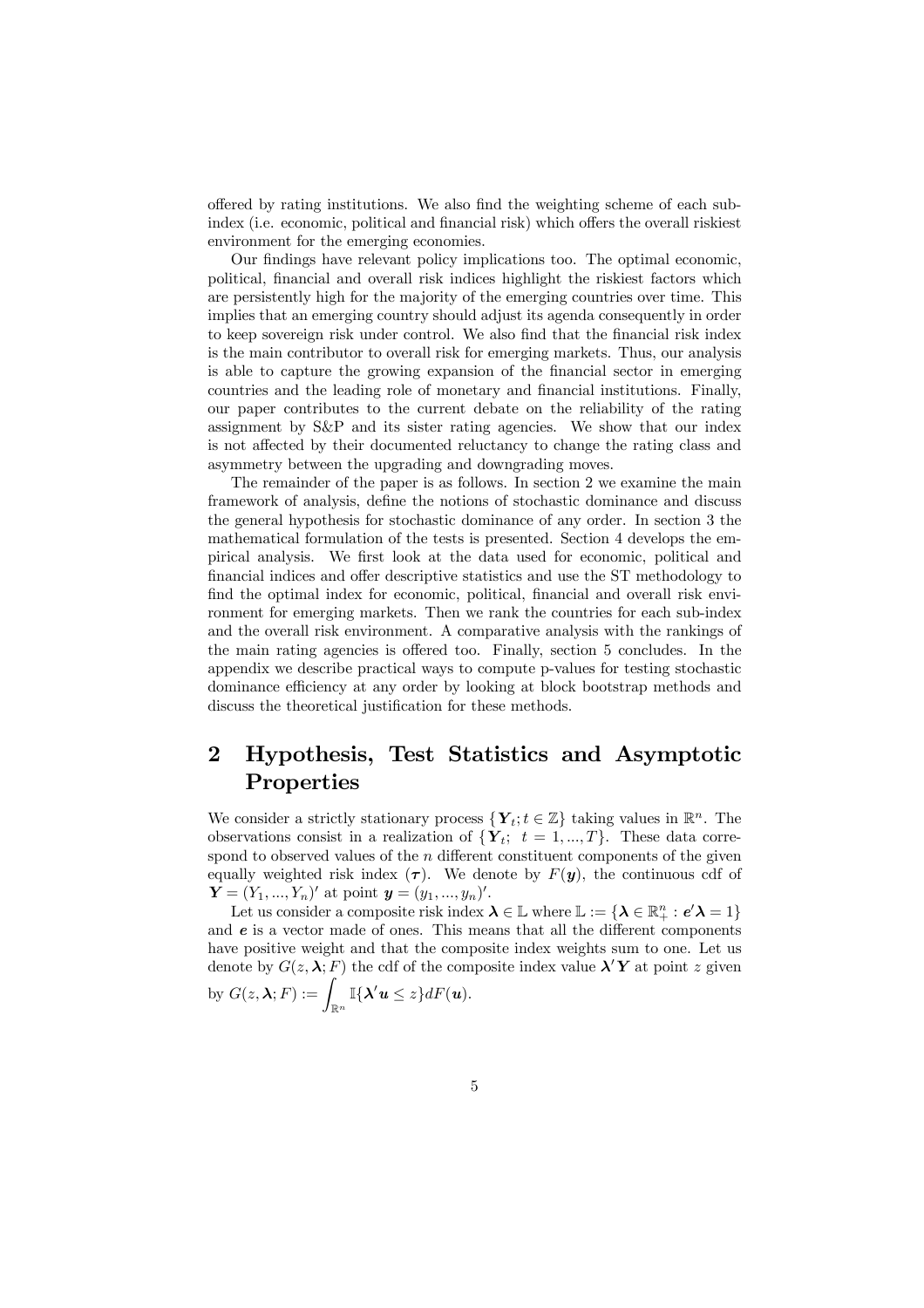Further define for  $z \in \mathbb{R}$ :

$$
\mathcal{J}_1(z,\lambda;F) := G(z,\lambda;F),
$$
  
\n
$$
\mathcal{J}_2(z,\lambda;F) := \int_{-\infty}^z G(u,\lambda;F) du = \int_{-\infty}^z \mathcal{J}_1(u,\lambda;F) du,
$$
  
\n
$$
\mathcal{J}_3(z,\lambda;F) := \int_{-\infty}^z \int_{-\infty}^u G(v,\lambda;F) dv du = \int_{-\infty}^z \mathcal{J}_2(u,\lambda;F) du,
$$

and so on.

From Davidson and Duclos (2000) Equation (2), we know that

$$
\mathcal{J}_j(z,\lambda;F) = \int_{-\infty}^z \frac{1}{(j-1)!} (z-u)^{j-1} dG(u,\lambda,F),
$$

which can be rewritten as

$$
\mathcal{J}_j(z,\boldsymbol{\lambda};F) = \int_{\mathbb{R}^n} \frac{1}{(j-1)!} (z - \boldsymbol{\lambda}'\boldsymbol{u})^{j-1} \mathbb{I}\{\boldsymbol{\lambda}'\boldsymbol{u} \leq z\} dF(\boldsymbol{u}). \tag{1}
$$

The general hypotheses for testing the stochastic dominance efficiency of order j of  $\tau$ , hereafter  $SDE_i$ , can be written compactly as:

$$
H_0^j: \mathcal{J}_j(z, \tau; F) \leq \mathcal{J}_j(z, \lambda; F) \quad \text{for all } z \in \mathbb{R} \text{ and for all } \lambda \in \mathbb{L},
$$
  

$$
H_1^j: \mathcal{J}_j(z, \tau; F) > \mathcal{J}_j(z, \lambda; F) \quad \text{for some } z \in \mathbb{R} \text{ or for some } \lambda \in \mathbb{L}.
$$

Under the null Hypothesis  $H_0^j$  there is no hybrid index  $\lambda$  constructed from the set of risk factors that dominates the index  $\tau$  at order j. In this case, the function  $\mathcal{J}_j(z,\tau;F)$  is always lower than the function  $\mathcal{J}_j(z,\lambda;F)$  for all possible hybrid indices  $\lambda$  for any risk level z. Under the alternative hypothesis  $H_1^j$ , we can construct a hybrid index  $\lambda$  that for some risk level z, the function  $\mathcal{J}_j(z,\tau;F)$ is greater than the function  $\mathcal{J}_i(z,\lambda;F)$ . Thus, when  $j=1$ , the index  $\tau$  is stochastically inefficient at first order if and only if some other hybrid index  $\lambda$ dominates it at some risk level z. Alternatively, the index  $\tau$  is stochastically efficient at first order if and only if there is no hybrid index  $\lambda$  that dominates it at all risk levels.

In particular we obtain SD at first and second order when  $j = 1$  and  $j = 2$ , respectively. The hypothesis for testing SD of order  $j$  of the distribution of index  $\tau$  over the distribution of index  $\lambda$  takes analogous forms, but for a given  $\lambda$  instead of several of them.

#### 2.1 Tests of the optimality of an index

Following ST and Pinar et al. (2012), the distribution of the hybrid index  $\lambda$ dominates the distribution of the fixed weight risk index  $\tau$  stochastically at first order (SD1) if, for any risk level z,  $G(z, \tau; F) \geq G(z, \lambda; F)$ . If z denotes a risk level, then the inequality in the definition means that the proportion of countries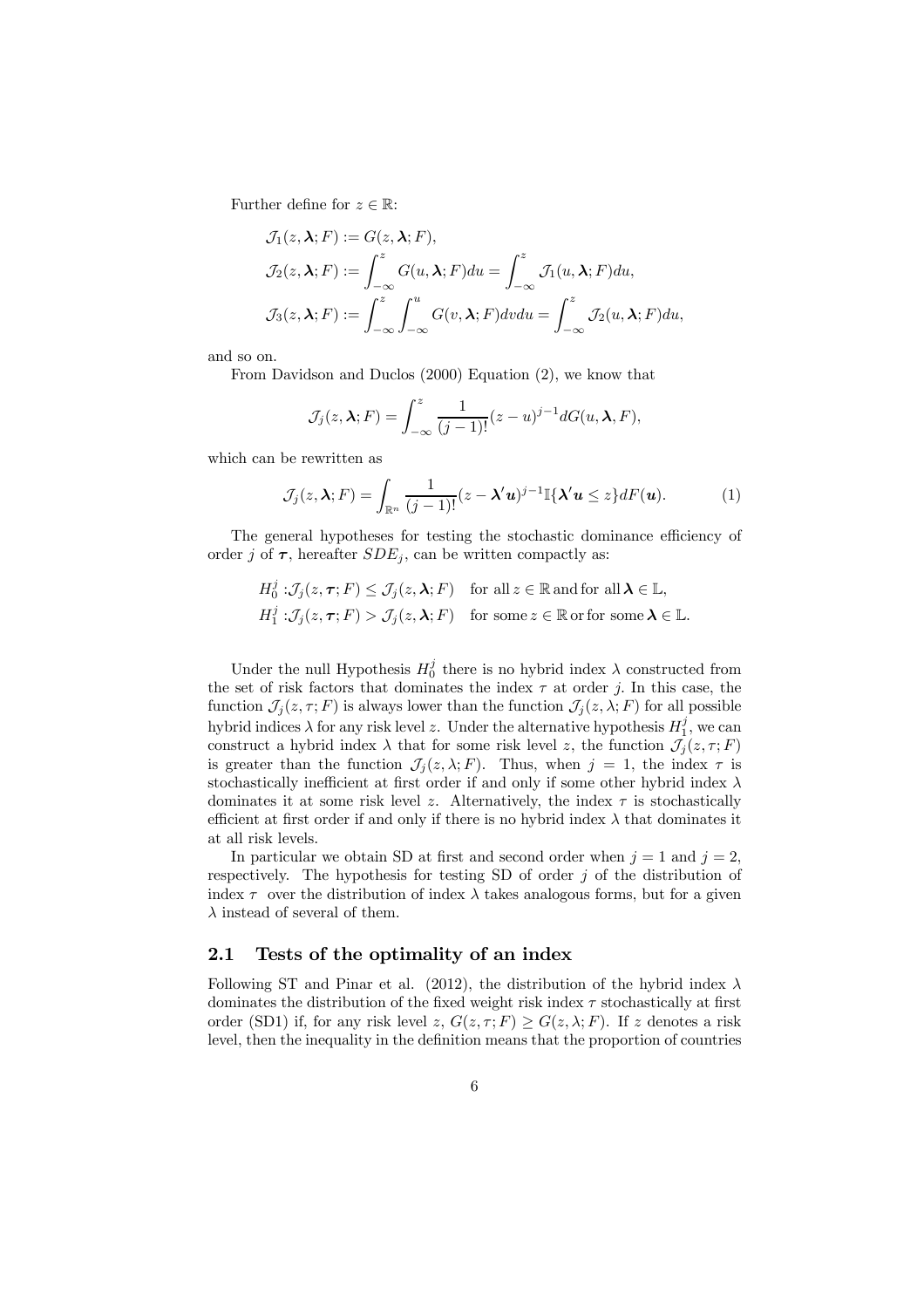in distribution  $\lambda$  with value of risk outcome smaller than z is not larger than the proportion of such countries in  $\tau$ . In other words, there is at least as high a proportion of risk level in  $\lambda$  as in  $\tau$ . If the composite index  $\lambda$  dominates the index  $\tau$  at first order, then there is always lower risk in  $\tau$  than in  $\lambda$ , so that  $\lambda$  suggests a riskier environment. We test whether the composite economic, political and financial risk index is optimally constructed using arbitrary weights (i.e. equal weights to each risk factor in respective index), or whether we can obtain an alternative composite index with optimal weights for the different constituent risk components of the composite index which implies a riskier environment. Thus, we test whether the equally weighted risk index is optimal, or whether we can construct a composite index  $\lambda$  from the set of the risk components in the respective index that dominates the index.

The general hypotheses for testing the optimality of an equally-weighted risk index  $\tau$ , can be written compactly as:

$$
H_0: G(z, \tau; F) \le G(z, \lambda; F) \quad \text{for all } z \in \mathbb{R} \text{ and for all } \lambda \in \mathbb{L},
$$
  

$$
H_1: G(z, \tau; F) > G(z, \lambda; F) \quad \text{for some } z \in \mathbb{R} \text{ or for some } \lambda \in \mathbb{L}.
$$

The empirical counterpart is simply obtained by integrating with respect to the empirical distribution  $\hat{F}$  of F, which yields:

$$
\mathcal{J}_j(z,\lambda;\hat{F}) = \frac{1}{T} \sum_{t=1}^T \frac{1}{(j-1)!} (z - \lambda' \mathbf{Y}_t)^{j-1} \mathbb{I}\{\lambda' \mathbf{Y}_t \leq z\},\,
$$

and can be rewritten more compactly for  $j \geq 2$  as:

$$
\mathcal{J}_j(z,\boldsymbol{\lambda};\hat{F}) = \frac{1}{T} \sum_{t=1}^T \frac{1}{(j-1)!} (z - \boldsymbol{\lambda}' \mathbf{Y}_t)_+^{j-1}.
$$

#### 2.2 Test Statistics and Asymptotic Distributions

The asymptotic distribution of  $\hat{F}$  is given by  $\sqrt{T}(\hat{F} - F)$  which tends weakly to a mean zero Gaussian process  $\mathcal{B} \circ F$  in the space of continuous functions on  $\mathbb{R}^n$  (see e.g. the multivariate functional central limit theorem for stationary strongly mixing sequences stated in Rio (2000)). ST (2010) derive the limiting behavior by using the Continuous Mapping Theorem (as in Lemma 1 of Barrett and Donald (2003)), see ST (2010) Lemma 2.1.

We consider the weighted Kolmogorov-Smirnov type test statistic

$$
\hat{S}_j := \sqrt{T} \frac{1}{T} \sup_{z,\boldsymbol{\lambda}} \left[ \mathcal{J}_j(z,\boldsymbol{\tau};\hat{F}) - \mathcal{J}_j(z,\boldsymbol{\lambda};\hat{F}) \right],
$$

and a test based on the decision rule:

" reject 
$$
H_0^j
$$
 if  $\hat{S}_j > c_j$ ",

where  $c_i$  is some critical value. (The derivation of the test is given by ST (2010)).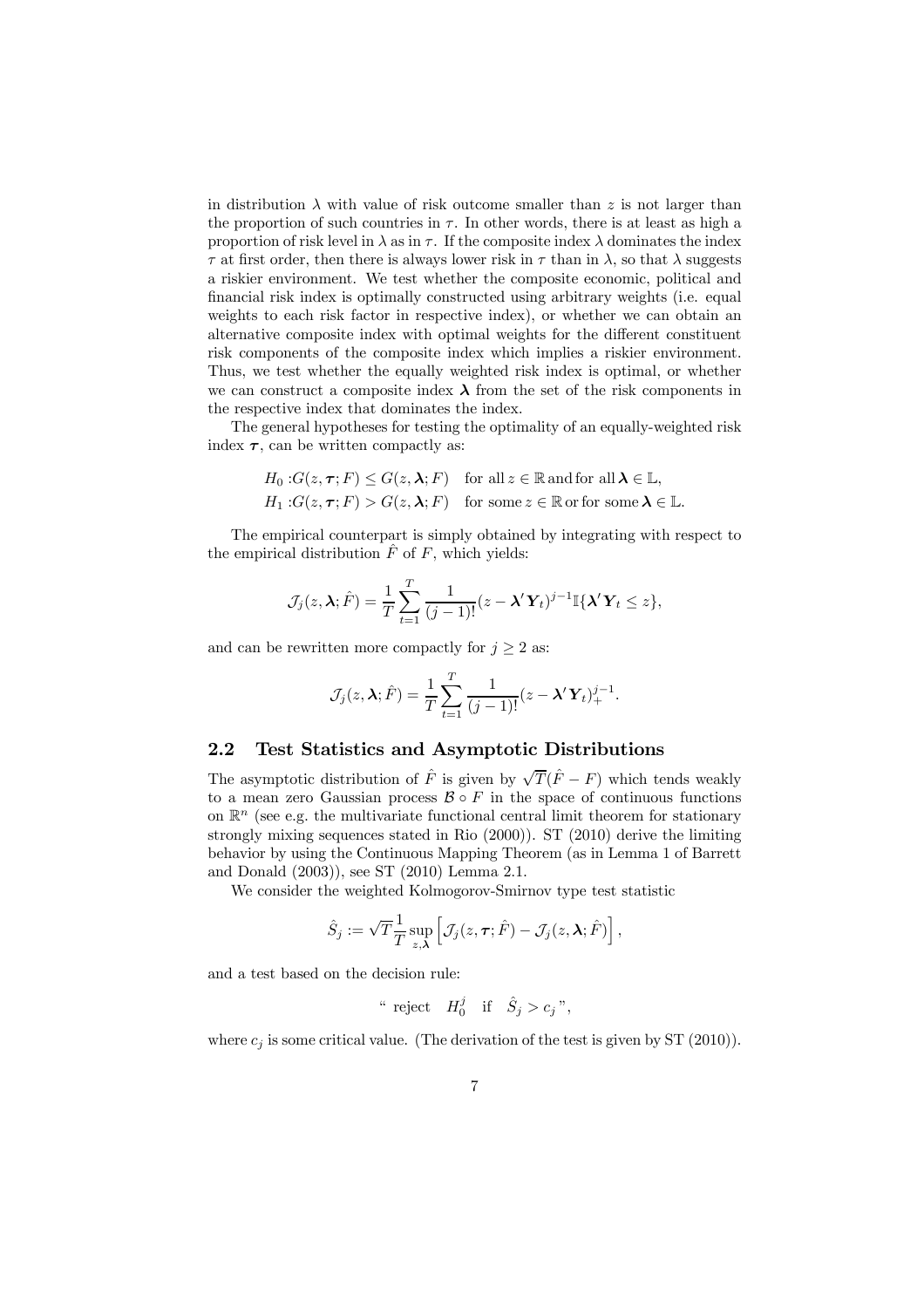In order to make the result operational, we need to find an appropriate critical value  $c_j$ . Since the distribution of the test statistic depends on the underlying distribution, this is not an easy task, and we decide hereafter to rely on a block bootstrap method to simulate  $p$ -values. The block bootstrap method works well with a limited number of time dependent data (i.e., 200 to 450 observations in our empirical application) and also uses full sample information3 .

#### 3 Mathematical formulation of the test statis-

#### tics

The test statistic  $\hat{S}_1$  for first order stochastic dominance efficiency is derived using mixed integer programming formulations. The following is the full formulation of the model:

$$
\max_{\mathbf{z}, \lambda} \hat{S}_1 = \sqrt{T} \frac{1}{T} \sum_{t=1}^T (L_t - W_t)
$$
\n(2a)

$$
\text{s.t.} M(L_t - 1) \le z - \tau' Y_t \le ML_t, \qquad \forall t \tag{2b}
$$

$$
M(W_t - 1) \le z - \lambda' Y_t \le MW_t, \qquad \forall t \tag{2c}
$$

- $e' \lambda = 1,$  (2d)
- $\lambda \geq 0,$  (2e)

$$
W_t \in \{0, 1\}, L_t \in \{0, 1\}, \qquad \forall t \tag{2f}
$$

with M being a large constant.

The model is a mixed integer program maximizing the distance between the sum over all scenarios of two binary variables,  $\frac{1}{T}$  $\sum_{i=1}^{T}$  $t=1$  $L_t$  and  $\frac{1}{T}$  $\sum_{i=1}^{T}$  $t=1$  $W_t$  which

represent  $G(z, \tau; \hat{F})$  and  $G(z, \lambda; \hat{F})$ , respectively (the empirical cdf of  $\tau$  and  $\lambda$  at risk level z). According to inequalities (2b),  $L_t$  equals 1 for each scenario  $t \in T$ for which  $z \geq \tau' Y_t$ , and 0 otherwise. Analogously, inequalities (2c) ensure that  $W_t$  equals 1 for each scenario for which  $z \geq \lambda' Y_t$ . Equation (2d) defines the sum of all portfolio weights to be unity, while inequality (2e) disallows negative weights.

This formulation allows us to test the dominance of the equally weighted risk index ( $\tau$ ) over any potential linear combination  $\lambda$  of the risk factors that are in the respective index.

When some of the variables are binary, corresponding to mixed integer programming, the problem becomes NP-complete (non-polynomial, i.e., formally intractable). The problem can be reformulated in order to reduce the solving

<sup>&</sup>lt;sup>3</sup>The block size is set to  $l=10$ . ST (2010) test for their block sizes ranging from  $l=4$  to  $l=16$  by step of 4 and find that the choice of block size does not change the performance of their methodology. Similarly, different block sizes are allowed here and the results do not change significantly.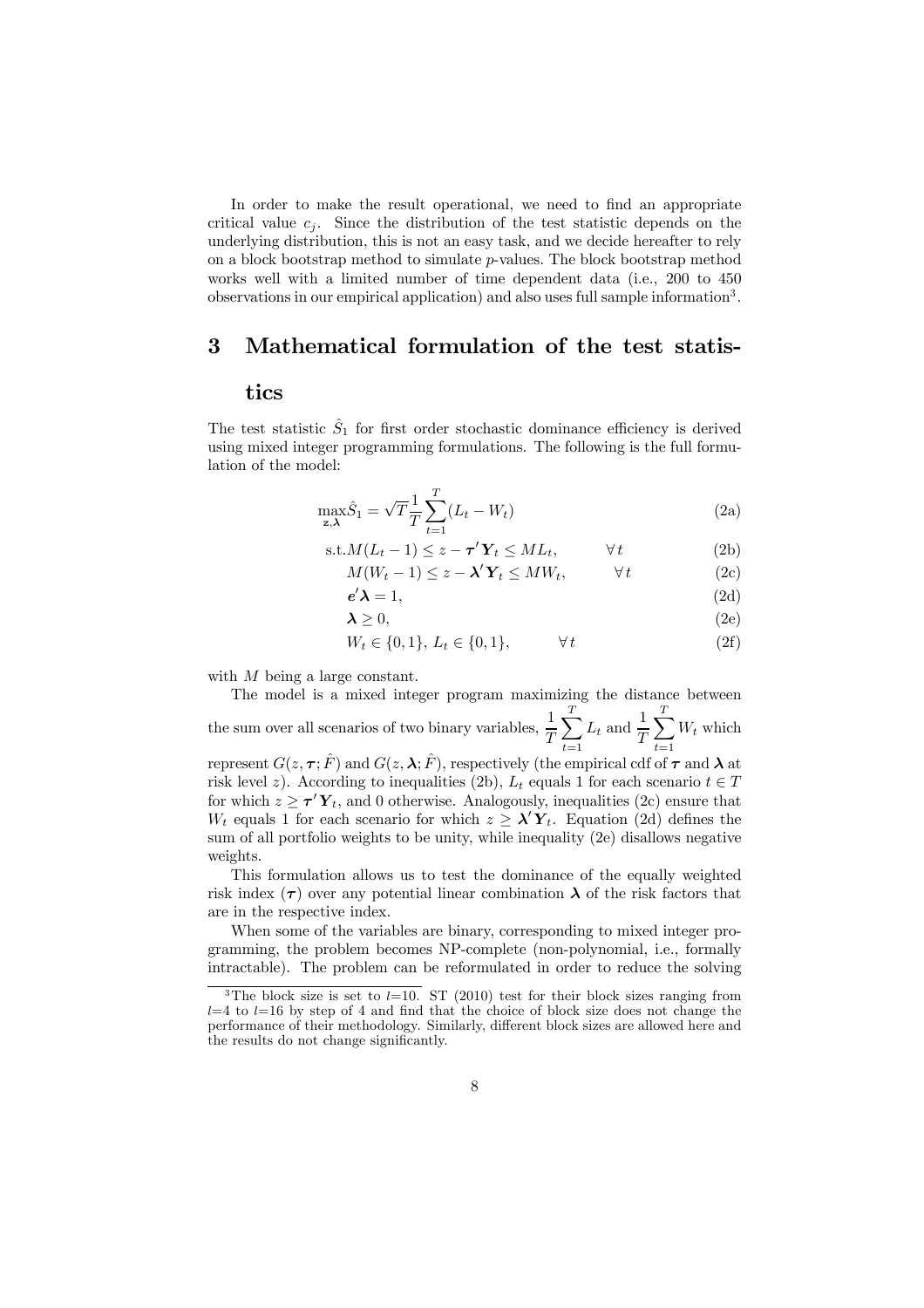time and to obtain a tractable formulation (see ST (2010), section 4.1 and the appendix for the derivation of this formulation and details on practical implementation).

#### 4 Empirical Analysis

#### 4.1 Data and Descriptive Statistics

We use 34 variables in total to capture the risk outcomes in the economic, political and financial environments for emerging countries. The choice of these variables is based on earlier studies aiming at identifying the potential determinants of sovereign defaults and on the existing services measuring country risk. The data set used in the analysis consists of annual data for several emerging countries. The main sources are the International Financial Statistics (IFS) from the International Monetary Fund, the Economist Intelligence Unit (EIU) and national sources. Some data begin in 1980, but not all countries have data going back that far. A detailed description of variables and sources is included in Table  $1<sup>4</sup>$ .

Not only are economic and financial risk variables measured on different scales, but also a higher value in any of these variables may indicate a riskier or a less risky environment for a country and as such these variables may not be strictly comparable. As a result, we need to resort to normalization by scaling each variable to unit range as:  $x_{ijt} = \frac{X_{ijt} - \min X_j}{\max X_j - \min X_j}$ , where  $X_{ijt}$  represents an outcome of variable j for country i at time t and  $x_{ijt}$  is the normalized outcome of the variable in the range between 0 and 1.

Similarly, we normalize the political risk variables, so that each variable lies in the 0 - 1 range. After normalization, we convert the values taken by each variable so that higher values correspond to more risk. If a variable affects a country's sovereign risk positively, then we normalize the variable to be  $x_{iit}$ , however if a variable affects a country's sovereign risk negatively, then we convert the normalized outcome to be  $1 - x_{ijt}$ .

We use economic performance data consisting of nine macroeconomic variables that affect a sovereign's ability to service its debt. Variables that are used to calculate the economic risk are: budget balance/GDP, current account/GDP, total external debt/GDP, public debt/GDP, terms of trade, percentage change of GDP, inflation, total debt per capita and effective maturity. The economic performance data form an unbalanced panel of 24 emerging countries over the time period 1980 to 2010. The first panel of Table 2A presents the summary statistics of each variable after linear scaling to unit range.

The political risk data consist of 16 rating variables, four of which scale up to 10 and the remaining twelve scale up to 5. The group of the first four consists of the variables: EIU political environment rating (PERT hereafter), EIU policy environment for foreign investment rating (FIRT hereafter), EIU political

<sup>&</sup>lt;sup>4</sup>The authors are indebted to ABI Country Risk Forum staff members for their invaluable help in providing most data.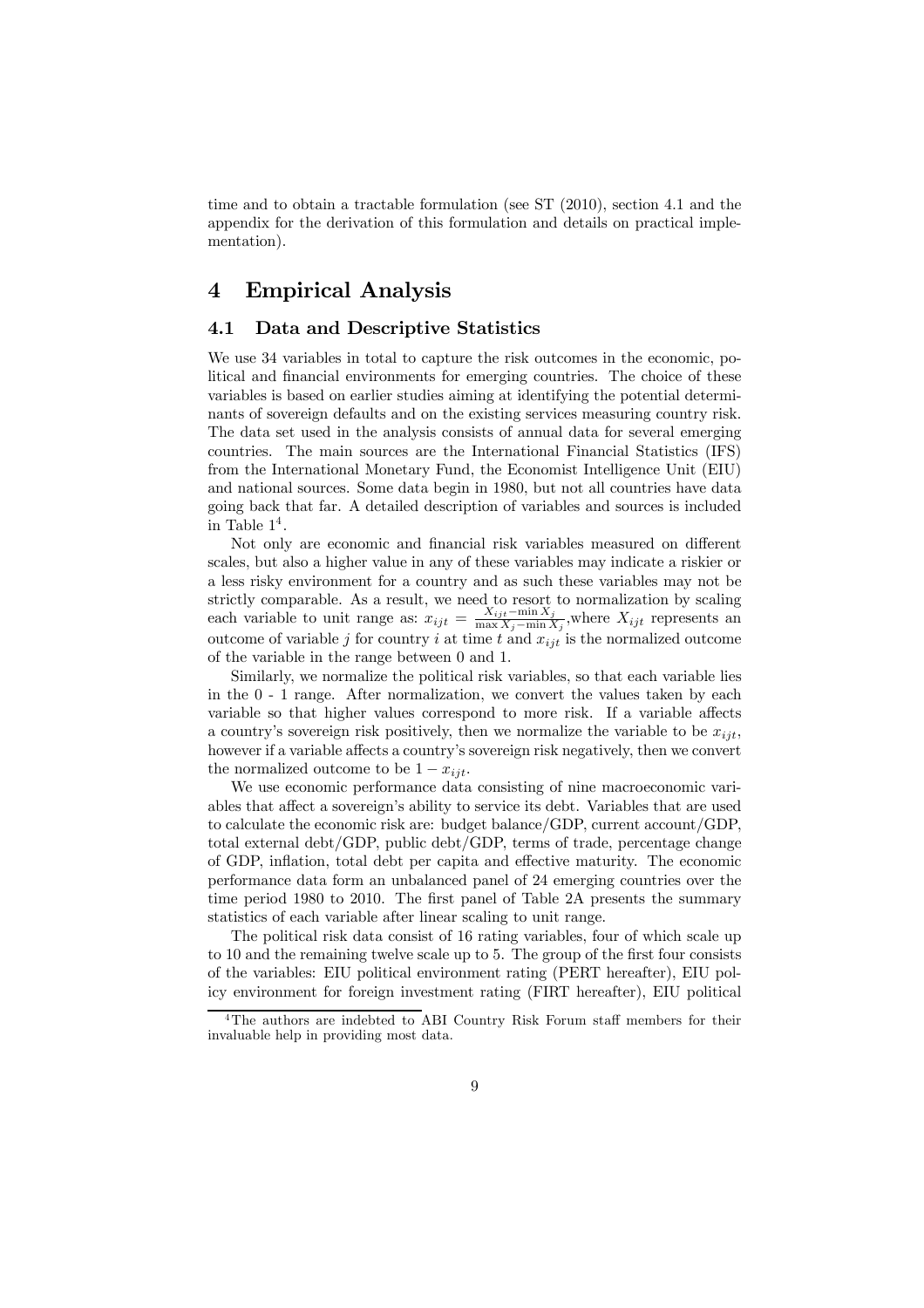stability rating (PSER hereafter) and institutional effectiveness rating (IEER hereafter). They are all scaled between 1 and 10, with 1 denoting the worst and 10 the best policy environment. The four rating variables that are scaled to 10 form a balanced data set of 32 emerging market countries for the period 1995- 2010 (the only exception is Azerbaijan for the period 1998-2010). The twelve rating variables that are scaled to 5 are: risk of armed conflict (ACER hereafter), risk of social unrest (SUER hereafter), terrorism threat (TRER hereafter), international disputes and tensions (IDER hereafter), government stance towards business (GBER hereafter), effectiveness of system in policy implementation (PIER hereafter), quality of bureaucracy (QBER hereafter), transparency and fairness of legal system (ROFL hereafter), level of corruption (CRER hereafter), impact of crime (ICER hereafter), degree of property rights protection (PRRT hereafter), and fairness of tax system (TSER hereafter) with 1 denoting the worst and 5 the best political environment for all of these. The group of rating variables that are scaled to 5 forms a balanced data of 32 countries for the period 1994-2010 (with the exception of Azerbaijan for the period for 1998-2010 and the Kazakhstan and Ukraine ratings for period 1995-2010). The second panel of Table 2A presents the summary statistics of the rating variables that are scaled to unit range.

The financial and banking sector data set consists of nine variables: 1) banking sector risk is scaled between 0 to 100, with 100 being the highest banking sector risk; 2) composite stock market index in local currency<sup>5</sup>; 3) lending interest rate, commercial banks average lending rate to non-financial enterprises; 4) money market interest rate, weighted average yield on 13 week Treasury bills; 5) loans/assets, a liquidity ratio that indicates what percentage of the assets of the bank are tied up in loans where the higher this ratio the less liquid the banking system will be; 6) increase in interest arrears, i.e. change in cumulative stock of unpaid interest charges due on long-term external debt at end-period; 7) increase in principal arrears, i.e. change in cumulative stock of overdue principal repayments on long-term external debt at end-period; 8) percentage change in M1, total supply of notes and coins plus demand deposits at end-period, over the previous year; and 9) percentage change in M2 plus quasi-money at end-period, over the previous year. The third panel of Table 2A presents the summary statistics of financial and banking sector variables after linear scaling to unit range.

The three panels of Table 2B represent the summary statistics of economic, political and financial risk factors respectively before the linear scaling to unit range.

<sup>&</sup>lt;sup>5</sup>The composite stock market index is in local currency, therefore, this variable is normalized within the country. The highest and lowest stock market values experienced by a country over time are used for normalization. Therefore, normalized values are obtained separately for each country.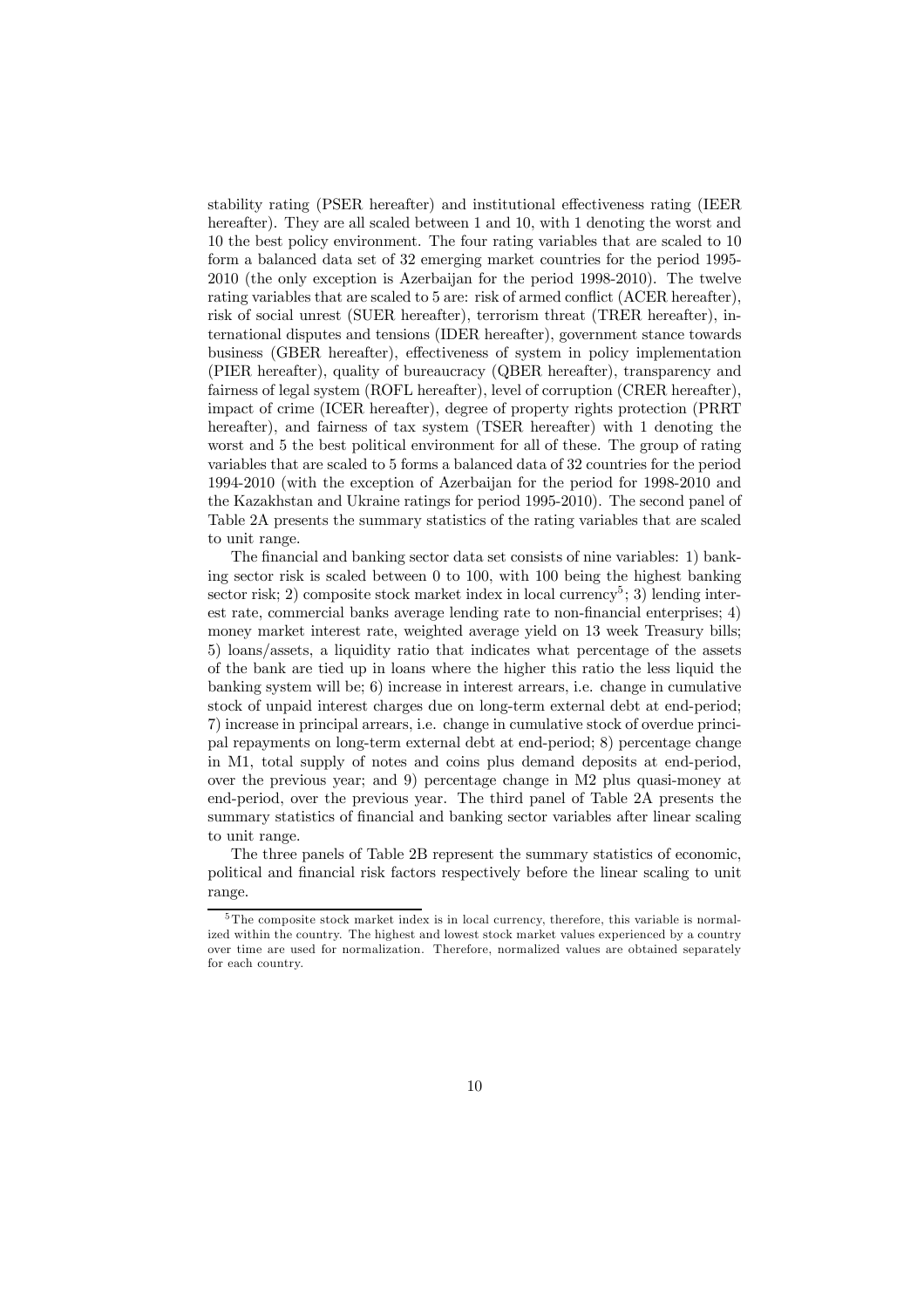#### 4.2 Stationarity of the risk indices

In the previous section, we converted economic, political, financial and banking sector variables into risk indices where higher index values represent a higher risk environment. SD efficiency analysis requires the use of stationary data and, as such, we would need to examine the properties of the risk factors in each sub-index before applying SD efficiency tests. In this section, we test whether the risk factor indices constructed from the actual variables are following a stationarity process by using standard Augmented Dickey-Fuller (ADF) unit root tests. We use three different ADF lag length decision criteria, Schwartz information criterion (SBIC), Akaike's information criterion (AIC), and the Hannan and Quinn information criterion (HQIC) and report all the test statistics for each risk index in Table 3. Overall, all risk indices follow a stationary process and as such we can proceed to apply the ST (2010) methodology to test for the equally-weighted sub-indices (economic, political, financial and banking sector risk environment) for the whole emerging markets group<sup>6</sup>.

We should note that even though the risk factor indices follow a stationary process, some of the variables for some countries follow a unit root process. In the case of non-stationarity, rather than using the ST (2010) approach, one can use the Linton et al. (2005) consistent tests of stochastic dominance under general sampling schemes which allow for serial and mutual dependence between random variables. Linton et al. (2005) use the subsampling method to approximate the asymptotic null distributions of their test statistics which works well in "many cases where the standard bootstrap fails: in heavy tailed distributions, in unit root cases, in cases where the parameter is on the boundary of its space, etc". Moreover, Gonzalo and Olmo (2010) improve on Linton et al. (2005) method with nonparametric application which avoids parametric specification of the data generating process and allows for general forms of serial and mutual dependence between stationary processes. Hence, both Linton et al. (2005) and Gonzalo and Olmo (2010) consistent tests can be applied for the sovereign risk analysis at a country level (i.e., whether one risk factor at a given country is riskier when compared with another country). However, our analysis is to examine the overall risk in emerging markets at a given time horizon rather than consider a pairwise country specific risk analysis. Since each risk factor index follows a stationary process in economic, political and financial and banking sector categories, in the next section, we employ the ST (2010) stochastic dominance efficiency analysis to test whether a use of equally-weighted risk in each sub-category is efficient or any alternative weighting can assign a higher risk environment for emerging markets.

 $6$ Even though some variables for some countries are nonstationary when these variables are put into an index and are cointegrated, then their linear combination, the index, is stationary. In the current application, we use the indices for all emerging markets to measure the overall risk for all the countries under consideration rather than individual variables or variables for given countries alone. Therefore, for the purpose of the present application, we test for stationarity of the overall risk factor indices in each category.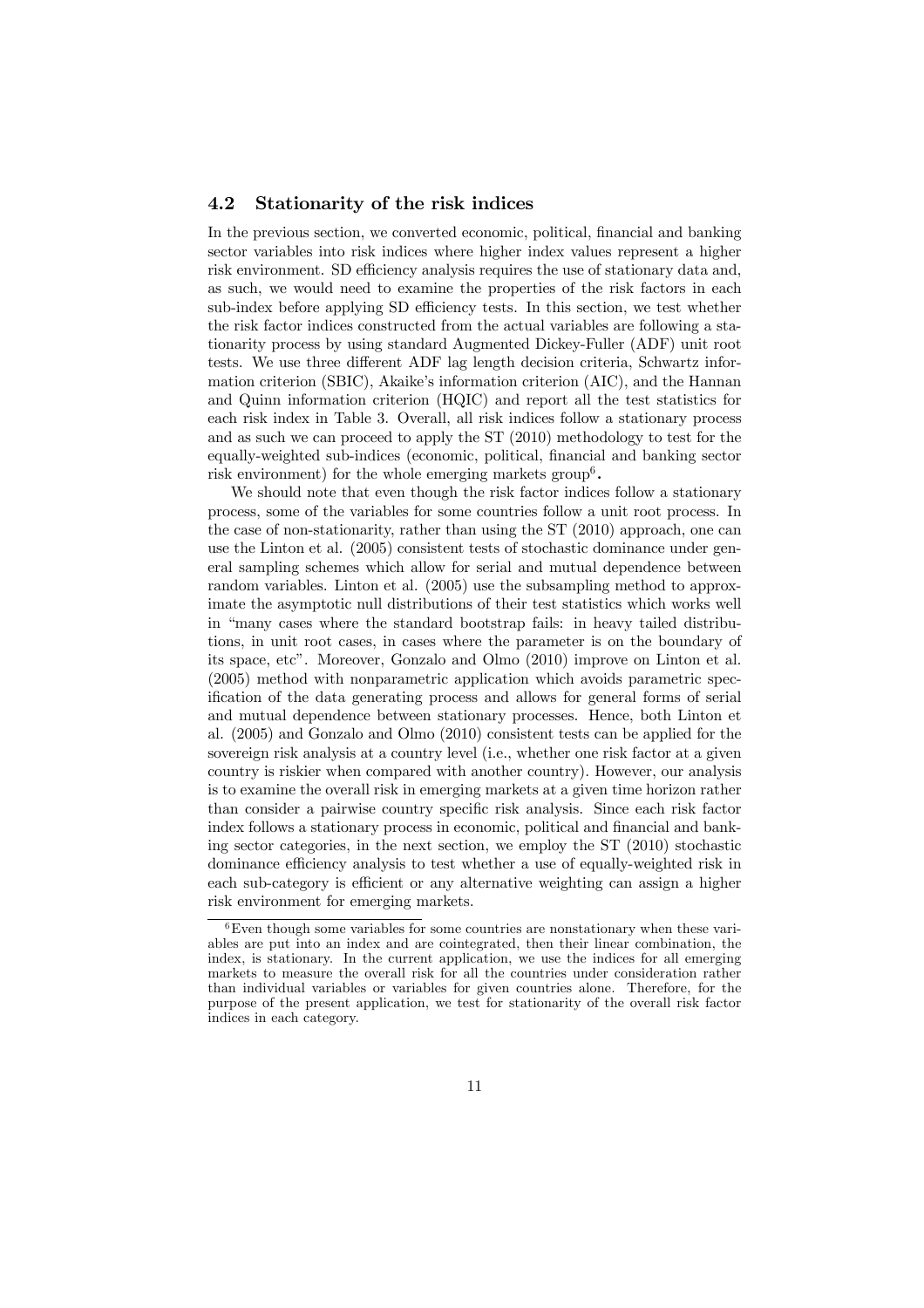#### 4.3 Results for the efficiency of sovereign risk indices

This section presents our findings of the test for SD1 efficiency of each sub-index (i.e. economic, political, and financial and banking sector). We find that the arbitrarily weighted risk ratings are not optimal. We compute the weighting scheme of each respective factor in each sub-index, which offers the riskiest environment for emerging economies.

We proceed to construct many other hybrid composites  $\lambda$  consisting of the nine components of economic performance (i.e. budget balance/GDP, current account/GDP, total external debt/GDP, public debt/GDP, terms of trade, % in change of GDP, inflation, total debt per capita and effective maturity) that stochastically dominate the equally weighted risk environment  $\tau$ , in the first order sense (e.g. for which  $G(z, \tau; F) > G(z, \lambda; F)$ ). There are 450 different such composite  $\lambda$ 's. The first panel in Table 4 summarizes the results. This table presents the average weights of the 450 hybrid composites that dominate the equally weighted risk outcomes. It is clear that GDP growth has the greatest impact with a 52.1% weight. On the other hand, terms of trade and budget balance/GDP take weights of 31.5% and 15.7% respectively. Total debt per head and current account balance/GDP have the least impact on economic risk with weights of 0.5% and 0.2% respectively. The inefficiency of the equally-weighted economic risk index indicates that it is suboptimal. One can see that there are three major factors that affect the economic risk of emerging market countries. If a country is experiencing slow or negative growth, a negative budget balance and/or adverse terms of trade, then a sovereign debt crisis might be triggered. Real GDP growth and the government budget balance to GDP ratio are traditional solvency variables which are most commonly used both in the literature and in the country risk measures assigned by rating services. The important contribution of terms of trade and its changes in affecting a country's ability to generate dollar revenue from exports - and thus to service external dollar denominated debt - has been extensively recognized in the literature (Bulow and Rogoff (1989), Mendoza (1995), Chen and Rogoff (2003), Hilscher and Nosbusch (2010)). Our analysis attaches an insignificant role to current account balance to GDP ratio, which is often employed as a solvency variable. However, this economic variable turns out to be of less significance also in some other studies (see Baek et al. (2005), for example). Finally, debt-to-GDP ratio is a widely used indicator of a country's solvency and the probability of default, which makes our result counter-intuitive. However, the debt level does not shed much light on the debt service burden if it is not accompanied by data on its composition, yield and maturity structure. More importantly, debt ratios "may not be very good measures of even the concept that they are supposed to proxy, namely, a country's ability to pay, or solvency" (Sturzenegger and Zettelmeyer (2006)). Solvency is intrinsically an intertemporal concept and analyses primarily focusing on the debt-to-GDP ratio fail to capture the complexity of credit events and the uncertainty in forecasting whether public debt remains on a sustainable path. On one hand, a dynamic measure of sustainable debt should also take into account the growth rate of GDP, primary surpluses and interest rates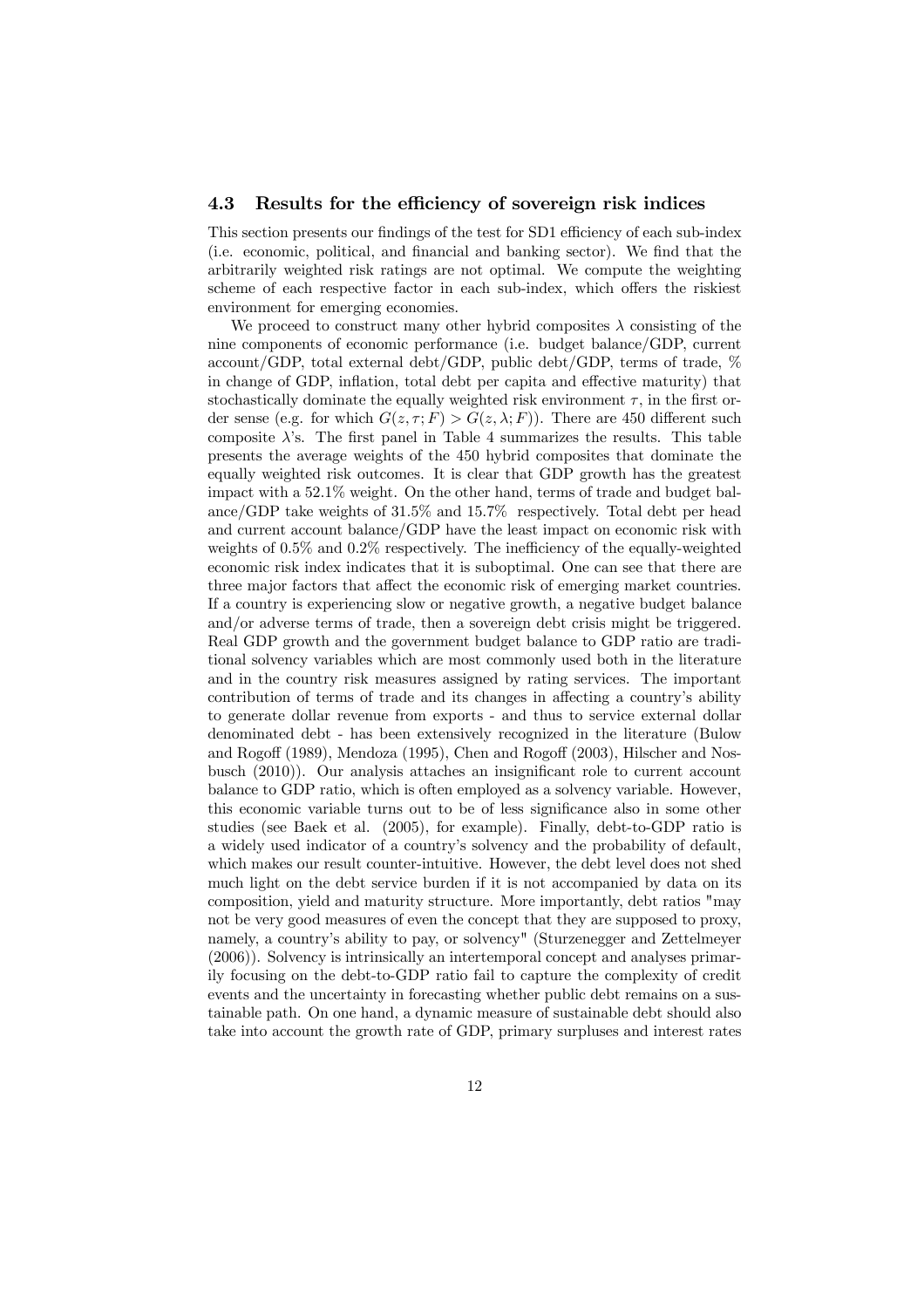(Abiad and Ostry (2005)). On the other hand, the contingent claim approach (see Gapen et al. (2005), Gray et al. (2006), Gray and Malone (2008)), while providing a new tool for debt sustainability analysis, has stressed the theoretical weakness and poor predictive power of an accounting ratio like debt-to-GDP, which is "a static backward-looking indicator" (Gapen et al. (2005)).

Using the same methodology, we construct many other hybrid composites  $\lambda$ consisting of the 16 components of the political performance (i.e. PERT, FIRT, PSER, IEER, ACER, SUER, TRER, IDER, GBER, PIER, QBER, ROFL, CRER, ICER, PRRT, and TSER) that stochastically dominate the equally weighted risk index  $\tau$ , in the first order sense (e.g. for which  $G(z, \tau; F)$ )  $G(z, \lambda; F)$ . There are 493 different such composite  $\lambda$ 's. The second panel in Table 4 summarizes the results. This table presents the average weights of the 493 hybrid composites that dominate the equally weighted risk outcomes. The most significant political risk factors - in decreasing order - are the level of corruption, the lack of transparency and fairness of legal system, the institutional effectiveness, the impact of violent crime, the quality of bureaucracy and the degree of property rights protection, while external factors play an insignificant role.

We follow the same analysis for the financial/banking risk assessment. We can construct many other hybrid composites  $\lambda$  consisting of the nine risk variables of the financial and banking sector (i.e. banking sector risk, stock market index, lending interest rate, money market interest rate, loans/assets, increase in interest and principal arrears, percentage change in M1 and M2) that stochastically dominate the equal weight risk environment  $\tau$ , in the first order sense. At every risk level, z, there is always a  $\lambda$  that dominates the equally weighted risk index  $\tau$ . The third panel in Table 4 presents the average weights of the 232 hybrid composites that dominate the equally weighted financial risk outcomes. We find that the percentage change in M1 contributes the most for financial risk with  $41.5\%$  followed by banking sector risk, stock market index, loan/assets, and the percentage change in M2 with average weights of 34.4%, 16%, 4.6% and 3.5% respectively. As for the financial index, our outcome is that the driving factor is the percentage change in M1, which is the classical measure of liquidity of a country. Indeed, a country might be capable of repaying its long term debt, but might not have the cash to make a payment: in the absence of intervention by the official institutions or in the impossibility of rolling over existing debt, lack of liquidity will trigger default.

Finally, we find the weighting scheme of each risk factor for the economic, political and financial environment which offers the riskiest environment for each respective index. At this point, we follow a similar approach as in each subindex (i.e. economic, political and financial risk) to obtain the overall riskiest environment for emerging economies. To do so, we first obtain the economic, political and financial risk outcomes for each emerging country over time by using the weighting schemes proposed in Table 4 for each respective index. There are 19 countries that have overlapping risk outcomes for each sub-index with a total of 214 observations for the years between 1997 to 2008. We obtain the equally-weighted risk outcome for each country by averaging risk levels in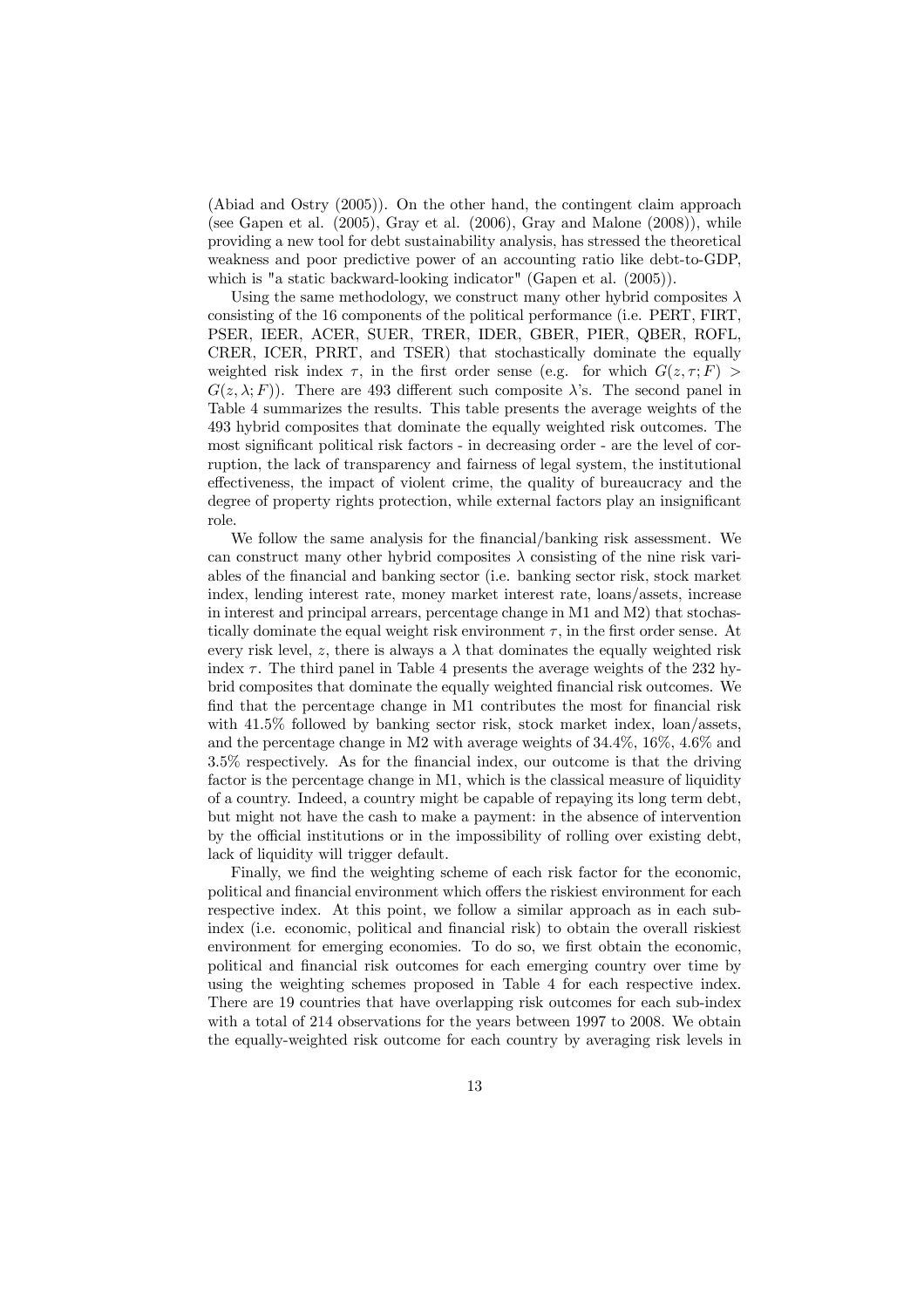economic, political and financial indices and test whether the equally-weighted overall risk index,  $\tau$ , is efficient or not. We find that we can construct many other hybrid composite risk indices  $\lambda$  consisting of the 3 sub-index risk outcomes (i.e. economic, political and financial risk outcomes) that stochastically dominate the equally-weighted risk index,  $\tau$ , in the first order sense. Table 5 presents the average weights of the 190 hybrid composites that dominate the equallyweighted overall risk index. The results show that financial risk is the main contributor to sovereign risk in emerging markets with a 77.4% weight, followed by economic and political risk with a 14.8% and 7.8% weight, respectively. A spreadsheet to compute the sovereign risk indices for each country is available at: http://www.unibo.it/docenti/elettra.agliardi/countryrisk.

Our findings on the prevailing role of financial over economic and political indicators in assessing country risk is in line with the literature showing that the country risk premium in emerging markets is left unexplained if only changes in economic fundamentals are considered (Eichengreen and Mody (1998)) and that market attitude toward risk has a large impact on emerging market bond spreads (Min (1998), Baek et al. (2005)). As Baek et al. (2005) emphasize "the divergence between traditional gauges of country risk that are primarily based on the economic fundamentals of a country and the market-assessed risk premium is perhaps a result of changes in the general market mood towards risk in emerging countries". Our analysis, which employs also very recent data, is able to capture the growing development of the financial sector in emerging countries and the primary role of monetary policy and of international monetary institutions as key determinants of sovereign risk.

In the next subsection, we will present some ranking analysis with our optimal risk outcomes for each sub-index and overall risk for emerging countries and compare our optimal indices' rankings with the rankings of the rating agencies.

#### 4.4 Analysis with optimal risk indices

In this section we first construct the country rankings using the optimal economic and political risk index, from riskiest to the least risky country for 2008, 2009 and 2010. The financial and banking sector and overall country risk rankings are presented for 2008 alone, since some data on the financial sector after 2008 are lacking. Table 6 presents the country risk rankings for each respective risk index. In the first panel of Table 6 economic risk rankings are offered for the years 2008, 2009 and 2010. In 2008, the riskiest emerging country in economic terms is Pakistan, followed by Hungary, Turkey, Thailand and Mexico. In 2009, except for Pakistan which moved to a lower risk ranking, the countries that had the riskiest economic environment in 2008 remained the riskiest in economic terms. Pakistan experienced better growth and improved terms of trade and had less of a negative budget balance in 2009 than in 2008. Other emerging countries that have higher economic risk outcomes in 2009 than in 2008 experienced at least a deterioration either in their economic growth or terms of trade and/or have a worse budget balance/GDP. In 2010, Hungary, Turkey and Thailand continued to be in a higher economic risk category, while Pakistan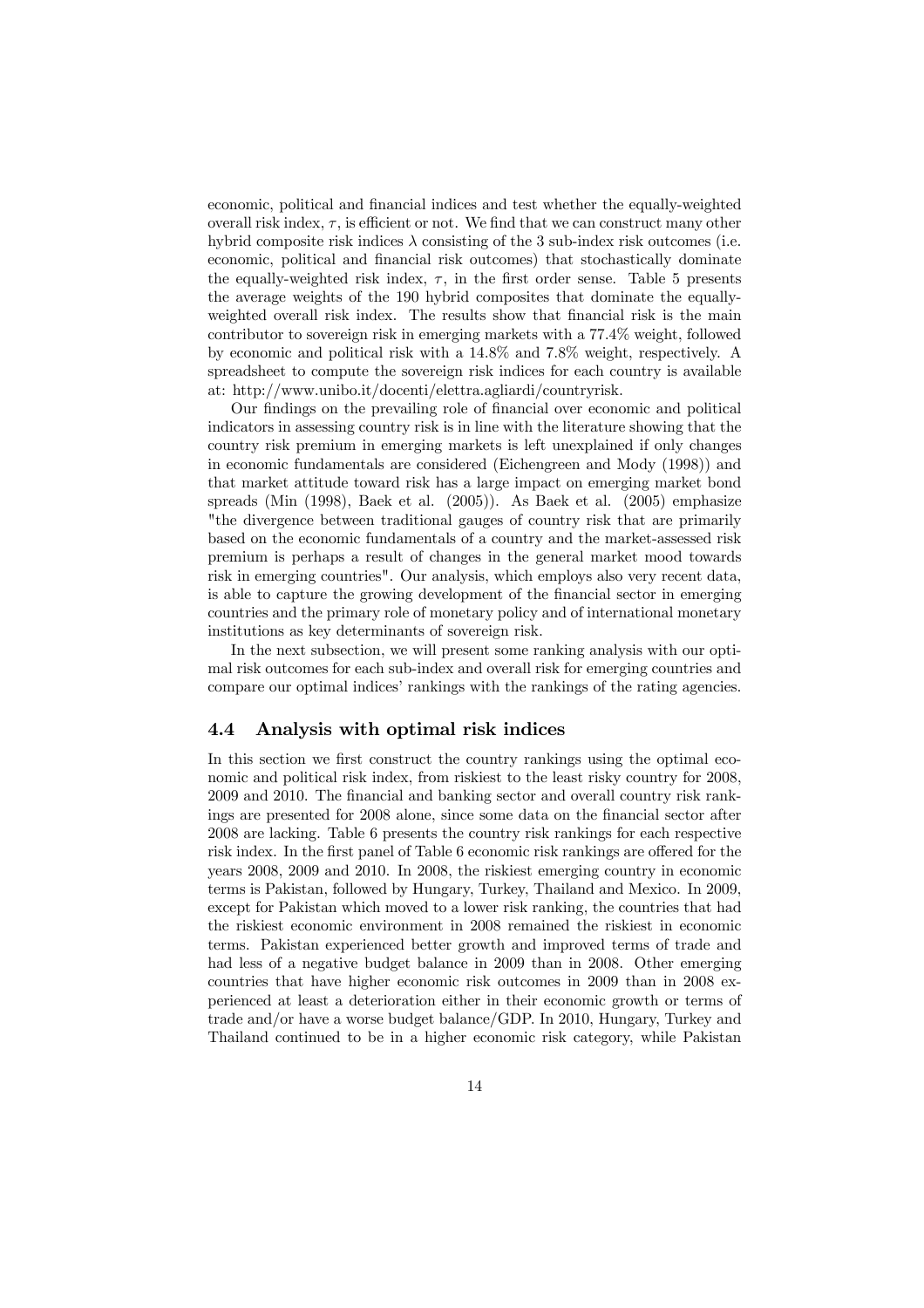returned back to a higher economic risk environment. Overall risk outcomes in 2010 declined with respect to 2009 with the exception of Pakistan. After the 1998 default episode Pakistan reached debt rescheduling on extremely favorable terms. The government pursued macroeconomic stabilization and IMF intervened with a Stand-by-Arrangement of 7.6 billion \$ in November 2008 and more recently. But on the political side, the internal situation remains critical and tense. As for the financial and banking sector, while Pakistan's banks are considered to be well-capitalized, on the other hand they are heavily exposed to the government sector, which makes them vulnerable to sovereign shocks, like a natural disaster. This was the case with the recent floods that put pressure on the country's bank system and posed significant risks to the financial sector.

Once the global economic and financial crises took place in late 2008, the majority of emerging countries experienced a downturn (recession) in their economic outcomes in 2009 and had higher risk outcomes in 2009. However, there was an improvement in 2010 and their economic risk levels declined, with the exception of Pakistan. When we consider the least risky emerging country, Nigeria was the country which ranked as the least risky emerging country in economic terms, followed by China and Chile.

In the second panel of Table 6, we present the political risk rankings for emerging economies in 2008, 2009 and 2010. Emerging countries which have the riskiest political environment remained more or less stable over time with Nigeria, Venezuela, Kazakhstan, Azerbaijan and Ecuador being the top five politically risky countries over time. Note that Nigeria was the least risky country in economic terms, yet the riskiest in political terms. On the other hand, Chile, Malaysia, Hungary, Poland and South Africa are the least risky countries over time. It is worth noting that Chile is not only among the least risky countries in political terms but also in economic terms. Chile has benefited from the recent liberalization policy and trade openness promoted by its government, registering an increase in exports and a rise in income levels and consumer demand.

In the third panel of Table 6, we present the financial risk rankings for emerging economies in 2008, with Hungary, China and Ukraine being the riskiest countries and Poland, Mexico and Chile being the least risky ones in financial and banking sector terms. At the end of 2008 Hungary was indeed perceived as a very risky country and was attributed a negative watch by the rating agencies. Also Ukraine's vulnerability exacerbated in 2008 and was reflected in the devaluation of the national currency (almost 60% devaluation of Ukrainian hryvnya against US\$ in 4th quarter 2008) which was detrimental to retail lending and dramatically affected the country's bank sector. In 2008 Ukraine's current account deficit increased, the macroeconomic indicators deteriorated and credit default swaps traded above 1000 bps. At the beginning of 2010 total assets of Ukrainian banking systems contracted by 30% compared to the 2008 pre-crisis level. After the approval of the stand-by arrangement by IMF, giving Ukraine immediate access to \$ 2 billion of financing, a rating upgrade occurred in 2010. The high value of the financial risk index for China is in contrast with the risk assessment of the big rating agencies and the prevailing common wisdom, but is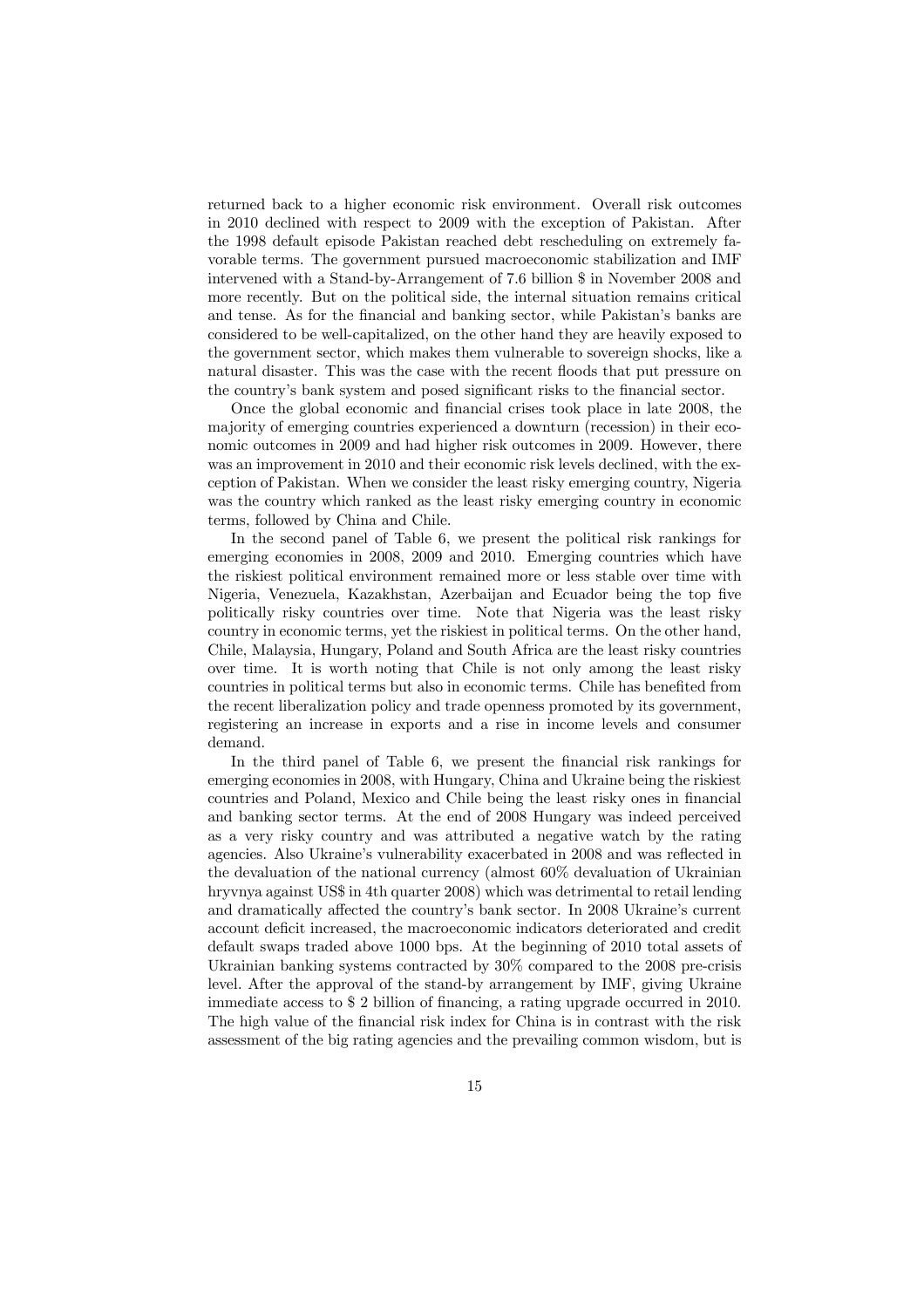in line with the data on the problems that are lurking on China's bank balance sheets  $-$  in particular, the losses that may be incurred from loans made to development entities ( LGFVs) that are sponsored and supposedly guaranteed by provincial and local governments. According to some analysts at Bank of America-Merrill Lynch 23% of these loans are categorized as "facing high credit risks" and they might cause some 30% cut to bank earnings. While these lending category alarmed the Chinese government, there are other categories – loans to property developers, to industries with significant overcapacity, to overextended home buyers, to businesses that diverted the funds to stock and real estate speculation – that may expose Chinese banks to significant losses.

Finally, the fourth panel of Table 6 presents the overall risk in emerging countries. This is highly correlated with financial risk outcomes, since the main contributor to sovereign risk is driven by the financial and banking sectors. For overall risk, Hungary is the riskiest country in 2008 since it is the riskiest country in financial terms and second riskiest country in economic terms. Even though politically Hungary ranks a lower position, financial and economic risk environments are the main contributors to overall risk. Pakistan moved to a higher ranking in the ladder, since not only it has a high financial risk environment but also a high risk environment in economic terms.

We further consider whether our optimal sovereign risk rankings are significantly correlated or not with the rating agencies' rankings. The first panel of Table 7 presents the country rating rankings of S&P and Fitch from the riskiest to least risky outcome for 2008, while the second panel of Table 7 presents the country rating rankings of the S&P from the riskiest to the least risky outcome in 2009 and 2010. We analyze whether there is a significant Spearman rank correlation between the rating agencies' rankings and our optimal risk rankings in each sub-index and whether changes in the S&P ratings over time are similar to the changes using the optimal risk sub-indices.

Firstly, we show that the rating institutions' rankings are highly correlated, since we find the Spearman correlation coefficient between the S&P and Fitch rankings to be 0.99. Table 8 presents the Spearman rank correlation coefficients between the rating companies' rankings and our optimal sub-index rankings. In the first panel of Table 8, we report the Spearman correlation coefficient between the S&P rankings and the optimal economic, political, financial and overall risk rankings. There are 19 countries which have overlapping data for all optimal indices among the 32 emerging countries. We find that only our political rankings are positively correlated with the S&P rankings at the 5% significance level. However, we find no significant correlation between the optimal economic, financial and overall risk rankings and the S&P ratings. In the second panel of Table 8, we compute the Spearman coefficient between the S&P rankings and each optimal risk index ranking separately in order to use more countries for the analysis. The results are similar to those of the correlation coefficients with the 19 common countries. In the third and fourth panels of Table 8 the same analysis is done for the Fitch rating rankings. We consider the 18 countries which have overlapping data for all optimal risk indices. The findings are slightly different from those of the S&P ratings.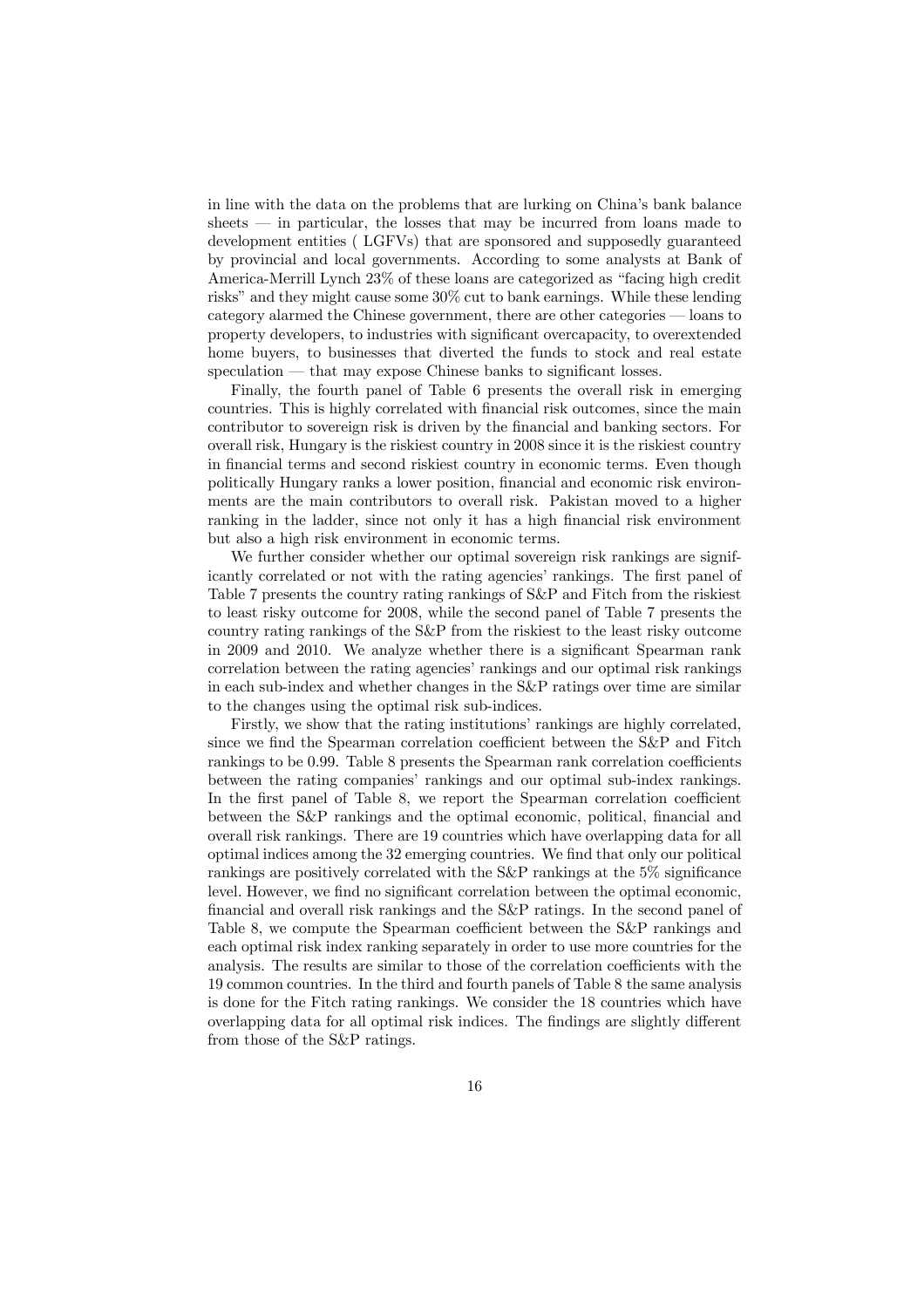We also examine the changes in the risk environment for the period 2008 to 2010 that covers much of the current global economic and financial crisis. The first panel of Table 7 presents the emerging countries' risk ratings by the S&P for 2008 and the second panel of Table 7 for 2009 and 2010. Rating agencies, such as S&P, generally produce stable ratings even in the outbreak of a global economic and financial crisis. The overall stability of rating is striking: for 17 out of a total 30 emerging countries, S&P gave the same ratings in 2008 and 2009, for 7 countries the ratings changed slightly and for only 6 countries were there significant changes in ratings in 2009 relative to  $2008<sup>7</sup>$ . Furthermore, changes in the S&P country ratings are more stable going from 2009 to 2010 than from 2008 to 2009 as for 25 of 30 emerging countries the ratings in 2010 remained the same as those of  $2009<sup>8</sup>$ . The overall stability of ratings is confirmed by various works (Gaillard (2007), Sy (2001)) investigating the correlation between the agencies' ratings and their agreement/disagreements with the market's view. It is stressed that the ratings from S&P, Fitch - and even more Moody's remain unchanged after excessively high or low spreads, in many cases, and the relationship between rating and market spreads is weaker in times of market turbulence (see Ferri et al. (1999), who showed that S&P and Moody's failed to predict the Asian crisis and even exacerbated it because of their alleged procyclical ratings). Another feature of the agencies' sovereign ratings is that the few rating changes are usually asymmetric. The three main agencies are more reluctant to upgrade when spreads are excessively low than downgrade when spreads are excessively high, showing an asymmetric trend that is stronger for the Fitch and Moody's than for S&P. Our indices are not affected by such biased behavior. As an illustration we compare the performance of our risk index with the S&P and Fitch ratings in the case of Argentina's sovereign default (see Figure 2). The agencies' ratings are mapped to a 0-100 scale and all the risk values are considered at the beginning of each year to allow for a comparison. Argentina defaulted on Jan. 3, 2002 and the bank rush started at the end of 2001. Our index provides an earlier warning than S&P and Fitch that rated BB- at the beginning of 2001. S&P rated SD only on Nov. 6, 2001 and Fitch rated DDD only on Dec. 3, 2001, while our index started moving upwards in the years preceding the default episodes.

With our optimal indices, we find that the changes in economic risk for emerging countries were dramatically different than those of the S&P ratings. Almost all emerging countries' economic condition deteriorated from 2009 with the exception of Pakistan. Only 5 emerging countries have similar changes in our optimal economic risk index with respect to the changes in the S&P ratings from 2008 to 2009. Pakistan's risk rating improved from 2008 to 2009 and Hungary, Mexico, Nigeria, and Ukraine's economic conditions deteriorated. From 2009 to 2010, only 3 countries have significant improvement in the S&P ratings, whereas

<sup>&</sup>lt;sup>7</sup> Ecuador and Pakistan have major improvements in their ratings, SD to CCC+ and CCC+ to B- respectively. Hungary, Mexico, Nigeria and Ukraine have ma jor deterioration in their ratings (BBB to BBB-, BBB+ to BBB, BB- to B+, and B to CCC+ respectively).

Indonesia, Turkey and Ukraine have major improvements in their ratings, BB- to BB, BB- to BB, and CCC+ to B- respectively.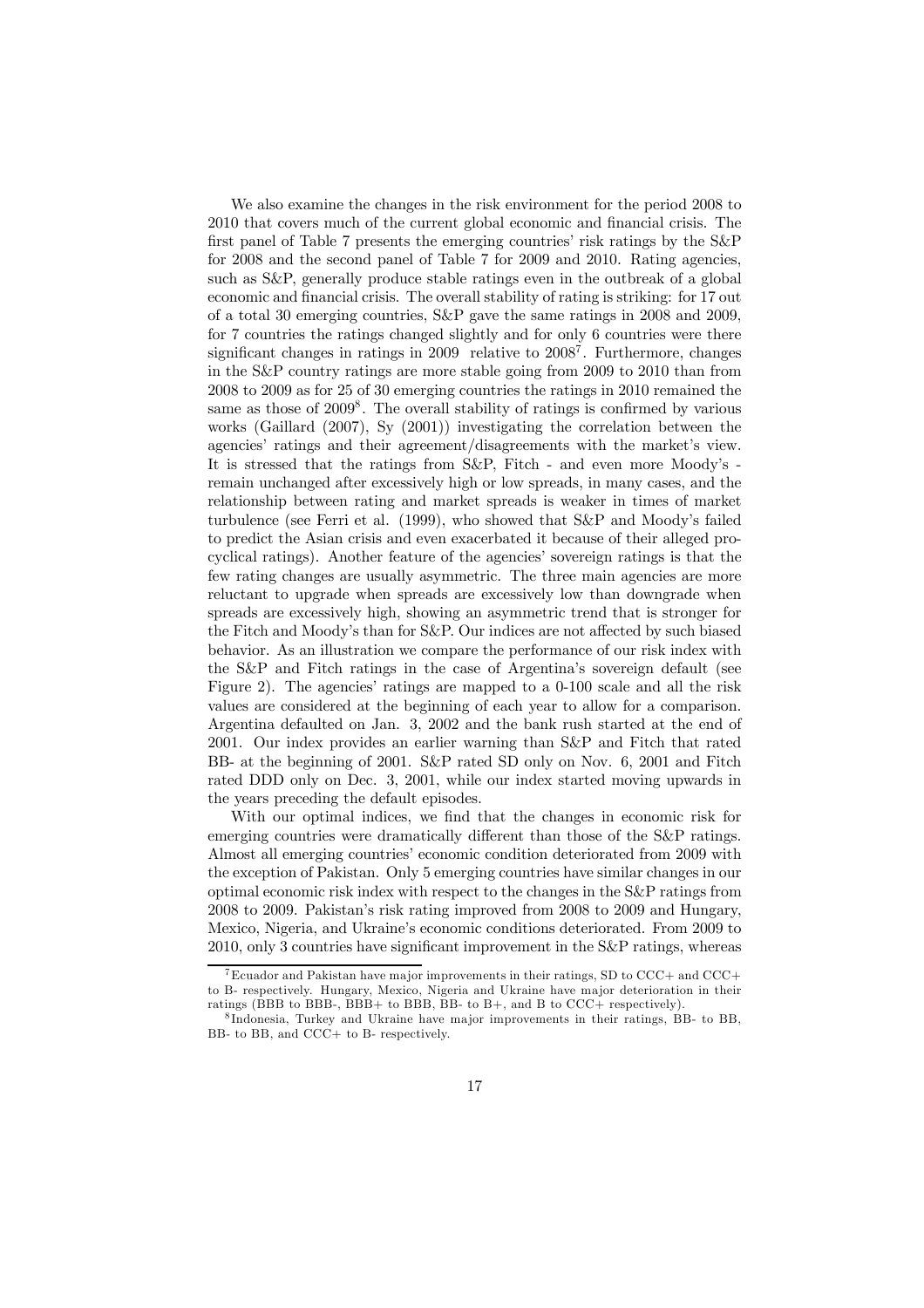with the optimal economic risk index, all countries except Pakistan improved their conditions.

One reason why the rankings obtained with the optimal indices differ significantly from the rankings of the S&P ratings is the following. In the S&P rating, some major risks can be hidden when the overall risk is aggregated with pre-assigned weights, as in that case one weakness of a country can cancel out with another strength of the same country. As a result, rankings obtained with the optimal risk indices (i.e., capturing the riskiest variables for all emerging markets) produce major rank reversals when compared with the S&P ratings (i.e., capturing an average perception of risk with the pre-assigned weights). In this case, an emerging country may have an average risk assignment with S&P ratings (e.g., Hungary) but may have a higher risk with the optimal indices that capture the common weaknesses of all emerging markets. In this case, our risk indices are not correlated with the S&P ratings and are more prone to capture the riskiest variables in each sub-index. Table 9 offers the detailed relative ranking differences between the optimal overall risk and the S&P ratings for 2008. There exist major relative rank reversals such as Hungary, whereas Thailand and China are relatively riskier with the optimal overall risk index when compared with the S&P ratings. On the other hand, Nigeria and Turkey are relatively less risky when compared with the S&P rankings. Overall, for most countries we notice a change in their relative rankings when we compare the optimal risk index with the S&P rankings.

Overall, although rating companies do not employ exact formulas for combining the scores to determine ratings and the weights are not optimally chosen, either across the sovereigns or over time, they arrive at rankings that are correlated with our optimal political risk index. However, rating agencies assign ratings to emerging countries that are mostly stable over time and they often change their ratings after the market's view in times of severe deterioration and/or improvement of sovereign creditworthiness.

Finally, we consider whether our optimal sovereign risk rankings are significantly correlated or not with the sovereign bond interest rate spreads, annual basis points over US Treasuries. Table 10 presents the Spearman rank correlation coefficients between the sovereign bond interest rate spreads and our optimal sub-index rankings. In the first panel of Table 10 we report the Spearman correlation coefficient between the sovereign bond interest rate spreads and the optimal economic, political, financial and overall risk. There are 17 countries which have overlapping data for all optimal indices among the 32 emerging countries. We find that our financial and overall risk indices are positively correlated with the sovereign bond interest rate spreads in 2008 at the 5% significance level. In the second panel of Table 10, we compute the Spearman coefficient between the sovereign bond interest rate spreads and each optimal risk index ranking separately in order to use more countries for the analysis. The results are similar to those of the correlation coefficients with the 17 common countries. Our political risk index is positively correlated with the sovereign bond interest rate spreads at the 10% significance level when more countries are used for the analysis.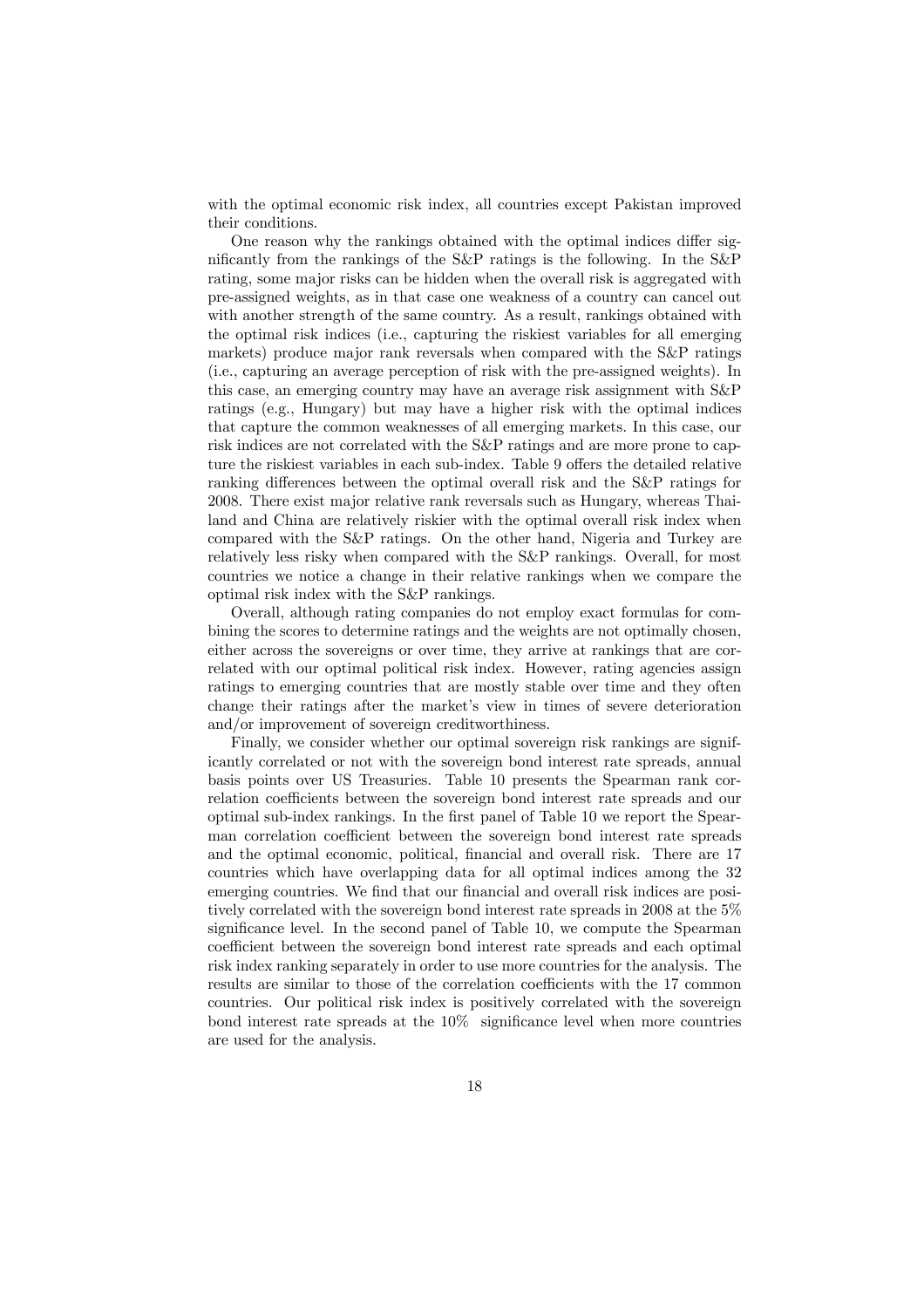In conclusion, although our analysis employed annual data, still it is able to capture a large part of the information released by the sovereign bond spreads.

#### 5 Conclusion

This paper uses stochastic dominance efficiency tests at any order for time dependent data. We study tests for stochastic dominance efficiency of a given index with respect to all possible indices constructed from a set of individual components. We proceed to test whether stochastic dominance efficiency justifies the use of the arbitrarily-weighted risk indices obtained by rating agencies for the sovereign risk assessment: economic, political and financial risks. The results from the empirical analysis indicate that equally weighting risk factors in each sub-index does not produce an optimal index in the SD efficiency sense. We can construct many alternative indices that dominate the equally weighted sub-index risk value and assign a riskier environment to each emerging market country. Moreover, we construct an overall risk index and the results show that the financial risk is the main contributor to the overall sovereign risk environment in emerging markets followed by economic and political risk.

The implications of these results are important. We propose the riskiest factors in economic, political and financial terms for emerging countries. Higher sovereign risk among emerging markets over time can be mainly attributed to financial factors and as such reducing overall risk for a particular country would imply improvements of this country's financial institutions. Secondly, an emerging market country should have high growth rates, export more and have a positive budget balance to be less subject to economic risk; decrease the level of corruption, have fair legal systems and improve its institutional effectiveness in order to reach a better political environment; increase liquidity and decrease banking sector risk to achieve a better financial institutional environment. We should mention that the upper and lower bounds of each index may change over time; therefore, we should mention that the weighting scheme assigned to each index may change over time. Moreover, there may be a major improvement and/or deterioration of risk factors in each sub-index over time for emerging countries. Furthermore, one may expect that there may be some other risk factors found to be important in the future not captured in the current analysis. Since the optimal weighting scheme in the construction of the each sub-index changes i) as the bounds change, ii) if there is major improvement or deterioration of some risk factors for emerging countries and iii) with the inclusion of some other risk factors in the analysis, the stochastic dominance efficiency of the optimal risk indices should be tested periodically.

As a further research, one could employ other consistent SD pairwise tests, like in Linton et al. (2005) and Gonzalo and Olmo (2010), to determine whether one year has riskier outcomes than another year and/or whether some risk indicators are riskier than others in a given year using a pairwise comparison. It is also possible to determine the riskiest time periods for emerging markets and further analyze the main factors that precipitated this high risk environment.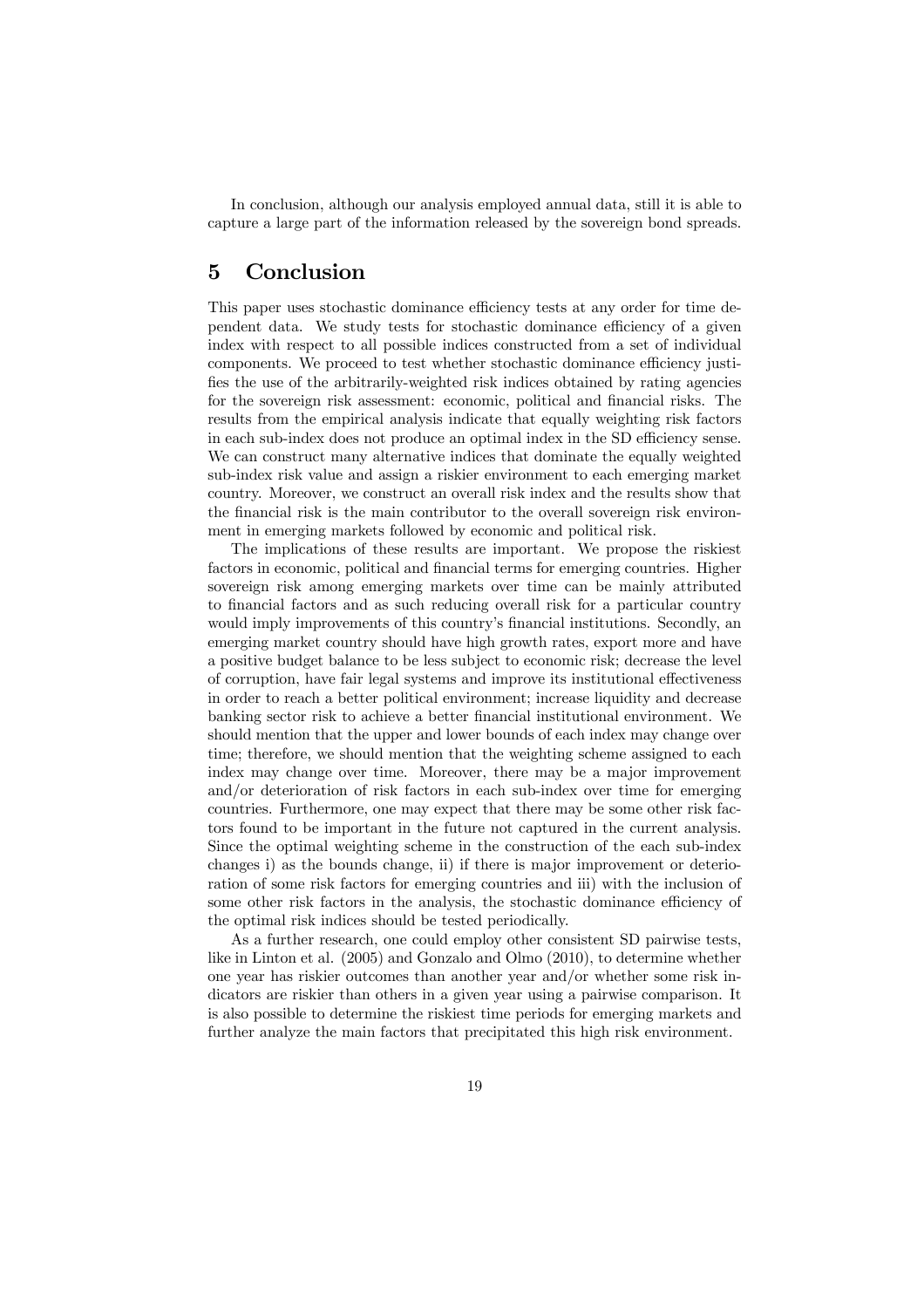Another possible extension is to employ SD efficiency tests to analyze shorter span data to obtain optimal weights in order to refine the forecast of future sovereign crises. Finally, our methodology could be fruitfully applied to other group of countries, and in particular to mature economies where the risk of sovereign debt crises has increased dramatically.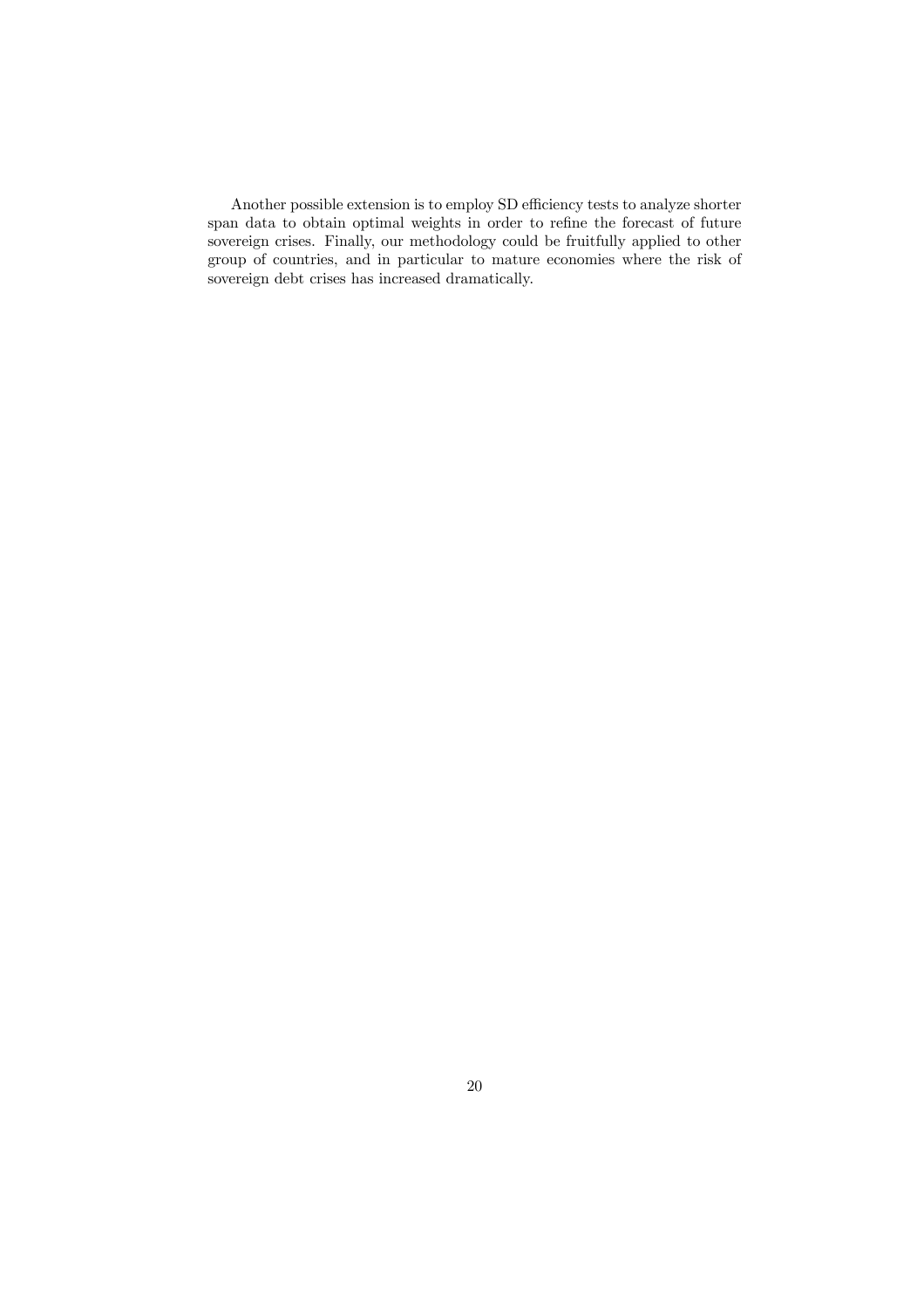### 6 Appendix A: Simulating p-values

#### 6.1 Block Bootstrap Methods

Block bootstrap methods extend the nonparametric i.i.d. bootstrap to a time series context (see Barrett and Donald (2003) and Abadie (2002) for use of the nonparametric i.i.d. bootstrap in stochastic dominance tests). They are based on "blocking" arguments, in which data are divided into blocks and those, rather than individual data, are resampled in order to mimic the time dependent structure of the original data. We focus on the block bootstrap since we face moderate sample sizes in the empirical applications, and wish to exploit the full sample information.

Let b, l denote integers such that  $T = bl$ . The non-overlapping rule (Carlstein  $(1986)$ ) just asks the data to be divided into b disjoint blocks, the k-th being  $\mathbf{B}_k = (\mathbf{Y}'_{(k-1)l+1}, ..., \mathbf{Y}'_{kl})'$  with  $k \in \{1, ..., b\}$ . The block bootstrap method requires that we choose blocks  $\boldsymbol{B}_1^*,...,\boldsymbol{B}_b^*$  by resampling randomly, with replacement, from the set of non-overlapping blocks. If  $\mathbf{B}_{i}^{*} = (\mathbf{Y}_{i1}^{*},...,\mathbf{Y}_{il}^{*})'$ , a block bootstrap sample  $\{Y_t^*, t = 1, ..., T\}$  is made of  $\{Y_{11}^*, ..., Y_{1l}^*, Y_{21}^*, ..., Y_{2l}^*, ..., \}$  $\{Y_{b1}^*,..., Y_{bl}^*\}$  and we let  $\hat{F}^*$  denote its empirical distribution.

Let us define  $p_j^* := P[S_j^* > \hat{S}_j]$ , where  $S_j^*$  is the test statistic corresponding to each bootstrap sample. Then the block bootstrap method is justified by the next statement (the proof is given by ST (2010)).

**Proposition 1** Assuming that  $\alpha < 1/2$ , a test for SDE<sub>i</sub> based on the rule:

" reject 
$$
H_0^j
$$
 if  $p_j^* < \alpha$ ",

satisfies the following

$$
\lim P[\text{reject } H_0^j] \le \alpha \quad \text{ iff } H_0^j \text{ is true,}
$$
  

$$
\lim P[\text{reject } H_0^j] = 1 \quad \text{ iff } H_0^j \text{ is false.}
$$

In practice we need to use Monte Carlo methods to approximate the probability. The *p*-value is simply approximated by  $\tilde{p}_j = \frac{1}{R}$  $\sum_{k=1}^{R}$  $\sum_{r=1} \mathbb{I}\{\tilde{S}_{j,r} > \hat{S}_j\}$ , where the averaging is made on  $R$  replications. The replication number can be chosen to make the approximations as accurate as we desire given time and computer constraints.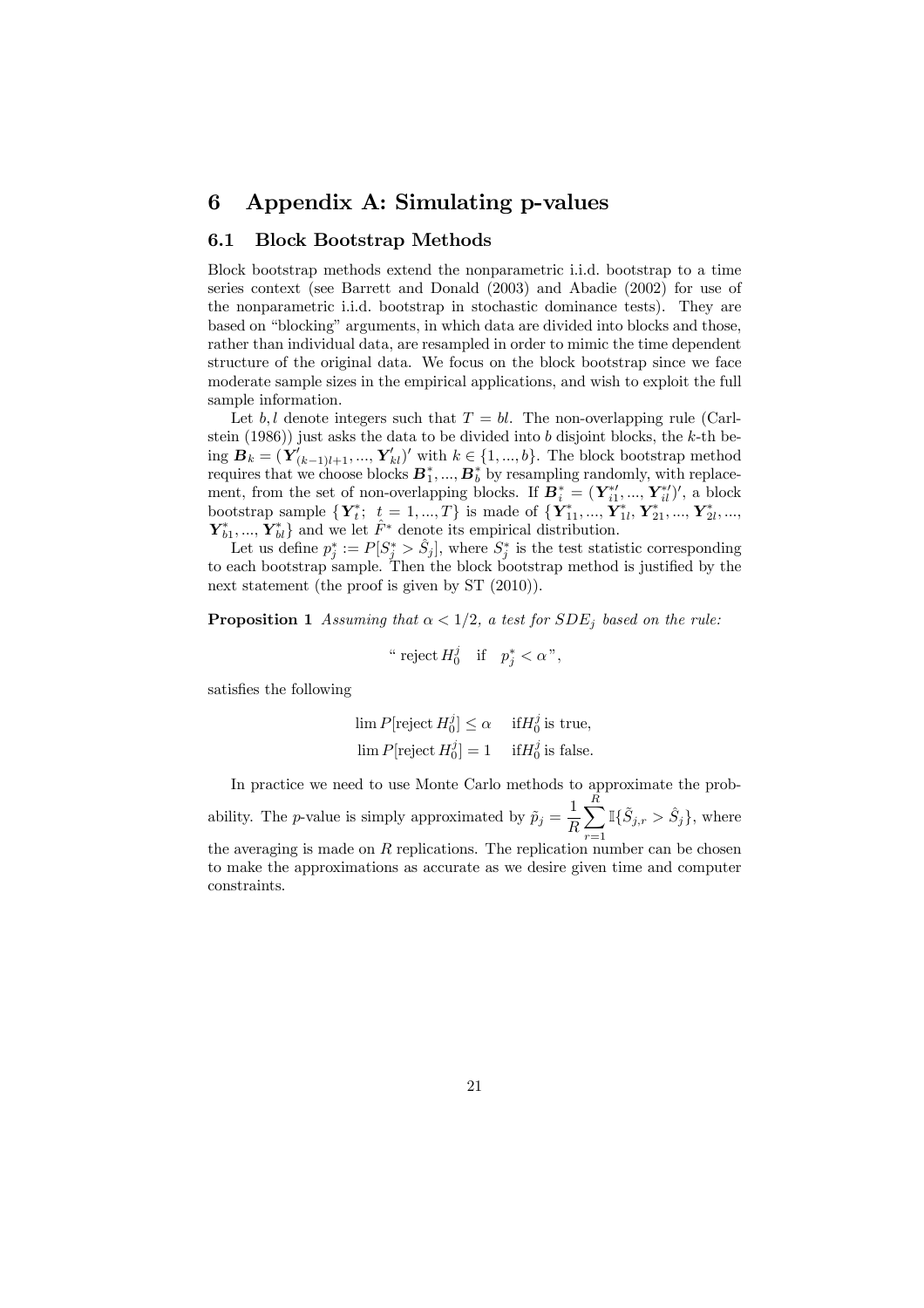#### 7 References

Abadie, A., 2002. Bootstrap Tests for Distributional Treatment Effects in Instrumental Variable Models. J. Am. Stat. Assoc. 97, 284-292.

Abiad, A., Ostry J.D., 2005. Primary Surpluses and Sustainable Debt Levels in Emerging Market Countries. IMF Policy Discussion Paper No. PDP/05/6.

Afonso, A., 2003. Understanding the determinants of sovereign debt ratings: evidence for the two leading agencies. J. Econ. Finance 27, 56-74.

Afonso, A., Furcieri, D. Gomes, P. , 2011. Sovereign credit ratings and financial markets linkages. Application to European data. ECB Working Paper 1347, 1-43.

Afonso, A., Gomes, P., Rother, P., 2011. Short-and long-run determinants of sovereign debt credit ratings. Int. J. Finance Econ. 16, 1-15.

Albuquerque, P.H., 2005. Optimal time interval selection in long-run correlation estimation, Econometrics 0511017, EconWPA

Anderson, G., 1996. Nonparametric tests of stochastic dominance in income distributions. Econometrica 64, 1183-1193.

Baek, I., Bandopadhyaya, A., Du, C., 2005. Determinants of market-assessed sovereign risk: economic fundamentals or market risk appetite? J. Int. Money Finance 24, 533-548.

Barrett, G., Donald, S., 2003. Consistent tests for stochastic dominance. Econometrica 71, 71-104.

Beach, C., Davidson, R., 1983. Distribution-free statistical inference with Lorenz curves and income shares. Rev. Econ. Stud. 50, 723-735.

Bulow, J., Rogoff, K., 1989. Sovereign debt: is to forgive or to forget? Am. Econ. Rev. 79, 43-50.

Cantor, R., Packer, F., 1996a. Determinants and impact of sovereign credit ratings. Fed. Reserve Bank New York Econ. Pol. Rev. Issue Oct., 37-53.

Cantor, R., Packer, F., 1996b. Sovereign risk assessment and agency credit ratings. Europ. Finan. Manage. 2, 247-256.

Carlstein, E., 1986. The Use of Subseries Methods for Estimating the Variance of a General Statistic From a Stationary Time Series. Ann. Stat. 14, 1171-1179.

Catao, L., Kapur, S., 2004. Missing Link: Volatility and the Debt Intolerance Paradox. IMF Working Paper 04/51.

Catao, L., Sutton, B., 2002. Sovereign Defaults: the Role of Volatility. IMF Working Paper 02/149.

Chen, Y., Rogoff, K., 2003. Commodity currencies. J. Int. Econ. 60, 133-160.

Davidson, R., Duclos, J.-Y., 2000. Statistical inference for stochastic dominance and for the measurement of poverty and inequality. Econometrica 68, 1435-1464.

Eichengreen, B., Hausmann, R., 2005. Other People's Money — Debt Denomination and Financial Instability in Emerging Market Economies. University of Chicago Press, Chicago.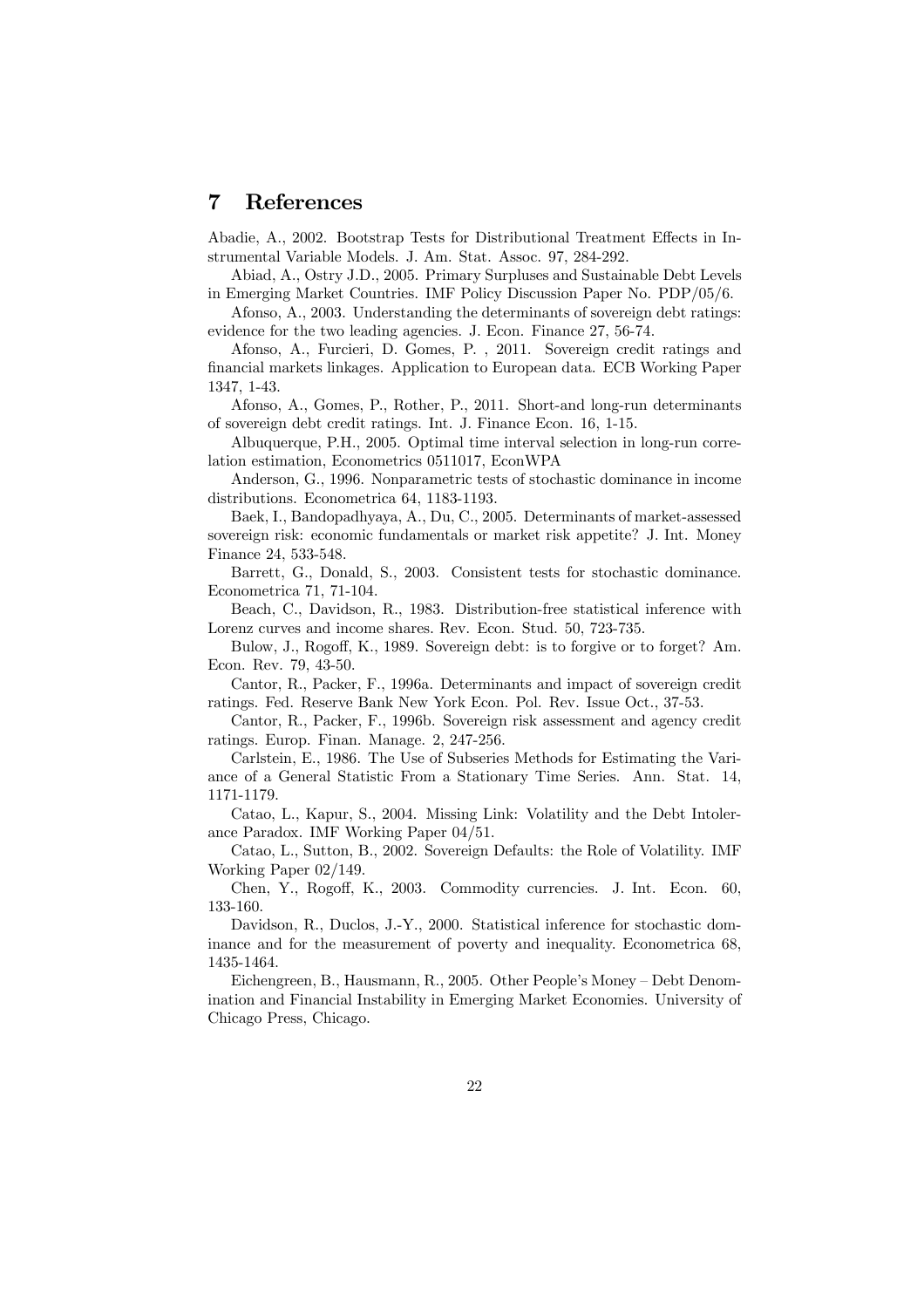Eichengreen, B., Mody, A., 1998. What explains changing spreads on emergingmarket debt: Fundamentals or Market Sentiment? NBER Working Paper 6408.

Erb, C. B., Harvey, R. C., Viskanta, T.E., 1996. Political risk, economic risk, and financial risk. Finan. Analyst J. 52, 28-46.

Erb, C. B., Harvey, R. C., Viskanta, T.E., 1999. New perspectives on emerging market bonds: looking beyond the current crisis. J. Portfol. Manage. 25, 83-92.

Ferri, G., Liu, L.-G., Stiglitz, J.E., 1999. The procyclical role of rating agencies: evidence from the East Asian crisis. Econ. Notes 28, 335-355.

Flandreau, M., Gaillard, N., Packer, F., 2009. Rating Performance, Regulation and the Great Depression: Lessons from Foreign Government Securities. CEPR Working Paper 7328.

Gaillard, N., 2007. Fitch, Moody's and S&P's Sovereign Ratings and EMBI Global Spreads: Lessons from 1993-2007. Working Paper, Science PO, Institut d'Etudes Politiques de Paris.

Gapen, M., Gray, D., Lim, C., Xiao Y., 2005. Measuring and Analyzing Sovereign Risk with Contingent Claims. IMF Working Paper 05/155.

Gonzalo, J., Olmo J., 2010. Conditional stochastic dominance tests in dynamic settings, Working Paper, we1029, Universidad Carlos III, Departamento de Economía.

Gray, D., Malone, S., 2008. Macrofinancial Risk Analysis. J. Wiley & Sons Inc. Chichester, West Sussex, England.

Gray, D., Merton, R., Bodie, Z., 2006. A new framework for analyzing and managing macrofinancial risks of an economy. NBER Working Paper 12637.

Hausmann, R., Panizza U., 2003. On the determinants of original sin: an empirical investigation. J. Int. Money Finance 22, 957-990.

Hilscher, J., Nosbusch, Y. 2010. Determinants of sovereign risk: macroeconomic fundamentals and the pricing of sovereign debt. Rev. Finance 14, 235-262.

Hui, H., Lo, F., 2002. Valuation model of defaultable bond values in emerging markets. Asia-Pacific Finan. Mark. 9, 45-60.

IMF Country Report, various years various countries

Ismailescu, J., Kazemi, H., 2010. The reaction of emerging market credit default swap spreads to sovereign credit rating changes. J. Banking Finance 34, 2861-2873.

Jeanne, O., 2003. Why do emerging market economies borrow in foreign currency. IMF Working Paper 03/177.

Kruger, M., Messmacher, M., 2004. Sovereign Debt Defaults and Financing Needs. IMF Working Paper 04/53.

Linton, O., Maasoumi, E., Whang, Y.-J., 2005. Consistent testing for stochastic dominance under general sampling schemes. Rev. Econ. Stud. 72, 735-765.

Mendoza, E., 1995. The terms of trade, the real exchange rate and economic fluctuations. Int. Econ. Rev. 36, 101-137.

Min, H., 1998. Determinants of Emerging Market Bond Spread: Do Economic Fundamentals Matter? World Bank Policy Research Working Paper No.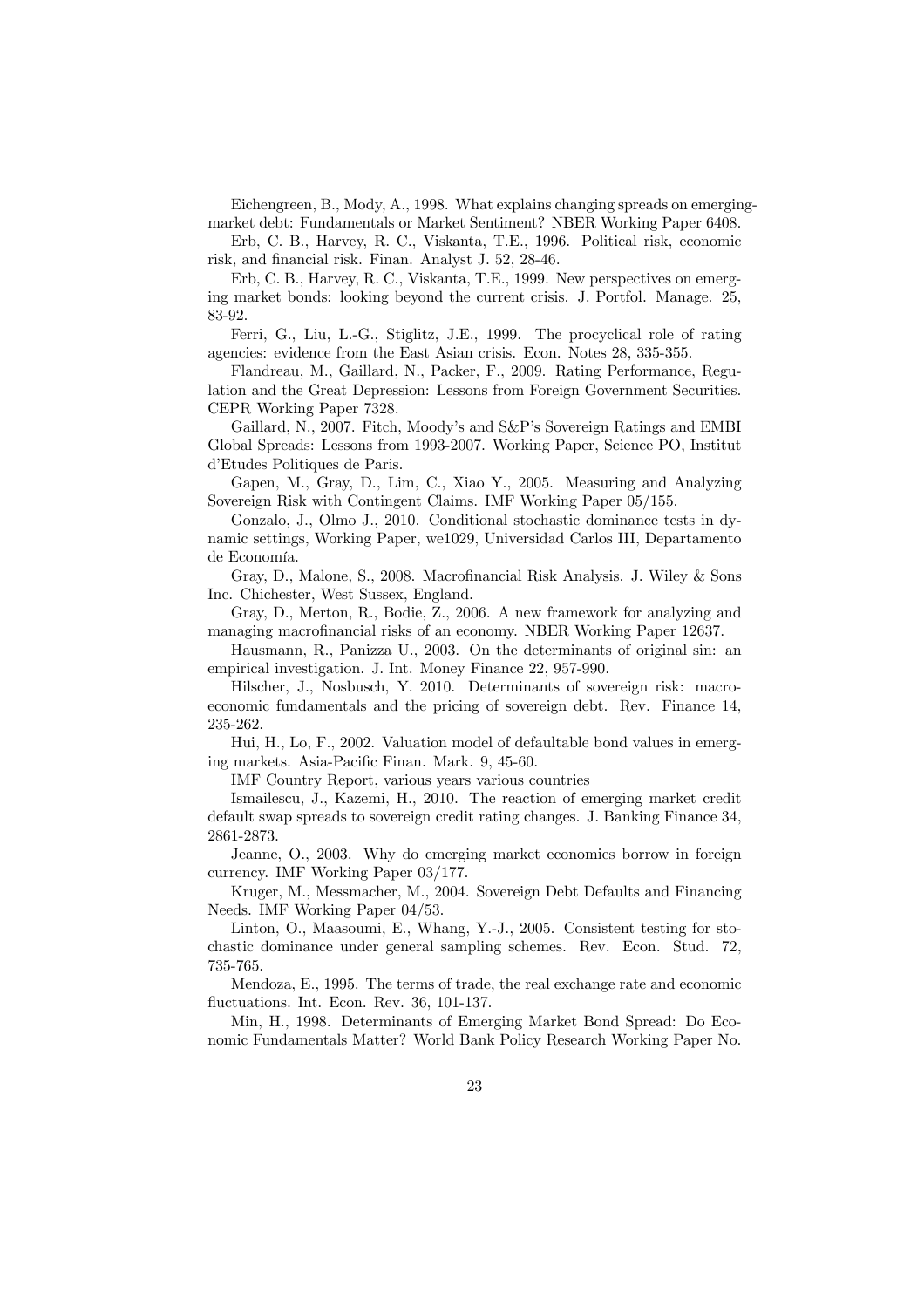WPS 1899, World Bank, Washington, DC

Pinar, M., Stengos, T., Topaloglou, N., 2012. Measuring human development: a stochastic dominance approach. University of Guelph, manuscript.

Reinhart, C.M., 2002. Default, Currency Crises and Sovereign Credit Ratings. NBER Working Paper 8738.

Reinhart, C.M., Rogoff, K. S., Savastano, M.A., 2003. Debt Intolerance. Brookings Pap. Econ. Act. 1, 1-74.

Rio, E., 2000. Theorie Asymptotique des Processus Aleatoires Faiblement Dependants. Mathematiques et Applications, 31. Springer-Verlag, Berlin.

Scaillet, O., Topaloglou, N., 2010. Testing for stochastic dominance efficiency. J. Bus. Econ. Stat. 28, 169-180.

Standard & Poor's, Sovereign Credit Ratings: A Primer, various years.

Sturzenegger, F., Zettelmeyer, J., 2006. Debt Defaults and Lessons from a Decade of Crises. The MIT Press, Cambridge Massachusetts.

Sy, A., 2001. Emerging Market Bond Spreads and Sovereign Credit Ratings: Reconciling Market Views with Economic Fundamentals. IMF Working Paper 01/165.

Van Rijckeghem, C., and Weder, B., 2004. The Politics of Debt Crises. CEPR Discussion Paper 4683.

Zettelmeyer, J., and Jeanne, O., 2002. Original Sin, Balance Sheet Crises and the Role of International Lending. IMF Working Paper 02/234.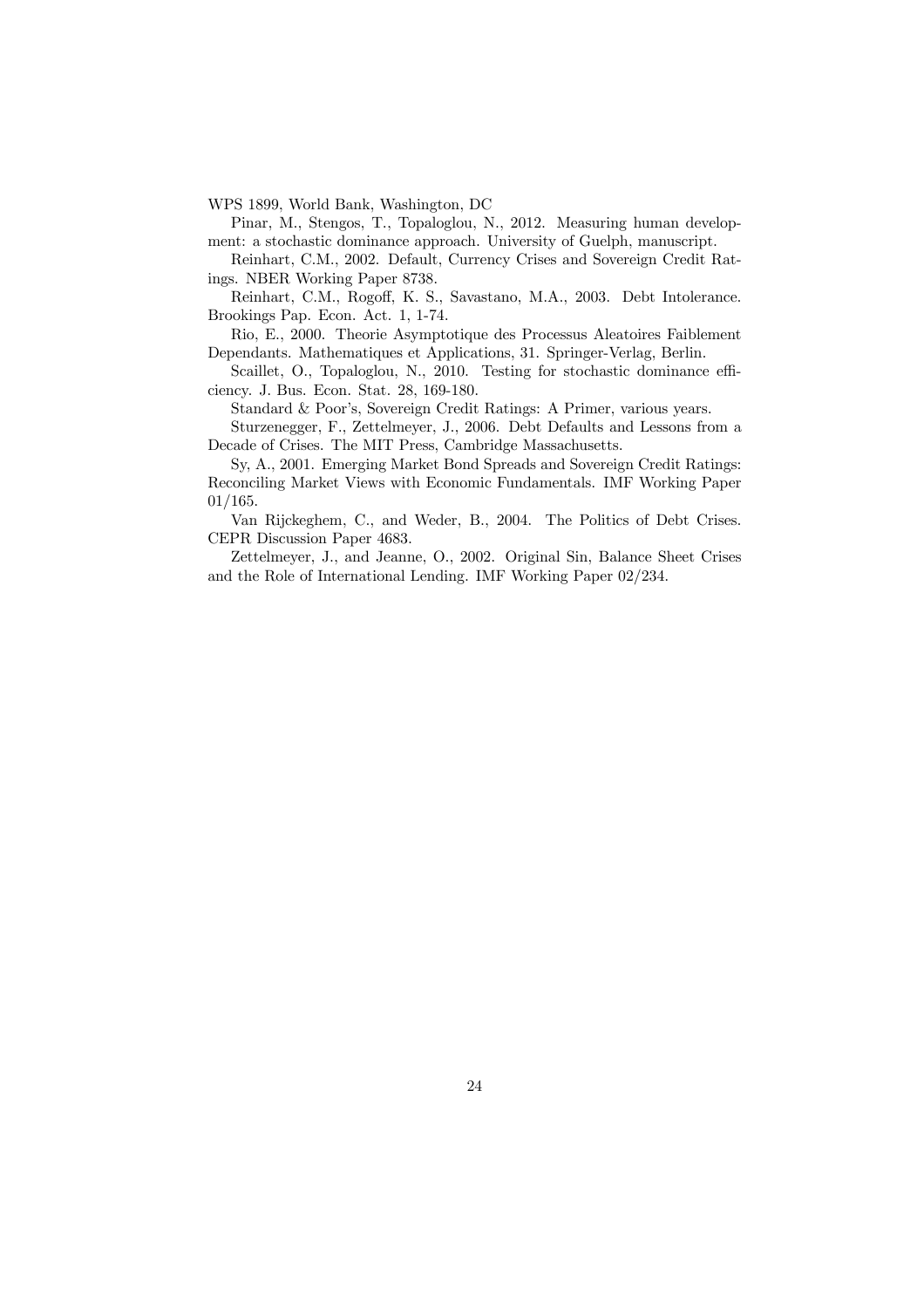| <b>INDEX</b>     | Methodology                                                                                                                  |                                      |
|------------------|------------------------------------------------------------------------------------------------------------------------------|--------------------------------------|
| <b>ICRG</b>      | 3 sub-indices P, F, E and a composite index C.                                                                               | http://www.prsgroup.com              |
|                  | Political risk index P (based on 100 points), financial risk (based on                                                       |                                      |
|                  | 50 points) and economic risk E (based on 50 points).                                                                         |                                      |
|                  | $C = (P+F+E)/2$                                                                                                              |                                      |
|                  |                                                                                                                              |                                      |
|                  | The composite index ranges from $0$ to $100$ : the interval $0-49.9$                                                         |                                      |
|                  | corresponds to very high risk, the interval 80-100 to very low risk.                                                         |                                      |
| $\mathbf{I}$     | Country creditworthiness scores are based on ratings provided by a                                                           | http://www.institutionalinvestor.com |
|                  | survey of leading international bankers who are asked to grade each                                                          |                                      |
|                  | of the countries on a scale from $0$ to $100$ , where $0$ represents the                                                     |                                      |
|                  | least creditworthy country. The answers are weighted following an                                                            |                                      |
|                  | unpublished formula that "properly gives more weights to responses                                                           |                                      |
|                  | from banks with the largest worldwide exposure and the most                                                                  |                                      |
|                  | sophisticated country analysis systems".                                                                                     |                                      |
| <b>Euromoney</b> | A panel of several leading experts (economists and political<br>analysts) are asked to rate each country for which they have | http://www.euromoneycountryrisk.com  |
|                  | knowledge. The credit rating score assigned to each country is a                                                             |                                      |
|                  | weighted average of seven indicators: political risk (30%),                                                                  |                                      |
|                  | economic performance (30%), access to bank finance/capital                                                                   |                                      |
|                  | markets $(10\%)$ , discount on forfeiting $(10\%)$ , credit ratings $(7.5\%)$                                                |                                      |
|                  | assigned from the major rating agencies, debt indicators $(7.5\%)$ and                                                       |                                      |
|                  | debt in default or rescheduled $(5%)$ calculated from the World                                                              |                                      |
|                  | Bank's Global Development Finance figures.                                                                                   |                                      |
| <b>EIU</b>       | Based on 7-year historical data sequence, it considers a large set of                                                        | http://www.eiu.com                   |
|                  | variables (e.g. current account balance, financial requirements,                                                             |                                      |
|                  | foreign reserves, short-term debt, vulnerability of the banking                                                              |                                      |
|                  | sector) for a large set of countries and, in particular, emerging and                                                        |                                      |
|                  | highly indebted countries.<br>It employs structured qualitative methods, i.e., standardized formats                          | http://www.beri.com                  |
| <b>BERI</b>      | with specifically stipulated scope and focus of analysis across                                                              |                                      |
|                  | countries. Three main determinants: business climate, political                                                              |                                      |
|                  | stability, currency and repayment risk. Two risk indices are                                                                 |                                      |
|                  | calculated three times a year: ORI (operations risk index) and PRI                                                           |                                      |
|                  | (political risk index). A great emphasis is given to PRI, whose main                                                         |                                      |
|                  | components are linguistic/ethnic/religious tensions, corruption,                                                             |                                      |
|                  | nepotism, social conditions, social conflict, income distribution,                                                           |                                      |
|                  | history of regime instability, etc.                                                                                          |                                      |

 **Figure 1: Country risk indices**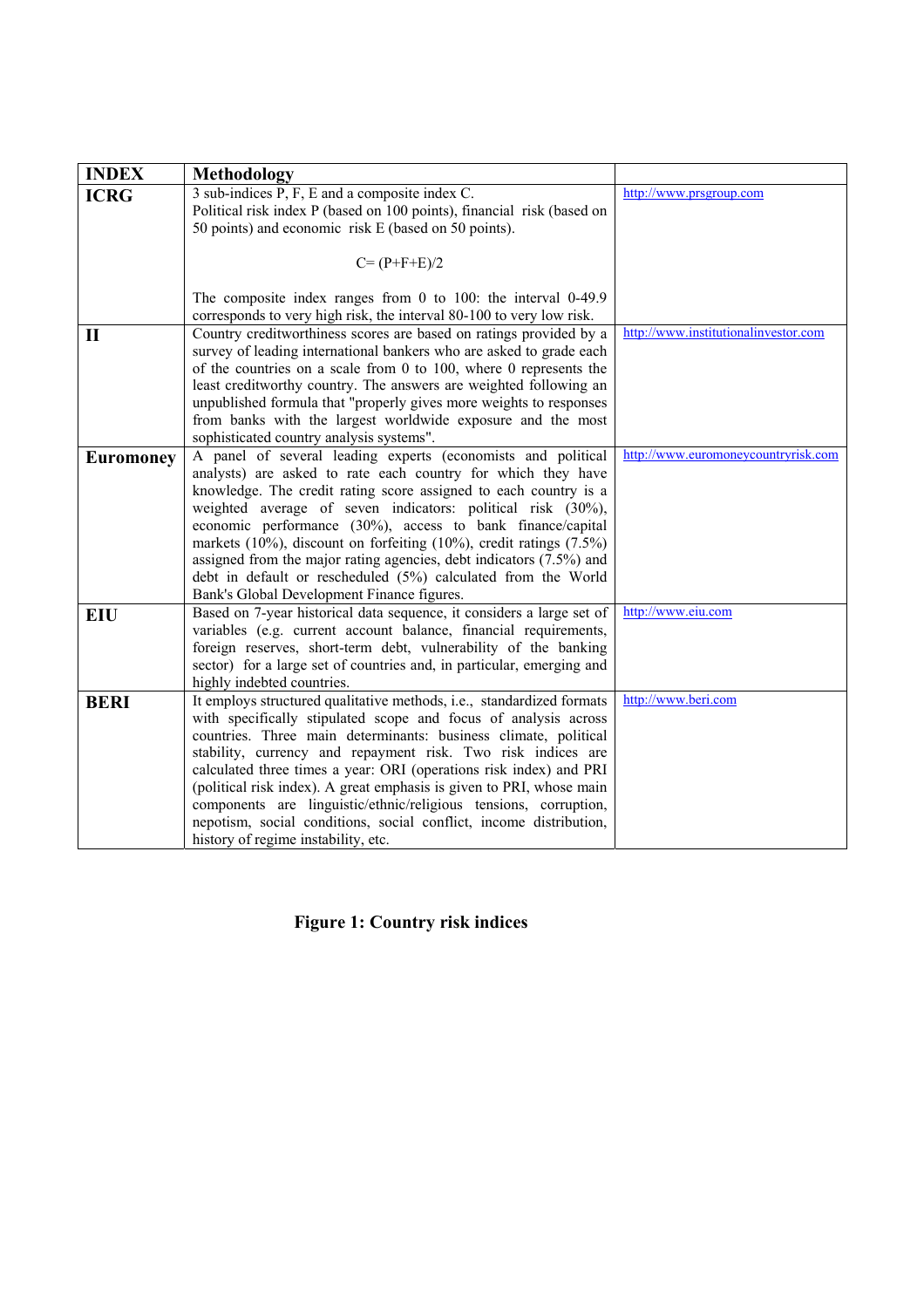

 **Figure 2: Sovereign risk index for Argentina**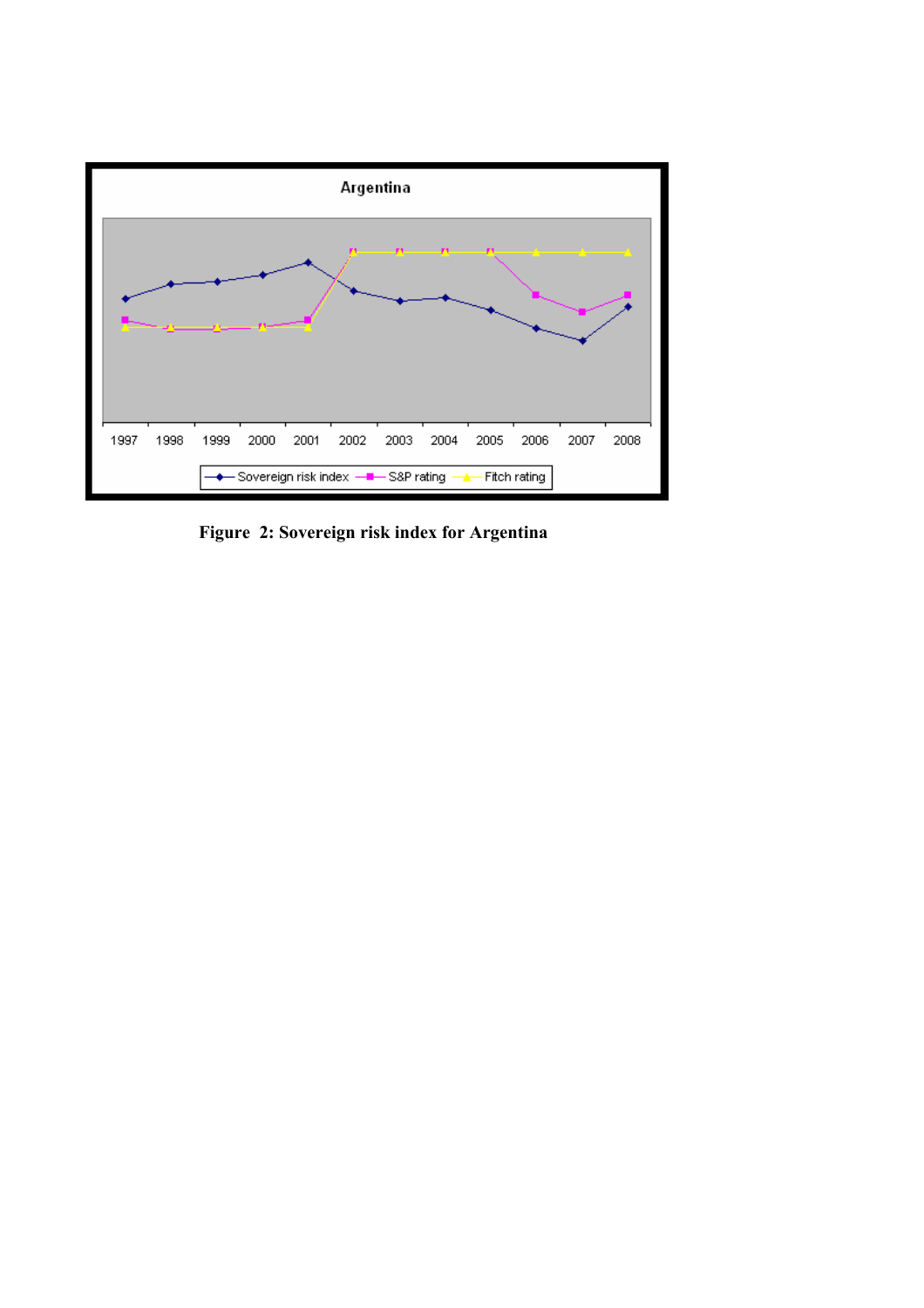Data descriptions and sources

| <b>Variable</b>                                | <b>Definition and/or sources</b>                                                                                                                                                                        |
|------------------------------------------------|---------------------------------------------------------------------------------------------------------------------------------------------------------------------------------------------------------|
| <b>Economic risk factors</b>                   |                                                                                                                                                                                                         |
| <b>Budget balance</b>                          | Central government receipts minus central government outlays, as a percentage of GDP.                                                                                                                   |
| (% of GDP)                                     | Derived from National sources.                                                                                                                                                                          |
| <b>Current Account</b>                         | Current-account balance as a percentage of GDP. Derived from lines 78ald and 99b in the IFS.                                                                                                            |
| Balance/GDP                                    |                                                                                                                                                                                                         |
| Total Debt/GDP                                 | Total external debt at end-period as a percentage of nominal GDP. Derived from IFS.                                                                                                                     |
| Public Debt (% of GDP)                         | Total debt after consolidation (both local and foreign currency) owed by central government to<br>domestic residents, foreign nationals and multilateral institutions such as the IMF, expressed as a   |
|                                                | percentage of GDP.                                                                                                                                                                                      |
| Terms of trade (1990=100)                      | Ratio of the export price index to the import price index (1990=100). Derived from IFS.                                                                                                                 |
| GDP (% real change)                            | Percentage change in real GDP, over previous year.                                                                                                                                                      |
| Consumer prices                                | Percentage change in consumer price index in local currency (period average), over previous year.                                                                                                       |
| (% change)                                     |                                                                                                                                                                                                         |
| Total debt per head                            | Total external debt divided by population (line 99z in the IFS).                                                                                                                                        |
| Effective maturity                             | Total medium- and long-term debt in the previous year divided by medium- and long-term                                                                                                                  |
|                                                | principal repayments paid for the current year expressed in years.                                                                                                                                      |
| <b>Political risk factors</b>                  |                                                                                                                                                                                                         |
| EIU political environment                      | The political environment rating scores countries between 1 and 10 on political stability and                                                                                                           |
| rating (PERT)                                  | institutional effectiveness, with 1 being low and 10 being high.                                                                                                                                        |
| EIU policy environment for                     | The EIU's policy towards foreign investment rating scores countries between 1 and 10 on a variety                                                                                                       |
| foreign investment rating<br>(FIRT)            | of measures including government policy and the risk of expropriation, with 1 being low and 10<br>being high.                                                                                           |
| EIU political stability                        | The political stability rating scores countries between 1 and 10, with 1 being low and 10 being                                                                                                         |
| rating (PSER)                                  | high.                                                                                                                                                                                                   |
| <b>EIU</b> institutional                       | The institutional effectiveness rating scores countries between 1 and 10, with 1 being low and 10                                                                                                       |
| effectiveness rating (IEER)                    | being high.                                                                                                                                                                                             |
| Risk of armed conflict                         | The risk of armed conflict rating scores countries between 1 and 5, with 1 being very high and 5                                                                                                        |
| (ACER)                                         | being very low.                                                                                                                                                                                         |
| Risk of social unrest                          | The risk of social unrest rating scores countries between 1 and 5, with 1 being very high and 5                                                                                                         |
| (SUER)                                         | being very low.                                                                                                                                                                                         |
| Terrorism threat (TRER)                        | The EIU's terrorism threat rating scores countries between 1 and 5 on the terrorist threat to                                                                                                           |
| International disputes and                     | government and business, with 1 being very high and 5 being no threat.<br>The EIU's international disputes and tensions rating scores countries between 1 and 5 on the threat                           |
| tensions (IDER)                                | posed by international disputes to the economy and polity, with 1 being very high and 5 being no                                                                                                        |
|                                                | threat.                                                                                                                                                                                                 |
| Government stance towards                      | The EIU's government stance towards business rating scores countries between 1 and 5 on the                                                                                                             |
| business (GBER)                                | likelihood that the current government will implement open, liberal, and pro-business policies,                                                                                                         |
|                                                | with 1 being very low and 5 being very high.                                                                                                                                                            |
| Effectiveness of system in                     | The EIU's business environment rankings quantify the attractiveness of the business environment.                                                                                                        |
| policy implementation                          | The effectiveness of policy implementation and execution rating scores countries between 1 and 5,                                                                                                       |
| (PIER)<br>Quality of bureaucracy               | with 1 being very low and 5 being very high.<br>The EIU's business environment rankings quantify the attractiveness of the business environment.                                                        |
| (OBER)                                         | The quality of bureaucracy rating scores countries between 1 and 5, with 1 being very low and 5                                                                                                         |
|                                                | being very high.                                                                                                                                                                                        |
| Transparency and fairness                      | The EIU's government stance towards business rating scores countries between 1 and 5 on the                                                                                                             |
| of legal system (ROFL)                         | transparency and fairness of legal system, with 1 being very low/unfair and 5 being very high/fair.                                                                                                     |
| Level of corruption                            | The EIU's corruption rating scores countries between 1 and 5 on the pervasiveness of corruption                                                                                                         |
| (CRER)                                         | among public officials, with 1 being very high and 5 being very low.                                                                                                                                    |
| Impact of crime (ICER)                         | The EIU's impact of crime rating scores countries between 1 and 5 on whether violent crime is a                                                                                                         |
|                                                | problem for government and business, with 1 being strongly yes and 5 being strongly no.                                                                                                                 |
| Degree of property rights<br>protection (PRRT) | The EIU's business environment rankings quantify the attractiveness of the business environment.<br>The degree of property rights protection rating scores countries between 1 and 5, with 1 being very |
|                                                | low and 5 being very high.                                                                                                                                                                              |
| Fairness of tax system                         | The EIU's business environment rankings quantify the attractiveness of the business environment.                                                                                                        |
| (TSER)                                         | The fairness of tax system rating scores countries between 1 and 5, with 1 being very low and 5                                                                                                         |
|                                                | being very high.                                                                                                                                                                                        |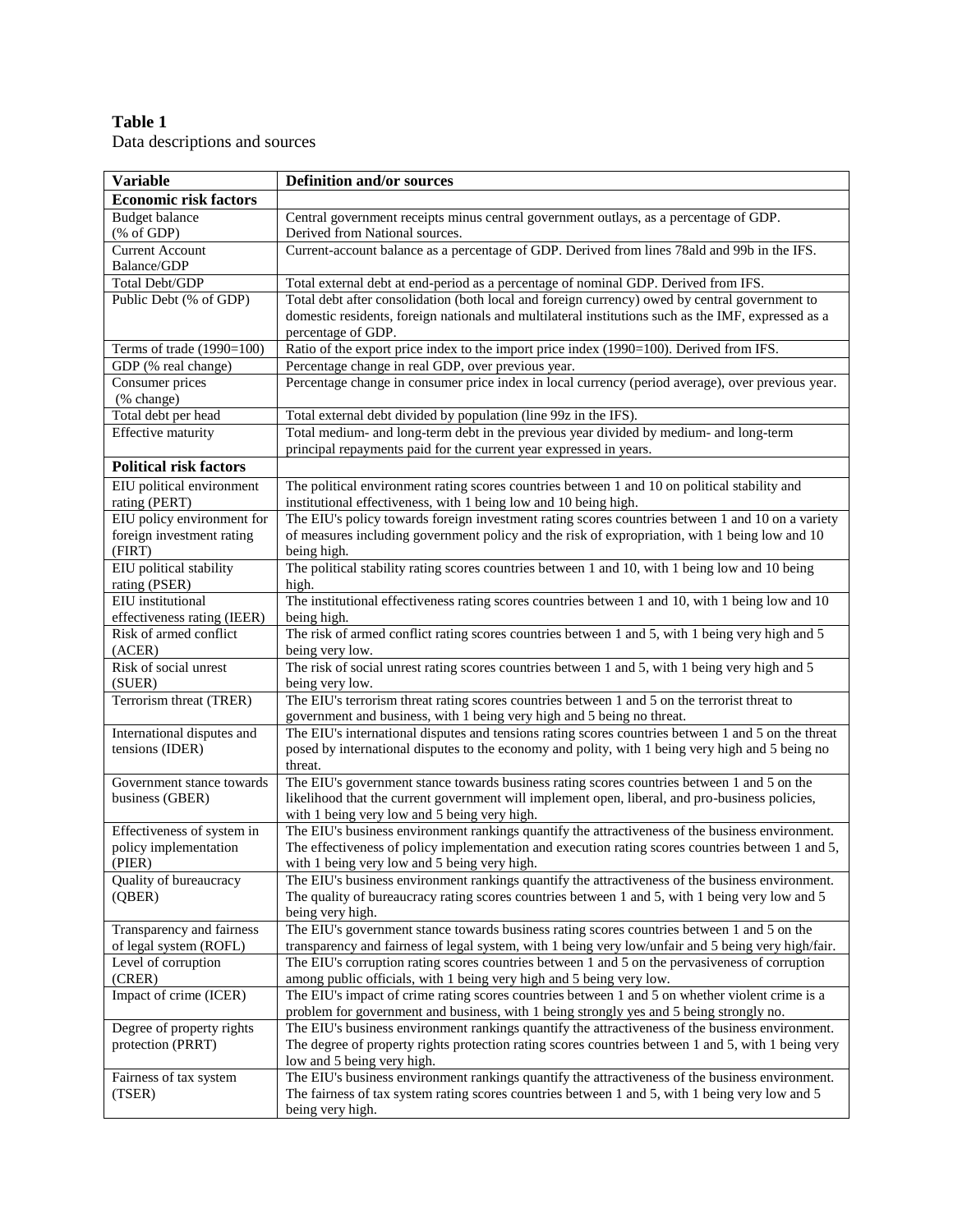### **Table 1** *(continued)*

| <b>Variable</b>               | <b>Definition and/or sources</b>                                                                   |
|-------------------------------|----------------------------------------------------------------------------------------------------|
| <b>Financial risk factors</b> |                                                                                                    |
| <b>Banking Sector risk</b>    | The EIU's banking sector risk rakings quantify a score given to assess whether there are likely to |
|                               | be payment problems within the banking sector. The banking sector risk scores countries between    |
|                               | 0 and 100, with 0 being very low and 100 being very high.                                          |
| Stock market index            | Composite stock market index $(12/31/92=100)$ in local currency.                                   |
| Lending interest rate         | Commercial banks average lending rate to non-financial enterprises (all loans exc current          |
|                               | accounts)                                                                                          |
| Money market interest rate    | Weighted average yield on 13 week Treasury bills.                                                  |
| Loans/assets                  | This liquidity ratio indicates what percentage of the assets of the bank are tied up in loans. The |
|                               | higher this ratio the less liquid the banking system will be.                                      |
| Increase in interest arrears  | Change in cumulative stock of unpaid interest charges due on long-term external debt at end-       |
| (if any)                      | period.                                                                                            |
| Increase in principal arrears | Change in cumulative stock of overdue principal repayments on long-term external debt at end-      |
| (if any)                      | period.                                                                                            |
| Percentage change in M1       | Percentage change in total supply of notes and coins plus demand deposits at end-period, over      |
|                               | previous year. Derived from line 34 in IFS                                                         |
| Percentage change in M2       | Percentage change in M1 plus quasi-money at end-period, over previous year. Derived directly       |
|                               | from lines 34 and 35 in IFS.                                                                       |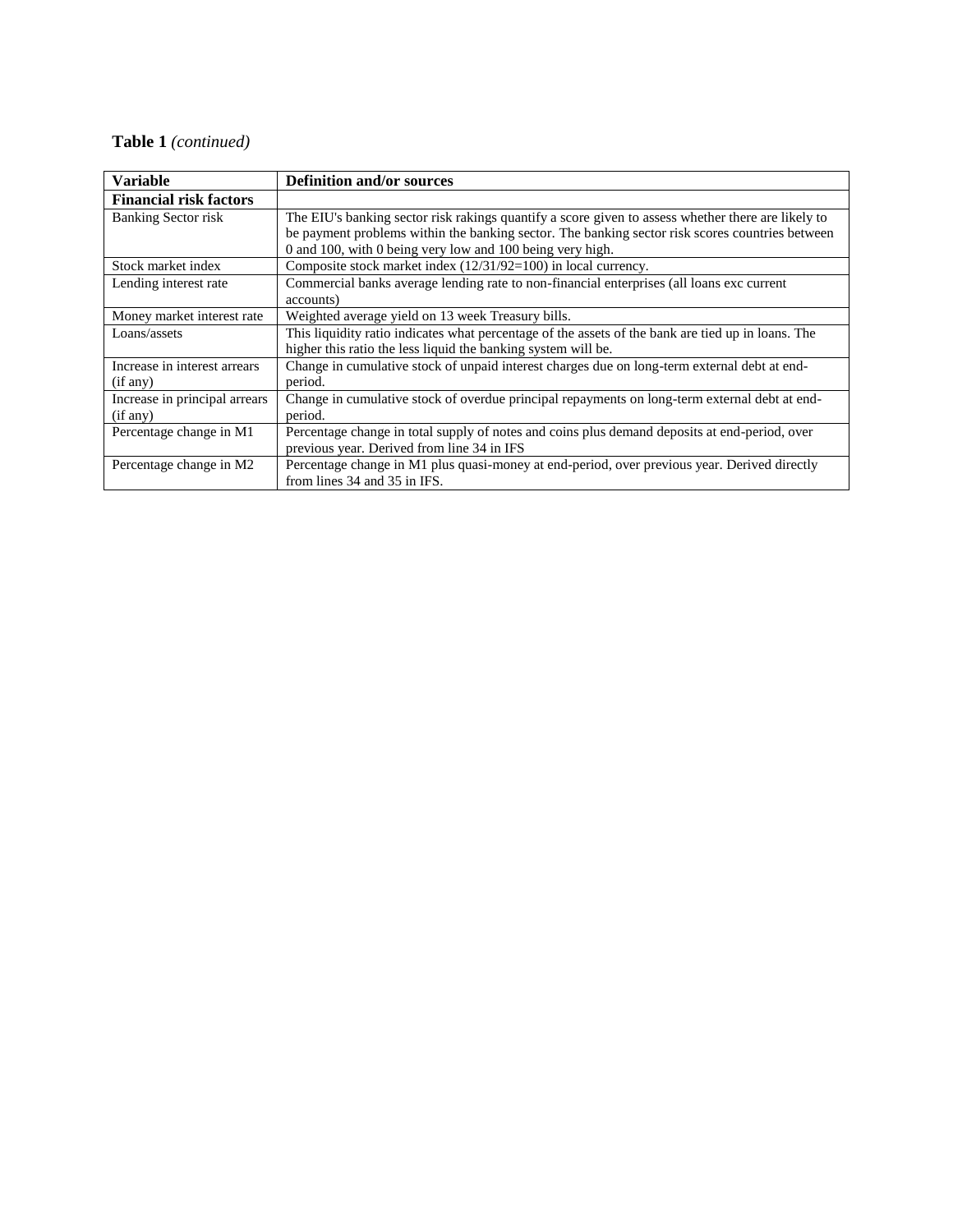### **Table 2A**

Data and Descriptive Statistics (Normalized to unit range)

|           | Normalized economic risk factors |             |          |             |              |            |                             |                   |           |
|-----------|----------------------------------|-------------|----------|-------------|--------------|------------|-----------------------------|-------------------|-----------|
|           | <b>Budget</b>                    | Current     | Total    | Public Debt | Terms of     | <b>GDP</b> | Consumer                    | <b>Total Debt</b> | Effective |
|           | Balance                          | Account     | Debt/GDP | % of GDP    | Trade        | $(%$ real  | prices                      | per head          | Maturity  |
|           | % of GDP                         | Balance/GDP |          |             | $(1990=100)$ | change)    | $(% \mathbf{A})$ (% change) |                   |           |
| Mean      | 0.475                            | 0.429       | 0.284    | 0.142       | 0.814        | 0.456      | 0.060                       | 0.084             | 0.142     |
| Median    | 0.467                            | 0.445       | 0.259    | 0.134       | 0.840        | 0.434      | 0.048                       | 0.063             | 0.093     |
| Std. Dev. | 0.139                            | 0.134       | 0.175    | 0.091       | 0.127        | 0.143      | 0.063                       | 0.109             | 0.139     |
| Min       |                                  |             |          |             |              |            |                             |                   |           |
| Max       |                                  |             |          |             |              |            |                             |                   |           |

|         | Normalized political risk factors |             |             |       |             |             |             |             |             |             |             |             |             |             |                  |             |
|---------|-----------------------------------|-------------|-------------|-------|-------------|-------------|-------------|-------------|-------------|-------------|-------------|-------------|-------------|-------------|------------------|-------------|
|         |                                   |             |             |       |             |             |             |             |             |             |             |             |             |             |                  |             |
|         | PERT                              | <b>FIRT</b> | <b>PSER</b> | IIER  | <b>ACER</b> | <b>SUER</b> | <b>TRER</b> | <b>IDER</b> | <b>GBER</b> | <b>PIER</b> | <b>QBER</b> | <b>ROFL</b> | <b>CRER</b> | <b>ICER</b> | PRR <sup>7</sup> | <b>TSER</b> |
| Mean    | 0.519                             | 0.415       | 0.440       | 0.572 | 1.338       | 0.484       | 0.339       | 0.374       | 0.376       | 0.467       | 0.549       | 0.592       | 0.631       | 0.460       | 0.356            | 0.534       |
| Median  | 0.53                              | 0.40        | 0.45        | 0.58  | 0.4         | 0.52        | 0.24        | 0.4         | 0.4         | 0.4         | 0.6         | 0.6         | 0.6         | 0.4         | 0.4              | 0.6         |
| Std.Dv. | 0.117                             | 0.160       | 0.139       | 0.116 | 0.194       | 0.170       | 0.184       | 0.156       | 0.132       | 0.133       | 0.163       | 0.158       | 0.155       | 0.159       | 0.196            | 0.152       |
| Min     | 0.20                              | 0.04        | 0.13        | 0.22  |             | 0.2         | 0           |             |             |             | 0.2         | $\rm 0.2$   | 0.2         |             |                  | 0.2         |
| Max     | 0.82                              | 0.82        | 0.76        | 0.82  | 0.8         | 0.8         | $_{0.8}$    | 0.8         | 0.8         | 0.8         | 0.8         | 0.8         | 0.8         | 0.8         | 0.8              | 0.8         |

|           | Normalized financial risk factors |        |               |               |                 |             |             |            |                |
|-----------|-----------------------------------|--------|---------------|---------------|-----------------|-------------|-------------|------------|----------------|
|           | Banking                           | Stock  | Lending       | Money         | $\text{L}oans/$ | Increase in | Increase in | Percentage | Percentage     |
|           | <b>Sector Risk</b>                | market | interest rate | market        | Assets          | interest    | principal   | change in  | change in      |
|           |                                   | index  |               | interest rate |                 | arrears     | arrears     | M1         | M <sub>2</sub> |
| Mean      | 0.5468                            | 0.6665 | 0.1668        | 0.1073        | 0.4204          | 0.0213      | 0.0217      | 0.7156     | 0.6190         |
| Median    | 0.5385                            | 0.7835 | 0.1032        | 0.0692        | 0.4393          |             |             | 0.7399     | 0.6467         |
| Std. Dev. | 0.2148                            | 0.3288 | 0.1891        | 0.1328        | 0.1716          | 0.1038      | 0.1253      | 0.1140     | 0.1341         |
| Min       |                                   |        |               | $\theta$      |                 |             |             |            |                |
| Max       |                                   |        |               |               |                 |             |             |            |                |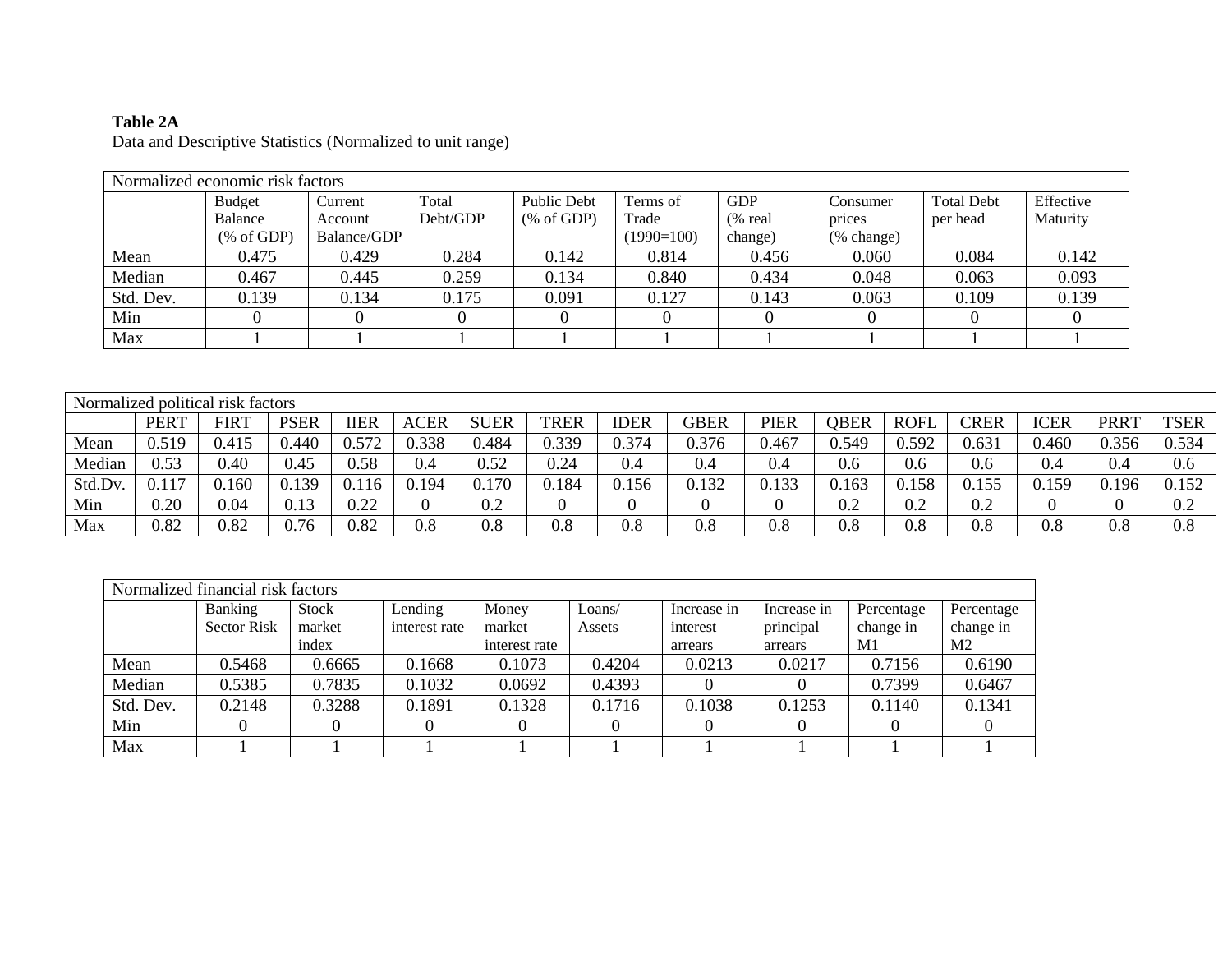#### **Table 2B**

Data and Descriptive Statistics (Before normalization to unit range)

|           | Economic risk factors |             |          |                    |              |            |            |                   |           |  |  |  |  |  |
|-----------|-----------------------|-------------|----------|--------------------|--------------|------------|------------|-------------------|-----------|--|--|--|--|--|
|           | <b>Budget</b>         | Current     | Total    | <b>Public Debt</b> | Terms of     | <b>GDP</b> | Consumer   | <b>Total Debt</b> | Effective |  |  |  |  |  |
|           | Balance               | Account     | Debt/GDP | % of GDP           | Trade        | (% real    | prices     | per head          | Maturity  |  |  |  |  |  |
|           | % of GDP              | Balance/GDP |          |                    | $(1990=100)$ | change)    | (% change) |                   |           |  |  |  |  |  |
| Mean      | $-2.585$              | $-0.518$    | 42.201   | 46.406             | 14.692       | 3.952      | 20.563     | 0.001             | 11.342    |  |  |  |  |  |
| Median    | $-2.401$              | $-1.204$    | 38.729   | 43.853             | 103.967      | 4.663      | 7.461      | 0.001             | 7.8       |  |  |  |  |  |
| Std. Dev. | 3.344                 | 5.794       | 25.133   | 26.96              | 53.925       | 4.481      | 69.933     | 0.002             | 9.867     |  |  |  |  |  |
| Min       | $-15.211$             | $-25.2$     | .587     | 4.108              | 36.025       | $-13.128$  | $-45.511$  | 0.000             | 1.212     |  |  |  |  |  |
| Max       | 8.819                 | 18.035      | 144.844  | 301.531            | 459.6        | 18.287     | 1058.374   | 0.017             | 72.337    |  |  |  |  |  |

|         | Political risk factors |             |             |             |             |             |             |             |             |             |             |             |             |             |             |             |
|---------|------------------------|-------------|-------------|-------------|-------------|-------------|-------------|-------------|-------------|-------------|-------------|-------------|-------------|-------------|-------------|-------------|
|         | <b>PERT</b>            | <b>FIRT</b> | <b>PSER</b> | <b>IIER</b> | <b>ACER</b> | <b>SUER</b> | <b>TRER</b> | <b>IDER</b> | <b>GBER</b> | <b>PIER</b> | <b>QBER</b> | <b>ROFL</b> | <b>CRER</b> | <b>ICER</b> | <b>PRRT</b> | <b>TSER</b> |
| Mean    | 4.808                  | 5.846       | 5.601       | 4.278       | 3.312       | 2.583       | 3.304       | 3.132       | 3.119       | 2.665       | 2.255       | 2.039       | .844        | 2.701       | 3.218       | 2.329       |
| Median  | 4.7                    |             | ີ           | 4.2         |             | 2.4         | 3.8         |             |             |             |             | ∠           | ∽           | ັ           |             |             |
| Std.Dv. | 172                    | .598        | .388        | 1.157       | 0.97        | 0.851       | 0.919       | 0.779       | 0.658       | 0.664       | 0.816       | 0.791       | 0.775       | 0.794       | 0.980       | 0.758       |
| Min     | 1.8                    | 1.8         | 2.4         | 1.8         |             |             |             |             |             |             |             |             |             |             |             |             |
| Max     | $\circ$                | 9.6         | 8.7         | 7.8         |             |             |             |             |             |             |             |             |             |             |             |             |

| Financial risk factors |                                                                                                                        |                          |                               |              |                                 |                                     |                            |                            |  |  |  |  |
|------------------------|------------------------------------------------------------------------------------------------------------------------|--------------------------|-------------------------------|--------------|---------------------------------|-------------------------------------|----------------------------|----------------------------|--|--|--|--|
|                        | <b>Banking Sector</b><br>Risk                                                                                          | Lending<br>interest rate | Money market<br>interest rate | Loans/Assets | Increase in<br>interest arrears | Increase in<br>principal<br>arrears | Percentage<br>change in M1 | Percentage<br>change in M2 |  |  |  |  |
| Mean                   | 52.431                                                                                                                 | 18.736                   | 10.936                        | 50.399       | 146.364                         | 213.492                             | 21.389                     | 20.393                     |  |  |  |  |
| Median                 | 52                                                                                                                     | 12.92                    | 7.504                         | 51.845       |                                 |                                     | 17.026                     | 16.751                     |  |  |  |  |
| Std. Dev.              | 11.169                                                                                                                 | 17.307                   | 12.046                        | 13.092       | 711.656                         | 1232.88                             | 20.474                     | 17.683                     |  |  |  |  |
| Min                    | 24                                                                                                                     | 3.47                     | 1.229                         | 18.318       |                                 |                                     | $-29.674$                  | $-29.824$                  |  |  |  |  |
| Max                    | 76                                                                                                                     | 95                       | 91.954                        | 94.634       | 6855.7                          | 9840.9                              | 149.852                    | 101.991                    |  |  |  |  |
|                        | <i>Note:</i> Stock market index is in local currency; therefore, descriptive statistics of this variable is not given. |                          |                               |              |                                 |                                     |                            |                            |  |  |  |  |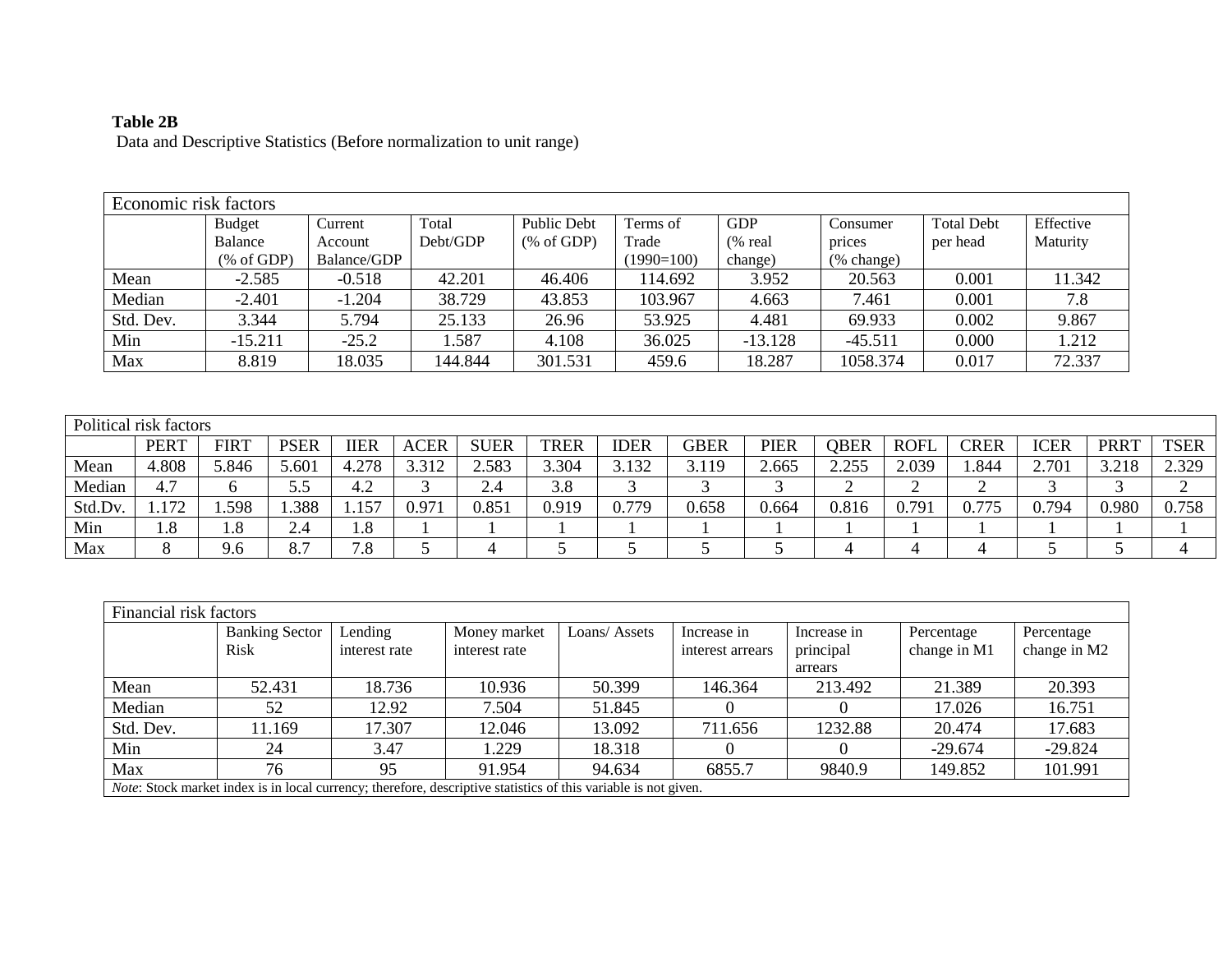Unit root tests

| <b>Economic Risk Indices</b>                                                                            | Index levels (SBIC) | Index levels (AIC) | Index levels (HQIC) |
|---------------------------------------------------------------------------------------------------------|---------------------|--------------------|---------------------|
| <b>Budget Balance</b>                                                                                   | $-4.024*$           | $-4.024*$          | $-4.024*$           |
| <b>Current Account Balance</b>                                                                          | $-22.036*$          | $-4.767*$          | $-6.038*$           |
| <b>Total Debt</b>                                                                                       | $-23.311*$          | $-3.729$           | $-4.024*$           |
| Public Debt                                                                                             | $-20.105*$          | $-4.073*$          | $-4.423*$           |
| Terms of Trade                                                                                          | $-3.158**$          | $-3.158**$         | $-3.158**$          |
| <b>GDP</b>                                                                                              | $-4.463*$           | $-4.463*$          | $-4.463*$           |
| <b>Consumer Prices</b>                                                                                  | $-19.382*$          | $-14.083*$         | $-14.083*$          |
| Total Debt per capita                                                                                   | $-6.190*$           | $-5.285*$          | $-6.190*$           |
| <b>Effective Maturity</b>                                                                               | $-21.892*$          | $-9.411*$          | $-21.892*$          |
| <b>Political Risk Indices</b>                                                                           |                     |                    |                     |
| <b>PERT</b>                                                                                             | $-7.225*$           | $-6.389*$          | $-6.299*$           |
| <b>FIRT</b>                                                                                             | $-6.303*$           | $-6.303*$          | $-6.303*$           |
| <b>PSER</b>                                                                                             | $-7.445*$           | $-7.445*$          | $-7.445*$           |
| <b>ACER</b>                                                                                             | $-9.757*$           | $-9.757*$          | $-9.757*$           |
| <b>SUER</b>                                                                                             | $-13.321*$          | $-7.581*$          | $-13.321*$          |
| <b>TRER</b>                                                                                             | $-6.358*$           | $-6.357*$          | $-6.358*$           |
| <b>IDER</b>                                                                                             | $-11.481*$          | $-11.481*$         | $-11.481*$          |
| <b>IEER</b>                                                                                             | $-11.090*$          | $-9.621*$          | $-9.621*$           |
| <b>GBER</b>                                                                                             | $-11.794*$          | $-11.794*$         | $-11.794*$          |
| <b>PIER</b>                                                                                             | $-6.162*$           | $-6.162*$          | $-6.162*$           |
| <b>QBER</b>                                                                                             | $-8.341*$           | $-8.341*$          | $-8.341*$           |
| <b>ROFL</b>                                                                                             | $-13.830*$          | $-13.830*$         | $-13.830*$          |
| <b>CRER</b>                                                                                             | $-11.624*$          | $-11.624*$         | $-11.624*$          |
| <b>ICER</b>                                                                                             | $-5.838*$           | $-5.838*$          | $-5.838*$           |
| <b>PRRT</b>                                                                                             | $-9.672*$           | $-9.696*$          | $-9.672*$           |
| <b>TSER</b>                                                                                             | $-6.414*$           | $-6.414*$          | $-6.414*$           |
| <b>Financial Risk Indices</b>                                                                           |                     |                    |                     |
| <b>Banking Sector</b>                                                                                   | $-5.773*$           | $-4.265*$          | $-5.773*$           |
| <b>Stock Market</b>                                                                                     | $-9.331*$           | $-6.772*$          | $-8.003*$           |
| Lending interest rate                                                                                   | $-14.965*$          | $-4.987*$          | $-4.692*$           |
| Money market interest rate                                                                              | $-6.279*$           | $-5.303*$          | $-5.303*$           |
| Loan/Assets                                                                                             | $-15.886*$          | $-9.482*$          | $-9.482*$           |
| Increase in interest arrears                                                                            | $-15.767*$          | $-15.767*$         | $-15.767*$          |
| Increase in principal arrears                                                                           | $-15.540*$          | $-15.540*$         | $-15.540*$          |
| Change in M1                                                                                            | $-14.601*$          | $-14.601*$         | $-14.601*$          |
| Change in M2                                                                                            | $-16.363*$          | $-16.363*$         | $-16.363*$          |
| Notes: Critical values of ADF are 1% (-3.44) and 5% (-2.86), respectively, taken from MacKinnon (1991). |                     |                    |                     |
| ADF lag length decision based on Schwartz information criterion (SBIC), Akaike's information criterion  |                     |                    |                     |

(AIC), and the Hannan and Quinn information criterion (HQIC) (minimum lag = 0 and maximum lag = 10). \*, and \*\* indicates significance at the 1%, 5% level of rejecting the unit root process. The null hypothesis is that the variable suggests a unit root process and the alternative is that the variable is generated by a stationary process.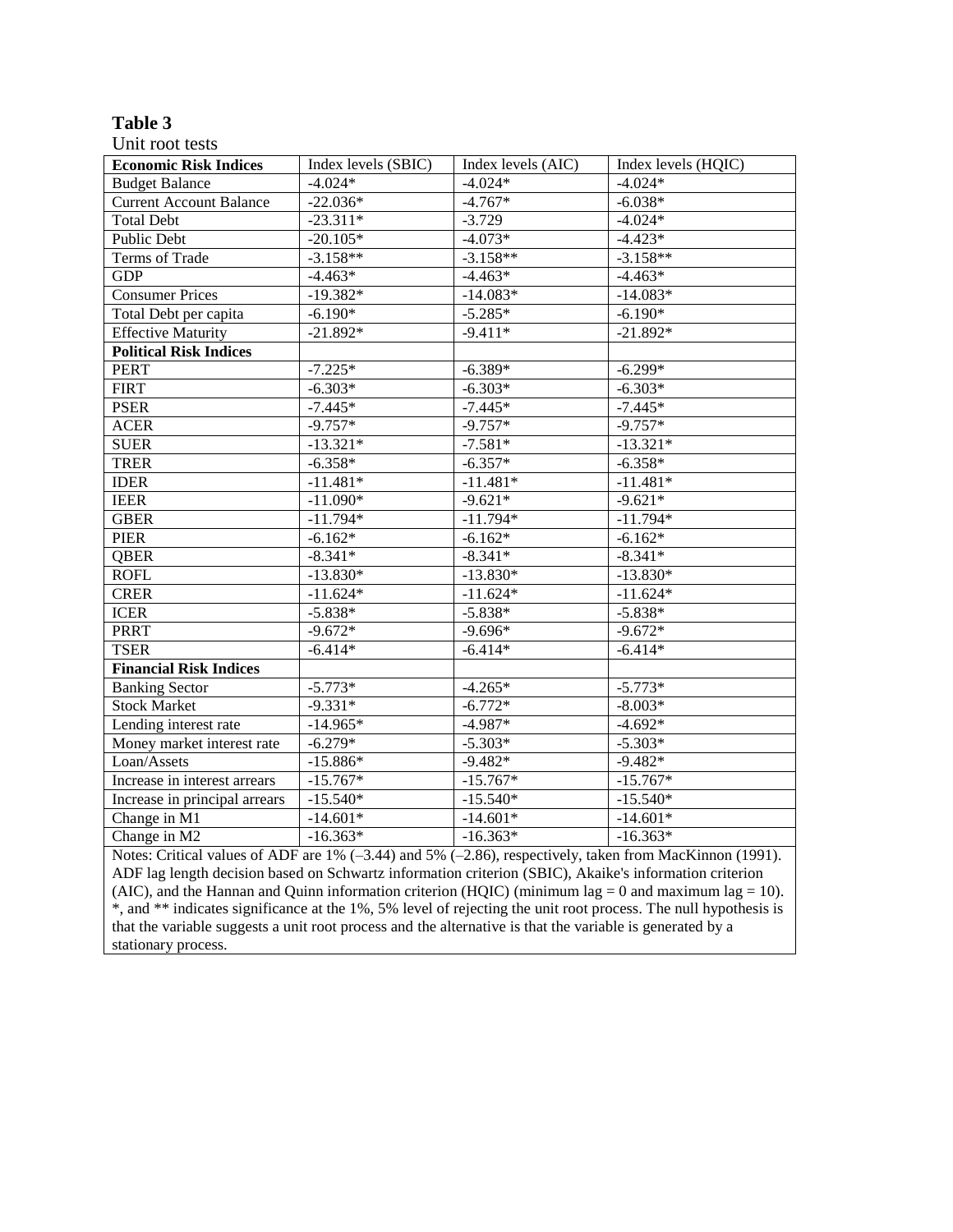Stochastic efficient weighting for economic, political and financial risk

| Stochastic efficient weighting for economic risk |                                                                                                                                                                             |                                                                               |                                                                                                     |          |      |                                         |           |         |      |          |  |  |  |  |
|--------------------------------------------------|-----------------------------------------------------------------------------------------------------------------------------------------------------------------------------|-------------------------------------------------------------------------------|-----------------------------------------------------------------------------------------------------|----------|------|-----------------------------------------|-----------|---------|------|----------|--|--|--|--|
| Number of                                        | Number of                                                                                                                                                                   | Budget                                                                        | Effective<br>Public<br><b>GDP</b><br>Total<br>Terms of<br>Total<br>Current<br>Consumer              |          |      |                                         |           |         |      |          |  |  |  |  |
| observations                                     | dominating                                                                                                                                                                  | Balance                                                                       | Account                                                                                             | Debt/GDP | Debt | Trade                                   | $(%$ real | prices  | Debt | Maturity |  |  |  |  |
|                                                  | weighting                                                                                                                                                                   | % of                                                                          | $(1990=100)$<br>Balance/GDP<br>% of<br>change)<br>(%<br>per                                         |          |      |                                         |           |         |      |          |  |  |  |  |
|                                                  | scheme                                                                                                                                                                      | GDP)                                                                          |                                                                                                     |          | GDP) |                                         |           | change) | head |          |  |  |  |  |
|                                                  | n                                                                                                                                                                           |                                                                               |                                                                                                     |          |      | Average of dominating weighting schemes |           |         |      |          |  |  |  |  |
| 454                                              | 450                                                                                                                                                                         | 0.157<br>0.005<br>0.002<br>0.000<br>0.000<br>0.000<br>0.000<br>0.521<br>0.315 |                                                                                                     |          |      |                                         |           |         |      |          |  |  |  |  |
|                                                  | <i>Note:</i> 24 emerging market countries for the period from 1980 to 2010 are analyzed (unbalanced data set). All variables are normalized by linear scaling and converted |                                                                               |                                                                                                     |          |      |                                         |           |         |      |          |  |  |  |  |
|                                                  |                                                                                                                                                                             |                                                                               | in a way that all variables' higher values meaning more risky environment for economic performance. |          |      |                                         |           |         |      |          |  |  |  |  |

|                                                                                                                                                                                             | Stochastic efficient weighting for political risk                |             |             |             |             |             |             |             |             |             |             |             |             |             |             |
|---------------------------------------------------------------------------------------------------------------------------------------------------------------------------------------------|------------------------------------------------------------------|-------------|-------------|-------------|-------------|-------------|-------------|-------------|-------------|-------------|-------------|-------------|-------------|-------------|-------------|
| <b>PERT</b>                                                                                                                                                                                 | <b>FIRT</b>                                                      | <b>PSER</b> | <b>IEER</b> | <b>ACER</b> | <b>SUER</b> | <b>TRER</b> | <b>IDER</b> | <b>GBER</b> | <b>PIER</b> | <b>OBER</b> | <b>ROFL</b> | <b>CRER</b> | <b>ICER</b> | <b>PRRT</b> | <b>TSER</b> |
| Average of dominating weighting schemes                                                                                                                                                     |                                                                  |             |             |             |             |             |             |             |             |             |             |             |             |             |             |
| 0.000                                                                                                                                                                                       | 0.000                                                            | 0.000       | 0.152       | 0.000       | 0.003       | 0.001       | 0.000       | 0.001       | 0.000       | 0.022       | 0.332       | 0.381       | 0.093       | 0.013       | 0.002       |
| <i>Note:</i> 32 emerging market countries between the period from 1995 to 2010 are analyzed (expect ratings of Azerbaijan captures the period of 1998-2010). 10-scaled rating variables are |                                                                  |             |             |             |             |             |             |             |             |             |             |             |             |             |             |
|                                                                                                                                                                                             | transformed to 5-scale by dividing each rating in 10-scale by 2. |             |             |             |             |             |             |             |             |             |             |             |             |             |             |

| Stochastic efficient weighting for financial and banking sector risk                                                                                           |            |         |        |          |          |        |                                         |           |        |         |
|----------------------------------------------------------------------------------------------------------------------------------------------------------------|------------|---------|--------|----------|----------|--------|-----------------------------------------|-----------|--------|---------|
| Number of                                                                                                                                                      | Number of  | Banking | Stock  | Lending  | Money    | Loans/ | Increase                                | Increase  | $\%$   | $\%$    |
| observations                                                                                                                                                   | dominating | Sector  | Market | interest | market   | Assets | 1n                                      | 1n        | change | change  |
|                                                                                                                                                                | weighting  | Risk    | Index  | rate     | interest |        | interest                                | principal | in M1  | in $M2$ |
|                                                                                                                                                                | schemes    |         |        |          | rate     |        | arrears                                 | arrears   |        |         |
| N                                                                                                                                                              | n          |         |        |          |          |        | Average of dominating weighting schemes |           |        |         |
| 232                                                                                                                                                            | 232        | 0.344   | 0.160  | 0.000    | 0.000    | 0.046  | 0.000                                   | 0.000     | 0.415  | 0.035   |
| <i>Note:</i> 22 emerging market countries for the period from 1997 to 2008 are studied. All variables are normalized by unit range and converted in a way that |            |         |        |          |          |        |                                         |           |        |         |
| all variables' higher values meaning more risky environment for financial and banking sector.                                                                  |            |         |        |          |          |        |                                         |           |        |         |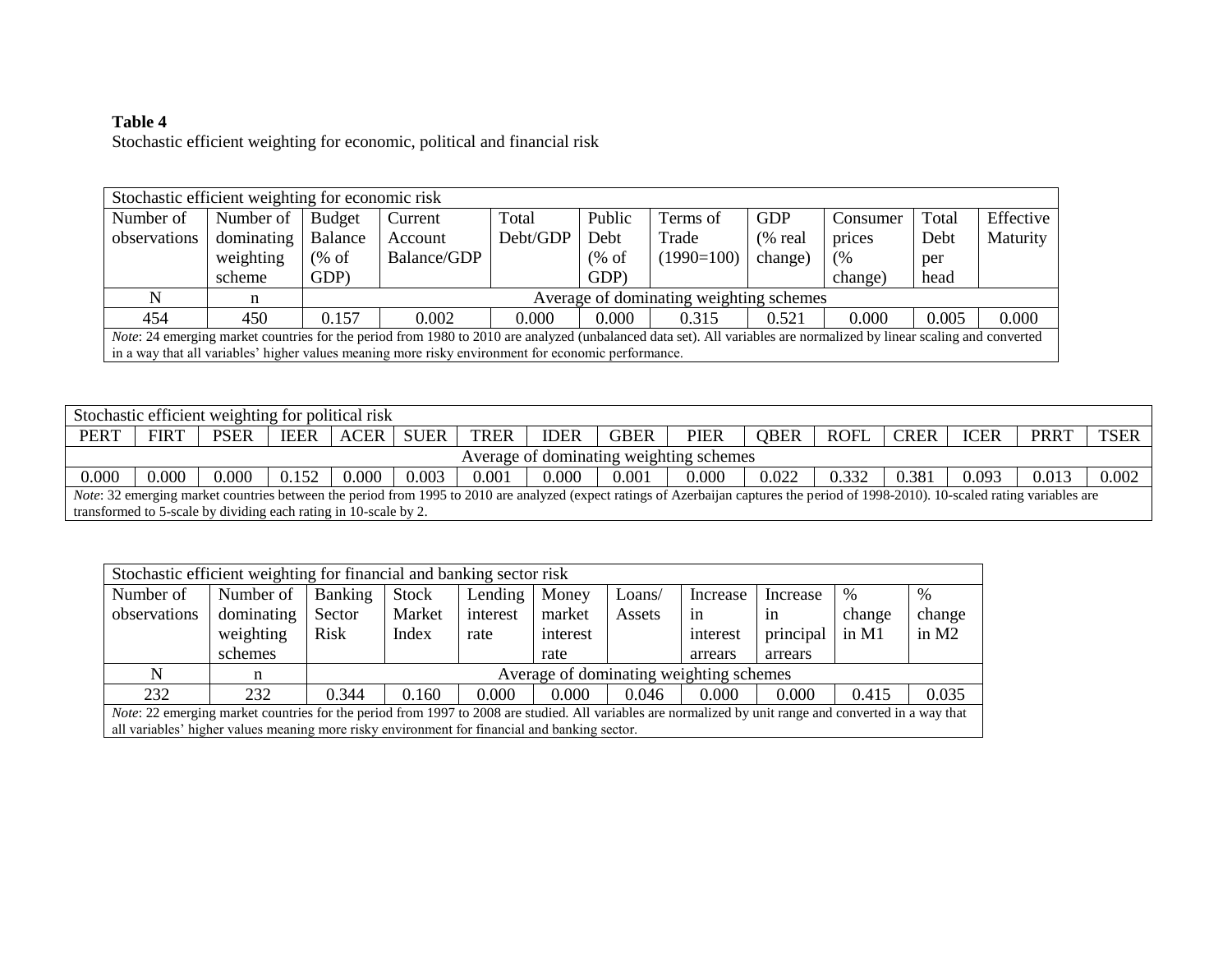### **Table 5** Stochastic efficient weighting for each sub-index for overall risk

| Stochastic efficient weighting for each sub-index                                                                                 |                                                                                                                               |                                         |                |                       |  |  |  |  |  |
|-----------------------------------------------------------------------------------------------------------------------------------|-------------------------------------------------------------------------------------------------------------------------------|-----------------------------------------|----------------|-----------------------|--|--|--|--|--|
| Number of                                                                                                                         | Number of                                                                                                                     |                                         |                | Financial and         |  |  |  |  |  |
| observations                                                                                                                      | dominating                                                                                                                    | Economic Risk                           | Political Risk | <b>Banking Sector</b> |  |  |  |  |  |
|                                                                                                                                   | weighting schemes                                                                                                             |                                         |                | <b>Risk</b>           |  |  |  |  |  |
| N                                                                                                                                 | n                                                                                                                             | Average of dominating weighting schemes |                |                       |  |  |  |  |  |
| 214                                                                                                                               | 190                                                                                                                           | 0.148<br>0.078                          |                | 0.774                 |  |  |  |  |  |
|                                                                                                                                   | Note: 19 countries have overlapping data set for each sub-index with 214 observations between years 1997 to 2008. Weights for |                                         |                |                       |  |  |  |  |  |
| each economic factor in the first panel of table 3 are used to construct the economic performance risk outcomes. Weights for each |                                                                                                                               |                                         |                |                       |  |  |  |  |  |
| political factor in the second panel of table 3 are used to construct the political risk outcomes. Weights for each financial and |                                                                                                                               |                                         |                |                       |  |  |  |  |  |
|                                                                                                                                   | banking sector factor in the third panel of table 3 are used to construct the financial and banking sector outcomes.          |                                         |                |                       |  |  |  |  |  |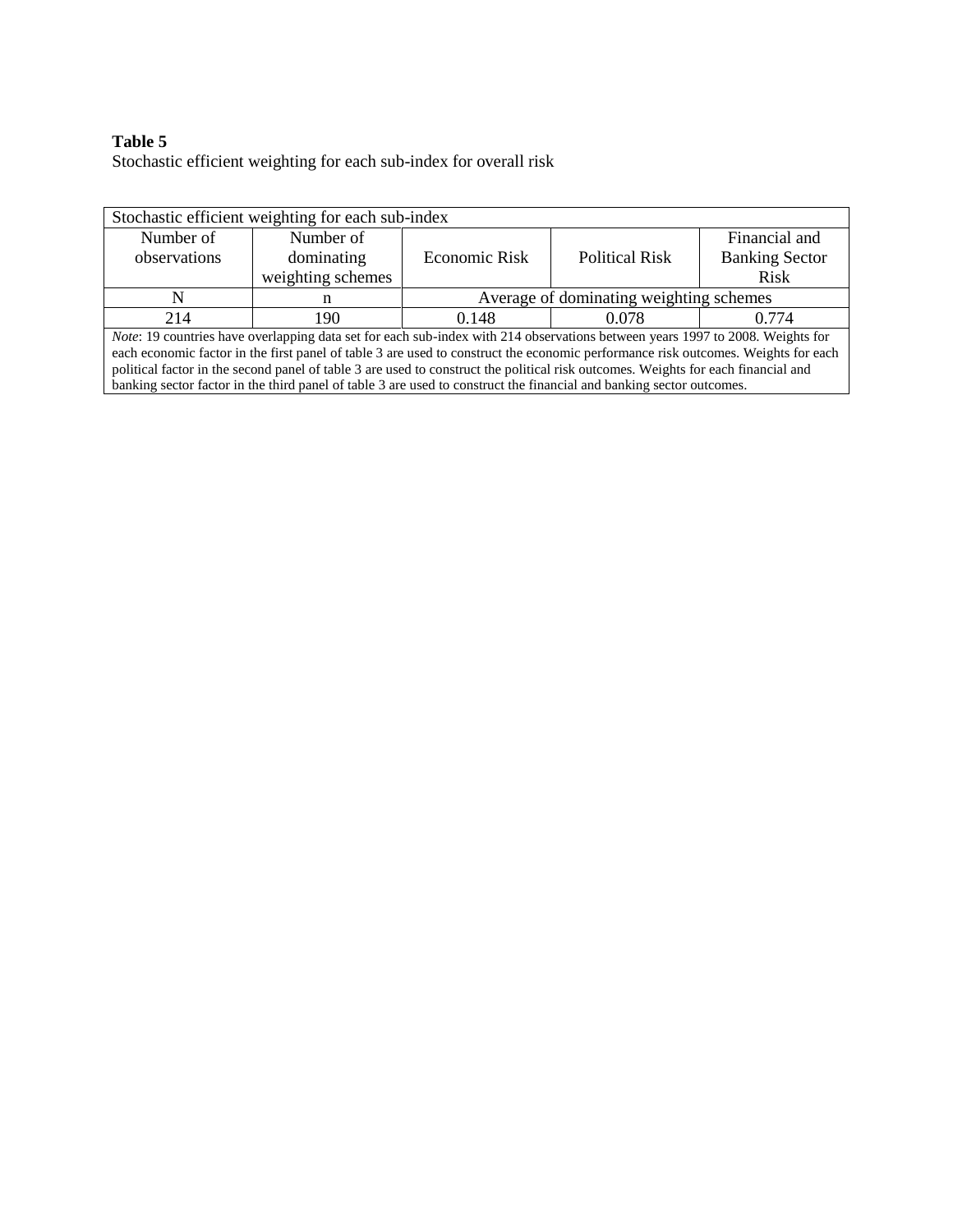Rankings of emerging market countries for economic, political, financial and banking risk and overall risk

| Economic risk rankings in 2008, 2009, and 2010 |        |               |        |               |        |  |  |  |
|------------------------------------------------|--------|---------------|--------|---------------|--------|--|--|--|
| Country                                        | 2008   | Country       | 2009   | Country       | 2010   |  |  |  |
| Pakistan                                       | 0.6798 | Mexico        | 0.7800 | Hungary       | 0.6829 |  |  |  |
| Hungary                                        | 0.6560 | Turkey        | 0.7728 | Ecuador       | 0.6633 |  |  |  |
| Turkey                                         | 0.6341 | Hungary       | 0.7717 | Turkey        | 0.6442 |  |  |  |
| Thailand                                       | 0.6104 | Thailand      | 0.7568 | Pakistan      | 0.6431 |  |  |  |
| Mexico                                         | 0.6006 | Russia        | 0.7531 | Thailand      | 0.6398 |  |  |  |
| Philippines                                    | 0.5752 | Malaysia      | 0.7449 | Poland        | 0.6193 |  |  |  |
| Malaysia                                       | 0.5672 | Ecuador       | 0.7448 | Argentina     | 0.6124 |  |  |  |
| Vietnam                                        | 0.5559 | Romania       | 0.7082 | Bulgaria      | 0.6120 |  |  |  |
| Poland                                         | 0.5525 | Bulgaria      | 0.7014 | Malaysia      | 0.6101 |  |  |  |
| Colombia                                       | 0.5493 | Philippines   | 0.6839 | Romania       | 0.6078 |  |  |  |
| India                                          | 0.5492 | Argentina     | 0.6833 | Vietnam       | 0.5983 |  |  |  |
| Ecuador                                        | 0.5488 | Poland        | 0.6580 | Philippines   | 0.5968 |  |  |  |
| Indonesia                                      | 0.5363 | Colombia      | 0.6370 | Mexico        | 0.5929 |  |  |  |
| Romania                                        | 0.5245 | <b>Brazil</b> | 0.6360 | Indonesia     | 0.5842 |  |  |  |
| <b>Brazil</b>                                  | 0.5240 | Iran          | 0.6312 | Peru          | 0.5815 |  |  |  |
| Iran                                           | 0.5147 | Pakistan      | 0.6219 | Colombia      | 0.5808 |  |  |  |
| Bulgaria                                       | 0.5116 | Vietnam       | 0.6132 | Russia        | 0.5754 |  |  |  |
| Argentina                                      | 0.4881 | Peru          | 0.6098 | <b>Brazil</b> | 0.5749 |  |  |  |
| China                                          | 0.4762 | Venezuela     | 0.6065 | Venezuela     | 0.5627 |  |  |  |
| Russia                                         | 0.4383 | Indonesia     | 0.6009 | Iran          | 0.5569 |  |  |  |
| Peru                                           | 0.4368 | India         | 0.5691 | India         | 0.5496 |  |  |  |
| Chile                                          | 0.3723 | Chile         | 0.5134 | China         | 0.5060 |  |  |  |
| Venezuela                                      | 0.3335 | China         | 0.5082 | Chile         | 0.4380 |  |  |  |
| Nigeria                                        | 0.2754 | Nigeria       | 0.4529 | Nigeria       | 0.4096 |  |  |  |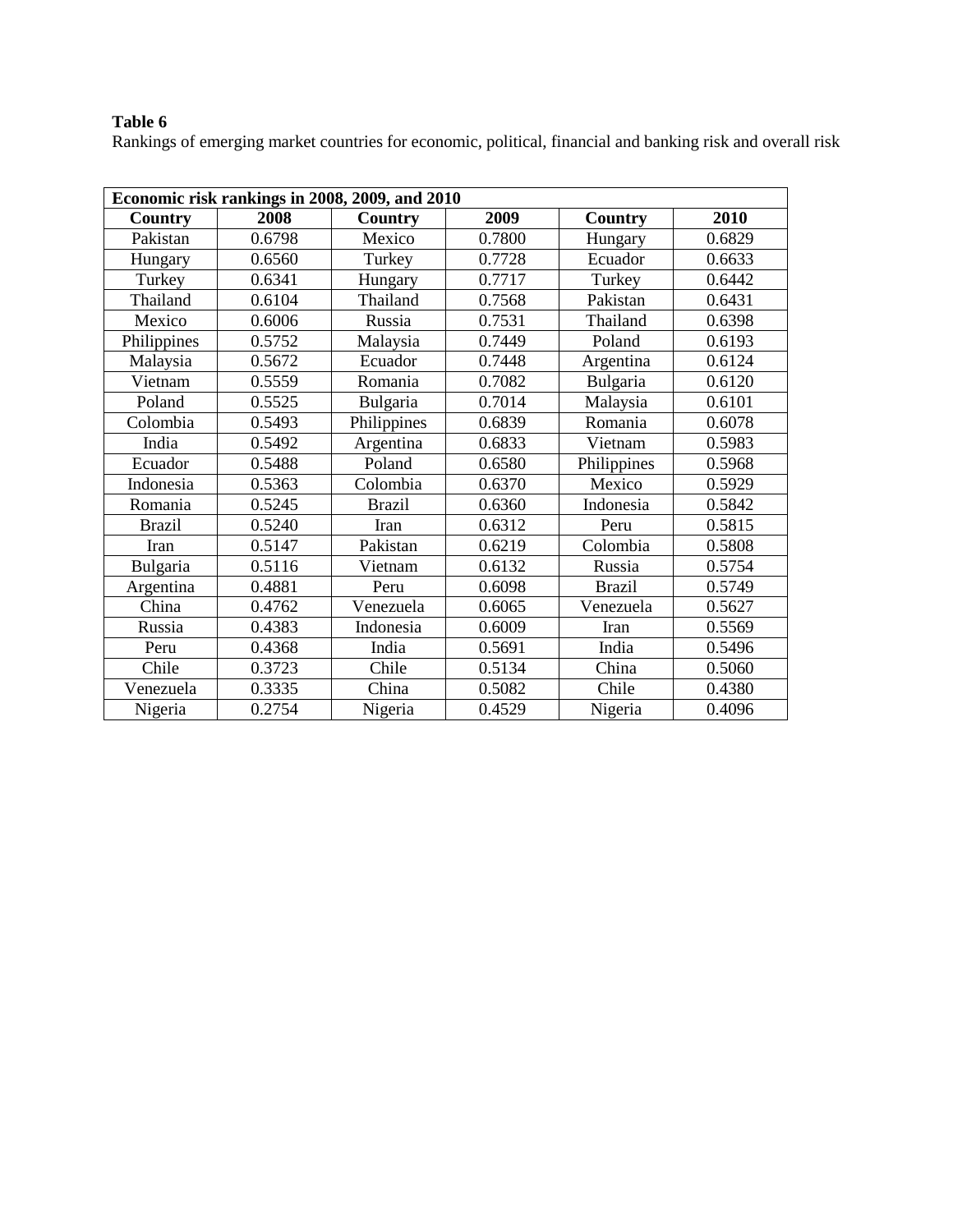# **Table 6** *(continued)*

| Political risk rankings in 2008, 2009, and 2010 |        |               |        |                |        |  |  |  |
|-------------------------------------------------|--------|---------------|--------|----------------|--------|--|--|--|
| Country                                         | 2008   | Country       | 2009   | <b>Country</b> | 2010   |  |  |  |
| Nigeria                                         | 0.7702 | Nigeria       | 0.7702 | Venezuela      | 0.7688 |  |  |  |
| Venezuela                                       | 0.7456 | Venezuela     | 0.7606 | Nigeria        | 0.7687 |  |  |  |
| Kazakhstan                                      | 0.7316 | Kazakhstan    | 0.7337 | Ecuador        | 0.7342 |  |  |  |
| Azerbaijan                                      | 0.7184 | Ecuador       | 0.7270 | Kazakhstan     | 0.7342 |  |  |  |
| Ecuador                                         | 0.7117 | Azerbaijan    | 0.7200 | Azerbaijan     | 0.7200 |  |  |  |
| Ukraine                                         | 0.6958 | Ukraine       | 0.6953 | Ukraine        | 0.6947 |  |  |  |
| Russia                                          | 0.6845 | Russia        | 0.6822 | Russia         | 0.6795 |  |  |  |
| China                                           | 0.6811 | Indonesia     | 0.6652 | Indonesia      | 0.6652 |  |  |  |
| Indonesia                                       | 0.6637 | China         | 0.6650 | China          | 0.6422 |  |  |  |
| Iran                                            | 0.6442 | Iran          | 0.6423 | Iran           | 0.6401 |  |  |  |
| Peru                                            | 0.6391 | Vietnam       | 0.6314 | Vietnam        | 0.6272 |  |  |  |
| Vietnam                                         | 0.6372 | Pakistan      | 0.6221 | Saudi Arabia   | 0.6219 |  |  |  |
| Pakistan                                        | 0.6337 | Saudi Arabia  | 0.6220 | Philippines    | 0.6049 |  |  |  |
| Saudi Arabia                                    | 0.6221 | Peru          | 0.6203 | Pakistan       | 0.6029 |  |  |  |
| Algeria                                         | 0.6199 | Philippines   | 0.6049 | Peru           | 0.5953 |  |  |  |
| Philippines                                     | 0.6049 | Algeria       | 0.6034 | Algeria        | 0.5803 |  |  |  |
| Bulgaria                                        | 0.5701 | Bulgaria      | 0.5681 | Bulgaria       | 0.5676 |  |  |  |
| Turkey                                          | 0.5575 | Turkey        | 0.5576 | Turkey         | 0.5577 |  |  |  |
| Thailand                                        | 0.5533 | Thailand      | 0.5549 | Thailand       | 0.5549 |  |  |  |
| Romania                                         | 0.5318 | Romania       | 0.5165 | <b>Brazil</b>  | 0.5146 |  |  |  |
| Colombia                                        | 0.5166 | <b>Brazil</b> | 0.5146 | Colombia       | 0.5119 |  |  |  |
| <b>Brazil</b>                                   | 0.5146 | Colombia      | 0.5142 | Mexico         | 0.5085 |  |  |  |
| India                                           | 0.5145 | Mexico        | 0.5086 | Romania        | 0.5012 |  |  |  |
| Egypt                                           | 0.5110 | Argentina     | 0.4984 | Argentina      | 0.5000 |  |  |  |
| Mexico                                          | 0.5087 | India         | 0.4972 | Sri Lanka      | 0.4955 |  |  |  |
| Argentina                                       | 0.4967 | Sri Lanka     | 0.4961 | Egypt          | 0.4766 |  |  |  |
| Sri Lanka                                       | 0.4966 | Egypt         | 0.4938 | India          | 0.4724 |  |  |  |
| South Africa                                    | 0.4537 | South Africa  | 0.4210 | Poland         | 0.4000 |  |  |  |
| Poland                                          | 0.4013 | Poland        | 0.3999 | Hungary        | 0.3974 |  |  |  |
| Hungary                                         | 0.3982 | Hungary       | 0.3978 | South Africa   | 0.3880 |  |  |  |
| Malaysia                                        | 0.3707 | Malaysia      | 0.3733 | Malaysia       | 0.3775 |  |  |  |
| Chile                                           | 0.2988 | Chile         | 0.2992 | Chile          | 0.3011 |  |  |  |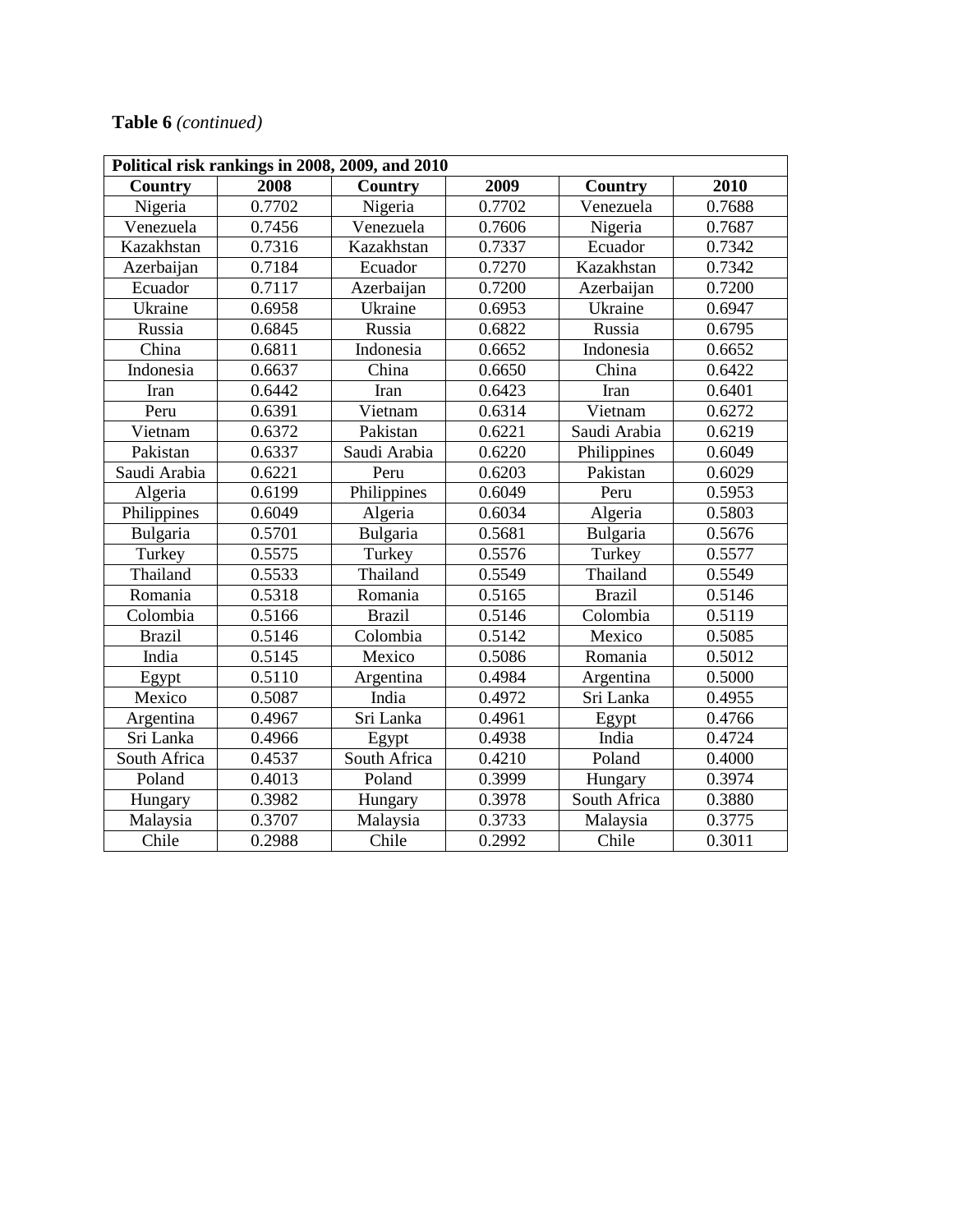# **Table 6** *(continued)*

| Financial and banking risk rankings in 2008 |        |  |  |  |  |  |
|---------------------------------------------|--------|--|--|--|--|--|
| Country                                     | 2008   |  |  |  |  |  |
| Hungary                                     | 0.7128 |  |  |  |  |  |
| China                                       | 0.6959 |  |  |  |  |  |
| Ukraine                                     | 0.6879 |  |  |  |  |  |
| Pakistan                                    | 0.6810 |  |  |  |  |  |
| Thailand                                    | 0.6786 |  |  |  |  |  |
| Indonesia                                   | 0.6681 |  |  |  |  |  |
| Kazakhstan                                  | 0.6638 |  |  |  |  |  |
| Argentina                                   | 0.6577 |  |  |  |  |  |
| Venezuela                                   | 0.6552 |  |  |  |  |  |
| Bulgaria                                    | 0.6531 |  |  |  |  |  |
| Philippines                                 | 0.6212 |  |  |  |  |  |
| Turkey                                      | 0.6100 |  |  |  |  |  |
| India                                       | 0.5893 |  |  |  |  |  |
| <b>Brazil</b>                               | 0.5789 |  |  |  |  |  |
| Colombia                                    | 0.5663 |  |  |  |  |  |
| Peru                                        | 0.5604 |  |  |  |  |  |
| Malaysia                                    | 0.5504 |  |  |  |  |  |
| Nigeria                                     | 0.5469 |  |  |  |  |  |
| Poland                                      | 0.5312 |  |  |  |  |  |
| Mexico                                      | 0.4757 |  |  |  |  |  |
| Chile                                       | 0.4704 |  |  |  |  |  |

| <b>Overall risk rankings in 2008</b> |        |  |  |  |  |  |  |
|--------------------------------------|--------|--|--|--|--|--|--|
| <b>Country</b>                       | 2008   |  |  |  |  |  |  |
| Hungary                              | 0.6798 |  |  |  |  |  |  |
| Pakistan                             | 0.6771 |  |  |  |  |  |  |
| China                                | 0.6623 |  |  |  |  |  |  |
| Thailand                             | 0.6588 |  |  |  |  |  |  |
| Indonesia                            | 0.6483 |  |  |  |  |  |  |
| Bulgaria                             | 0.6257 |  |  |  |  |  |  |
| Argentina                            | 0.6200 |  |  |  |  |  |  |
| Venezuela                            | 0.6146 |  |  |  |  |  |  |
| Philippines                          | 0.6131 |  |  |  |  |  |  |
| Turkey                               | 0.6095 |  |  |  |  |  |  |
| India                                | 0.5775 |  |  |  |  |  |  |
| <b>Brazil</b>                        | 0.5658 |  |  |  |  |  |  |
| Colombia                             | 0.5599 |  |  |  |  |  |  |
| Peru                                 | 0.5482 |  |  |  |  |  |  |
| Malaysia                             | 0.5389 |  |  |  |  |  |  |
| Poland                               | 0.5242 |  |  |  |  |  |  |
| Nigeria                              | 0.5241 |  |  |  |  |  |  |
| Mexico                               | 0.4967 |  |  |  |  |  |  |
| Chile                                | 0.4425 |  |  |  |  |  |  |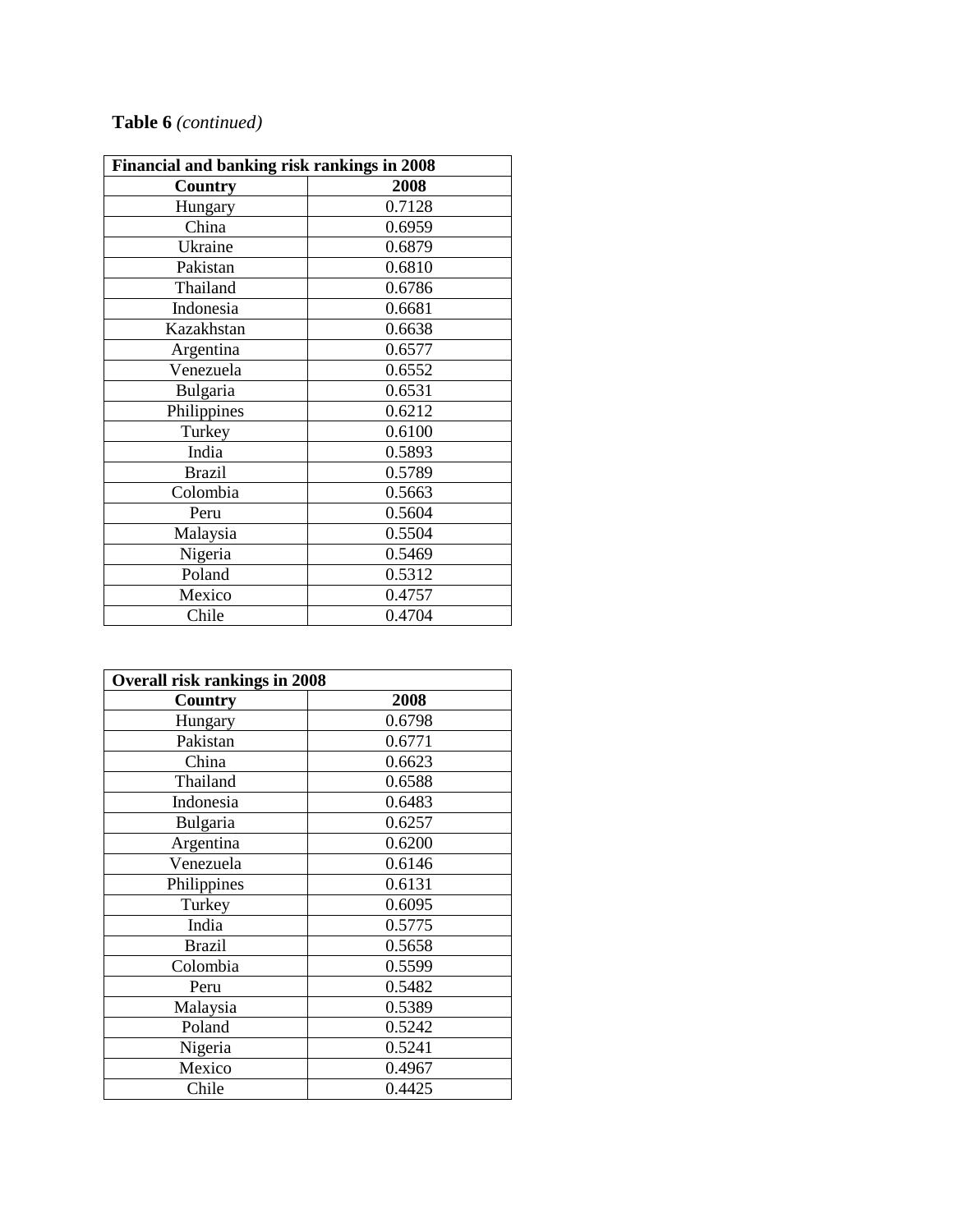### **Table 7** Country rating rankings of the S&P and FITCH

| <b>S&amp;P Rankings in 2008</b>                            |                                                                                                                                                                                                                                                                                                                                         |      |                         | <b>FITCH Rankings in 2008</b> |                     |                      |  |
|------------------------------------------------------------|-----------------------------------------------------------------------------------------------------------------------------------------------------------------------------------------------------------------------------------------------------------------------------------------------------------------------------------------|------|-------------------------|-------------------------------|---------------------|----------------------|--|
| <b>S&amp;P Rating</b><br>Country<br><b>S&amp;P Mapping</b> |                                                                                                                                                                                                                                                                                                                                         |      | <b>Rank</b>             | Country                       | <b>FITCH Rating</b> | <b>FITCH Mapping</b> |  |
| Ecuador                                                    | <b>SD</b>                                                                                                                                                                                                                                                                                                                               |      | 1                       | Argentina                     | RD                  | 0.99                 |  |
| Pakistan                                                   | $CCC+$ (developing)                                                                                                                                                                                                                                                                                                                     | 0.8  | $\overline{2}$          | Ecuador                       | <b>RD</b>           | 0.99                 |  |
| Argentina                                                  | B- (stable)                                                                                                                                                                                                                                                                                                                             | 0.75 | $\overline{\mathbf{3}}$ | Ukraine                       | $B+$ (negative)     | 0.66                 |  |
| Ukraine                                                    | B (negative)                                                                                                                                                                                                                                                                                                                            | 0.71 | $\overline{\mathbf{4}}$ | Sri Lanka                     | $B+$ (stable)       | 0.65                 |  |
| Sri Lanka                                                  | B (stable)                                                                                                                                                                                                                                                                                                                              | 0.7  | 5                       | Venezuela                     | $B+$ (stable)       | 0.65                 |  |
| Turkey                                                     | BB- (negative)                                                                                                                                                                                                                                                                                                                          | 0.61 | 6                       | Vietnam                       | BB- (negative)      | 0.61                 |  |
| Venezuela                                                  | BB- (negative)                                                                                                                                                                                                                                                                                                                          | 0.61 | 7                       | Nigeria                       | BB- (stable)        | 0.6                  |  |
| Indonesia                                                  | BB- (stable)                                                                                                                                                                                                                                                                                                                            | 0.6  | 8                       | Turkey                        | BB- (stable)        | 0.6                  |  |
| Nigeria                                                    | BB- (stable)                                                                                                                                                                                                                                                                                                                            | 0.6  | 9                       | Indonesia                     | BB (stable)         | 0.55                 |  |
| Philippines                                                | BB- (stable)                                                                                                                                                                                                                                                                                                                            | 0.6  | 10                      | Philippines                   | BB (stable)         | 0.55                 |  |
| Vietnam                                                    | BB (negative)                                                                                                                                                                                                                                                                                                                           | 0.56 | 11                      | Romania                       | $BB+$ (negative)    | 0.51                 |  |
| Romania                                                    | $BB+$ (negative)                                                                                                                                                                                                                                                                                                                        | 0.51 | 12                      | Colombia                      | $BB+$ (stable)      | 0.5                  |  |
| Colombia                                                   | $BB+$ (stable)                                                                                                                                                                                                                                                                                                                          | 0.5  | 13                      | Egypt                         | $BB+$ (stable)      | 0.5                  |  |
| Egypt                                                      | $BB+$ (stable)                                                                                                                                                                                                                                                                                                                          | 0.5  | 14                      | Azerbaijan                    | $BB+$ (stable)      | $\overline{0.5}$     |  |
| Azerbaijan                                                 | $BB+$ (stable)                                                                                                                                                                                                                                                                                                                          | 0.5  | 15                      | Kazakhstan                    | BBB- (negative)     | 0.46                 |  |
| Kazakhstan                                                 | BBB- (negative)                                                                                                                                                                                                                                                                                                                         | 0.46 | 16                      | <b>Brazil</b>                 | BBB- (stable)       | 0.45                 |  |
| <b>Brazil</b>                                              | BBB- (stable)                                                                                                                                                                                                                                                                                                                           | 0.45 | 17                      | Bulgaria                      | BBB- (stable)       | 0.45                 |  |
| India                                                      | BBB- (stable)                                                                                                                                                                                                                                                                                                                           | 0.45 | 18                      | India                         | BBB- (stable)       | 0.45                 |  |
| Peru                                                       | BBB- (stable)                                                                                                                                                                                                                                                                                                                           | 0.45 | 19                      | Peru                          | BBB- (stable)       | 0.45                 |  |
| Bulgaria                                                   | <b>BBB</b> (negative)                                                                                                                                                                                                                                                                                                                   | 0.41 | 20                      | Hungary                       | <b>BBB</b> (stable) | 0.4                  |  |
| Hungary                                                    | <b>BBB</b> (negative)                                                                                                                                                                                                                                                                                                                   | 0.41 | 21                      | Mexico                        | $BBB+$ (negative)   | 0.36                 |  |
| Russia                                                     | <b>BBB</b> (negative)                                                                                                                                                                                                                                                                                                                   | 0.41 | 22                      | Russia                        | BBB+ (negative)     | 0.36                 |  |
| South Africa                                               | BBB+ (negative)                                                                                                                                                                                                                                                                                                                         | 0.36 | 23                      | South Africa                  | BBB+ (negative)     | 0.36                 |  |
| Thailand                                                   | $BBB+$ (negative)                                                                                                                                                                                                                                                                                                                       | 0.36 | 24                      | Thailand                      | BBB+ (negative)     | 0.36                 |  |
| Mexico                                                     | BBB+ (stable)                                                                                                                                                                                                                                                                                                                           | 0.35 | 25                      | Malaysia                      | A- (stable)         | 0.3                  |  |
| Malaysia                                                   | A- (stable)                                                                                                                                                                                                                                                                                                                             | 0.3  | 26                      | Poland                        | A- (stable)         | 0.3                  |  |
| Poland                                                     | A- (stable)                                                                                                                                                                                                                                                                                                                             | 0.3  | 27                      | Chile                         | A (stable)          | 0.25                 |  |
| Chile                                                      | $A+$ (stable)                                                                                                                                                                                                                                                                                                                           | 0.2  | 28                      | China                         | $A+$ (stable)       | 0.2                  |  |
| China                                                      | $A+$ (stable)                                                                                                                                                                                                                                                                                                                           | 0.2  | 29                      | Saudi Arabia                  | AA- (stable)        | 0.15                 |  |
| Saudi Arabia                                               | AA-(stable)                                                                                                                                                                                                                                                                                                                             | 0.15 | $\overline{30}$         |                               |                     |                      |  |
|                                                            | Note: Rankings for the S&P and FITCH are ordered from riskiest to least risky emerging country for the period 2008. S&P have ratings for 30 emerging countries where<br>Algeria and Iran have no ratings for 2008 period. Whereas, FITCH have rating for 29 countries where Algeria, Iran and Pakistan have no ratings for 2008 period. |      |                         |                               |                     |                      |  |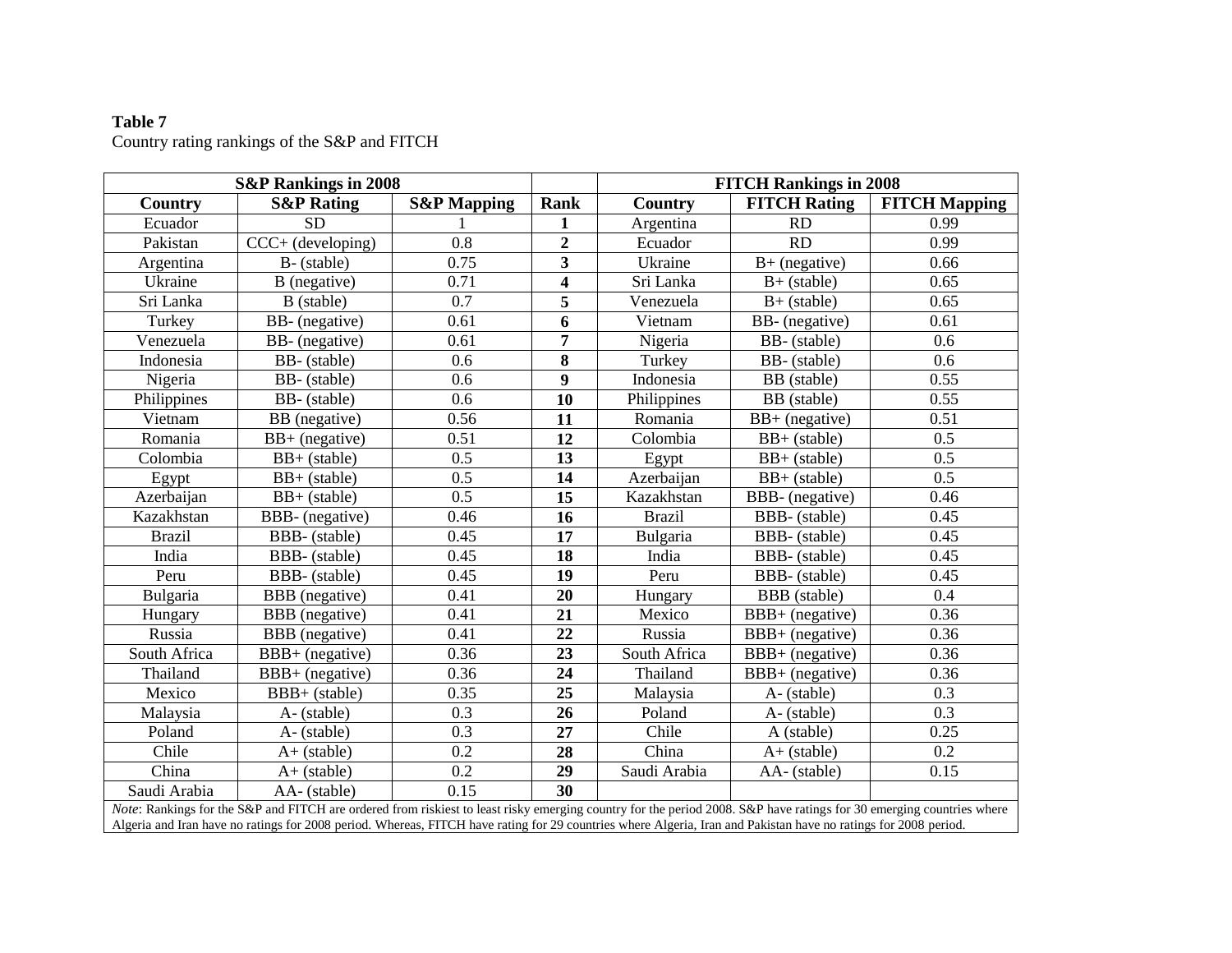### **Table 7** (continued)

| Country rating rankings of the S&P in 2009 and 2010 |                                                                                                                                                                                                                      |                        |                  |                |                                 |                        |  |  |
|-----------------------------------------------------|----------------------------------------------------------------------------------------------------------------------------------------------------------------------------------------------------------------------|------------------------|------------------|----------------|---------------------------------|------------------------|--|--|
|                                                     | <b>S&amp;P Rankings in 2009</b>                                                                                                                                                                                      |                        |                  |                | <b>S&amp;P Rankings in 2010</b> |                        |  |  |
| Country                                             | <b>S&amp;P Rating</b>                                                                                                                                                                                                | <b>S&amp;P Mapping</b> | <b>Rank</b>      | <b>Country</b> | <b>S&amp;P Rating</b>           | <b>S&amp;P</b> Mapping |  |  |
| Ecuador                                             | $CCC+ (stable)$                                                                                                                                                                                                      | 0.8                    | 1                | Ecuador        | $CCC+ (stable)$                 | 0.8                    |  |  |
| Ukraine                                             | $CCC+ (stable)$                                                                                                                                                                                                      | 0.8                    | $\overline{2}$   | Argentina      | B- (stable)                     | 0.75                   |  |  |
| Argentina                                           | B- (stable)                                                                                                                                                                                                          | 0.75                   | 3                | Pakistan       | B- (stable)                     | 0.75                   |  |  |
| Pakistan                                            | B- (stable)                                                                                                                                                                                                          | 0.75                   | 4                | Ukraine        | B- (positive)                   | 0.74                   |  |  |
| Sri Lanka                                           | B (positive)                                                                                                                                                                                                         | 0.69                   | 5                | Sri Lanka      | B (positive)                    | 0.69                   |  |  |
| Nigeria                                             | $B+$ (stable)                                                                                                                                                                                                        | 0.65                   | 6                | Nigeria        | $B+$ (stable)                   | 0.65                   |  |  |
| Venezuela                                           | BB- (negative)                                                                                                                                                                                                       | 0.61                   | 7                | Philippines    | BB- (stable)                    | 0.6                    |  |  |
| Philippines                                         | BB- (stable)                                                                                                                                                                                                         | 0.6                    | 8                | Venezuela      | BB- (stable)                    | 0.6                    |  |  |
| Turkey                                              | BB- (stable)                                                                                                                                                                                                         | 0.6                    | $\boldsymbol{9}$ | Vietnam        | BB (negative)                   | 0.56                   |  |  |
| Indonesia                                           | BB- (positive)                                                                                                                                                                                                       | 0.59                   | 10               | Indonesia      | BB (positive)                   | 0.54                   |  |  |
| Vietnam                                             | BB (negative)                                                                                                                                                                                                        | 0.56                   | 11               | Turkey         | BB (positive)                   | 0.54                   |  |  |
| Romania                                             | $BB+$ (negative)                                                                                                                                                                                                     | 0.51                   | 12               | Colombia       | $BB+$ (stable)                  | 0.5                    |  |  |
| Colombia                                            | BB+ (stable)                                                                                                                                                                                                         | 0.5                    | 13               | Egypt          | $BB+$ (stable)                  | 0.5                    |  |  |
| Egypt                                               | $BB+$ (stable)                                                                                                                                                                                                       | 0.5                    | 14               | Romania        | $BB+$ (stable)                  | 0.5                    |  |  |
| Azerbaijan                                          | $BB+$ (positive)                                                                                                                                                                                                     | 0.49                   | 15               | Azerbaijan     | $BB+$ (positive)                | 0.49                   |  |  |
| India                                               | BBB- (negative)                                                                                                                                                                                                      | 0.46                   | 16               | India          | BBB- (negative)                 | 0.46                   |  |  |
| <b>Brazil</b>                                       | BBB- (stable)                                                                                                                                                                                                        | 0.45                   | 17               | <b>Brazil</b>  | BBB- (stable)                   | 0.45                   |  |  |
| Hungary                                             | BBB- (stable)                                                                                                                                                                                                        | 0.45                   | 18               | Hungary        | BBB- (stable)                   | 0.45                   |  |  |
| Kazakhstan                                          | BBB- (stable)                                                                                                                                                                                                        | 0.45                   | 19               | Kazakhstan     | BBB- (stable)                   | 0.45                   |  |  |
| Peru                                                | BBB- (stable)                                                                                                                                                                                                        | 0.45                   | 20               | Peru           | BBB- (stable)                   | 0.45                   |  |  |
| <b>Bulgaria</b>                                     | <b>BBB</b> (stable)                                                                                                                                                                                                  | 0.4                    | 21               | Bulgaria       | <b>BBB</b> (stable)             | 0.4                    |  |  |
| Mexico                                              | <b>BBB</b> (stable)                                                                                                                                                                                                  | 0.4                    | 22               | Mexico         | <b>BBB</b> (stable)             | 0.4                    |  |  |
| Russia                                              | BBB (stable)                                                                                                                                                                                                         | 0.4                    | 23               | Russia         | <b>BBB</b> (stable)             | 0.4                    |  |  |
| South Africa                                        | $BBB+$ (negative)                                                                                                                                                                                                    | 0.36                   | 24               | South Africa   | BBB+ (negative)                 | 0.36                   |  |  |
| Thailand                                            | BBB+ (negative)                                                                                                                                                                                                      | 0.36                   | 25               | Thailand       | BBB+ (negative)                 | 0.36                   |  |  |
| Malaysia                                            | A- (stable)                                                                                                                                                                                                          | 0.3                    | 26               | Malaysia       | A-(stable)                      | 0.3                    |  |  |
| Poland                                              | A- (stable)                                                                                                                                                                                                          | 0.3                    | 27               | Poland         | A- (stable)                     | 0.3                    |  |  |
| Chile                                               | $A+$ (stable)                                                                                                                                                                                                        | 0.2                    | 28               | Chile          | $A+$ (stable)                   | 0.2                    |  |  |
| China                                               | $A+$ (stable)                                                                                                                                                                                                        | $\overline{0.2}$       | 29               | China          | $A+$ (stable)                   | 0.2                    |  |  |
| Saudi Arabia                                        | AA-(stable)                                                                                                                                                                                                          | 0.15                   | 30               | Saudi Arabia   | AA-(stable)                     | 0.15                   |  |  |
|                                                     | Note: Rankings for S&P are ordered from riskiest to least risky country for the period 2009 and 2010. S&P have ratings for 30 emerging countries<br>where Algeria and Iran have no ratings for 2009 and 2010 period. |                        |                  |                |                                 |                        |  |  |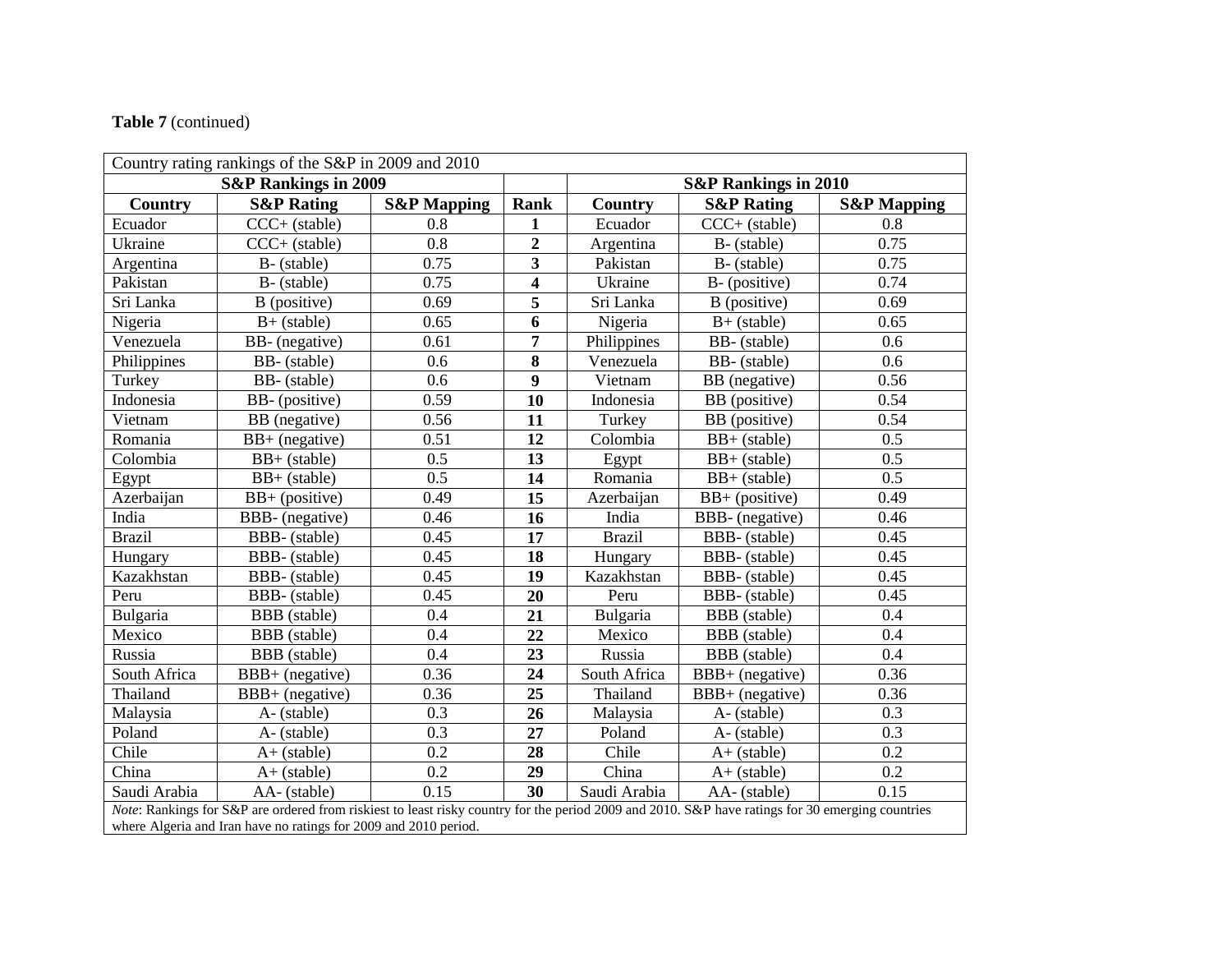Spearman rank correlation between S&P and FITCH rating rankings and the optimal economic, political, financial and overall risk rankings

| Spearman Rank correlation between S&P ranking and optimal rankings in 2008                                                            |             |           |           |           |         |  |  |  |
|---------------------------------------------------------------------------------------------------------------------------------------|-------------|-----------|-----------|-----------|---------|--|--|--|
|                                                                                                                                       | Mapping S&P | Economic  | Political | Financial | Overall |  |  |  |
| Mapping S&P                                                                                                                           |             |           |           |           |         |  |  |  |
| Economic                                                                                                                              | 0.0503      |           |           |           |         |  |  |  |
| Political                                                                                                                             | $0.4674**$  | $-0.3386$ |           |           |         |  |  |  |
| Financial                                                                                                                             | 0.3236      | 0.2754    | 0.3386    |           |         |  |  |  |
| Overall                                                                                                                               | 0.3016      | 0.3298    | 0.3088    | $0.9912*$ |         |  |  |  |
| <i>Note:</i> 19 countries that have overlapping data for all indices are used to obtain the spearman rank correlations. *, ** and *** |             |           |           |           |         |  |  |  |

denotes the significance of the spearman rank correlation at 1%, 5% and 10% level respectively. Spearman rank correlation is significant between the S&P ranking and our political risk ranking.

| Spearman Rank correlation between S&P ranking and optimal rankings in 2008 (Separate analysis) |  |  |
|------------------------------------------------------------------------------------------------|--|--|
|                                                                                                |  |  |

|                                        |     | Economic              | Political                          | Financial  | Overall           |  |  |  |
|----------------------------------------|-----|-----------------------|------------------------------------|------------|-------------------|--|--|--|
| Number of                              |     | ن                     | 30                                 | <u> 41</u> |                   |  |  |  |
| observations                           |     |                       |                                    |            |                   |  |  |  |
| Spearman's Rho                         | S&P | 0.0436                | $0.3943**$                         | 0.3462     | 0.3016            |  |  |  |
| $\mathbf{v}$ $\mathbf{m}$ $\mathbf{c}$ |     | $\alpha$<br>$\cdot$ 1 | $\cdots$ , and the set of $\cdots$ |            | <b>CONTRACTOR</b> |  |  |  |

*Note*: The Spearman rank correlation between the S&P ranking and each optimal index's ranking is analyzed separately. The first row offers the number of countries used to obtain the Spearman's rho coefficient between S&P and each respective index. The second row offers the Spearman's rho coefficients. \*, \*\* and \*\*\* denotes the significance of the spearman rank correlation at 1%, 5% and 10% level respectively.

| Spearman Rank correlation between FITCH ranking and optimal rankings in 2008 |                         |              |           |           |                |  |  |  |
|------------------------------------------------------------------------------|-------------------------|--------------|-----------|-----------|----------------|--|--|--|
|                                                                              | Mapping<br><b>FITCH</b> | Economic     | Political | Financial | <b>Overall</b> |  |  |  |
| Mapping<br><b>FITCH</b>                                                      |                         |              |           |           |                |  |  |  |
| Economic                                                                     | $-0.1882$               |              |           |           |                |  |  |  |
| Political                                                                    | $0.4730**$              | $-0.4421***$ |           |           |                |  |  |  |
| Financial                                                                    | 0.2183                  | 0.1785       | 0.3209    |           |                |  |  |  |
| Overall                                                                      | 0.1601                  | 0.2136       | 0.2962    | $0.9917*$ |                |  |  |  |

*Note*: 18 countries that have overlapping data for all indices are used to obtain the spearman rank correlations \*, \*\* and \*\*\* denotes the significance of the spearman rank correlation at 1%, 5% and 10% level respectively. Spearman rank correlation is significant between FITCH ranking and our political risk ranking.

| Spearman Rank correlation between FITCH ranking and optimal rankings in 2008 (Separate analysis)                             |              |           |            |           |                |
|------------------------------------------------------------------------------------------------------------------------------|--------------|-----------|------------|-----------|----------------|
|                                                                                                                              |              | Economic  | Political  | Financial | <b>Overall</b> |
| Number of                                                                                                                    |              | 22        | 29         | 20        | 18             |
| observations                                                                                                                 |              |           |            |           |                |
| Spearman's Rho                                                                                                               | <b>FITCH</b> | $-0.0902$ | $0.3815**$ | 0.2578    | 0.1601         |
| Note: The Spearman rank correlation between FITCH ranking and each optimal index's ranking is analyzed separately. The first |              |           |            |           |                |
| row offers the number of countries used to obtain the Spearman's rho coefficient between FITCH and each respective index     |              |           |            |           |                |
| ranking. The second row offers the Spearman's rho coefficients. *, ** and *** denotes the significance of the spearman rank  |              |           |            |           |                |
| correlation at 1%, 5% and 10% level respectively.                                                                            |              |           |            |           |                |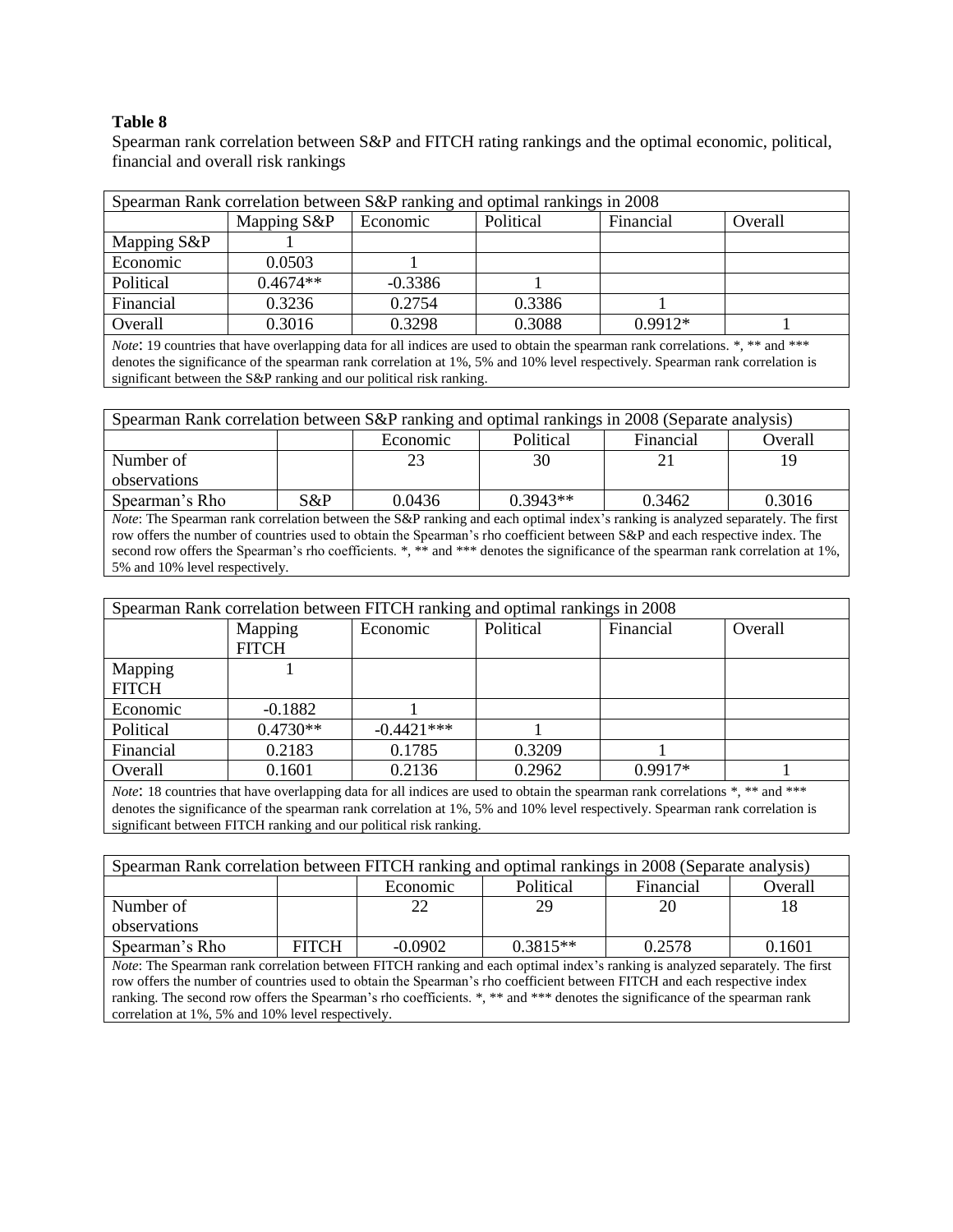Relative ranking differences between the optimal overall risk and the S&P ratings in 2008

| <b>Optimal Overall Risk</b>                                                                                                                                                                                                                                                                      |               | <b>S&amp;P Ratings</b> |                       |  |
|--------------------------------------------------------------------------------------------------------------------------------------------------------------------------------------------------------------------------------------------------------------------------------------------------|---------------|------------------------|-----------------------|--|
| 0.6798                                                                                                                                                                                                                                                                                           | Hungary       | Pakistan               | $CCC+$ (developing)   |  |
| 0.6771                                                                                                                                                                                                                                                                                           | Pakistan      | Argentina              | B- (stable)           |  |
| 0.6623                                                                                                                                                                                                                                                                                           | China         | Turkey                 | BB- (negative)        |  |
| 0.6588                                                                                                                                                                                                                                                                                           | Thailand      | Venezuela              | BB- (negative)        |  |
| 0.6483                                                                                                                                                                                                                                                                                           | Indonesia     | Indonesia              | BB- (stable)          |  |
| 0.6257                                                                                                                                                                                                                                                                                           | Bulgaria      | Nigeria                | BB- (stable)          |  |
| 0.6200                                                                                                                                                                                                                                                                                           | Argentina     | Philippines            | BB- (stable)          |  |
| 0.6146                                                                                                                                                                                                                                                                                           | Venezuela     | Colombia               | $BB+$ (stable)        |  |
| 0.6131                                                                                                                                                                                                                                                                                           | Philippines   | <b>Brazil</b>          | BBB- (stable)         |  |
| 0.6095                                                                                                                                                                                                                                                                                           | Turkey        | India                  | BBB- (stable)         |  |
| 0.5775                                                                                                                                                                                                                                                                                           | India         | Peru                   | BBB- (stable)         |  |
| 0.5658                                                                                                                                                                                                                                                                                           | <b>Brazil</b> | Bulgaria               | <b>BBB</b> (negative) |  |
| 0.5599                                                                                                                                                                                                                                                                                           | Colombia      | Hungary                | <b>BBB</b> (negative) |  |
| 0.5482                                                                                                                                                                                                                                                                                           | Peru          | Thailand               | $BBB+$ (negative)     |  |
| 0.5389                                                                                                                                                                                                                                                                                           | Malaysia      | Mexico                 | $BBB+ (stable)$       |  |
| 0.5242                                                                                                                                                                                                                                                                                           | Poland        | Malaysia               | A- (stable)           |  |
| 0.5241                                                                                                                                                                                                                                                                                           | Nigeria       | Poland                 | A- (stable)           |  |
| 0.4967                                                                                                                                                                                                                                                                                           | Mexico        | Chile                  | $A+$ (stable)         |  |
| 0.4425                                                                                                                                                                                                                                                                                           | Chile         | China                  | $A+$ (stable)         |  |
| Note: Rankings for the optimal overall risk and S&P are ordered from riskiest to least risky<br>emerging country for the period 2008. 19 countries that have overlapping data for both indices are<br>used for comparison. The lines between the two lists indicate changes in relative ranking. |               |                        |                       |  |